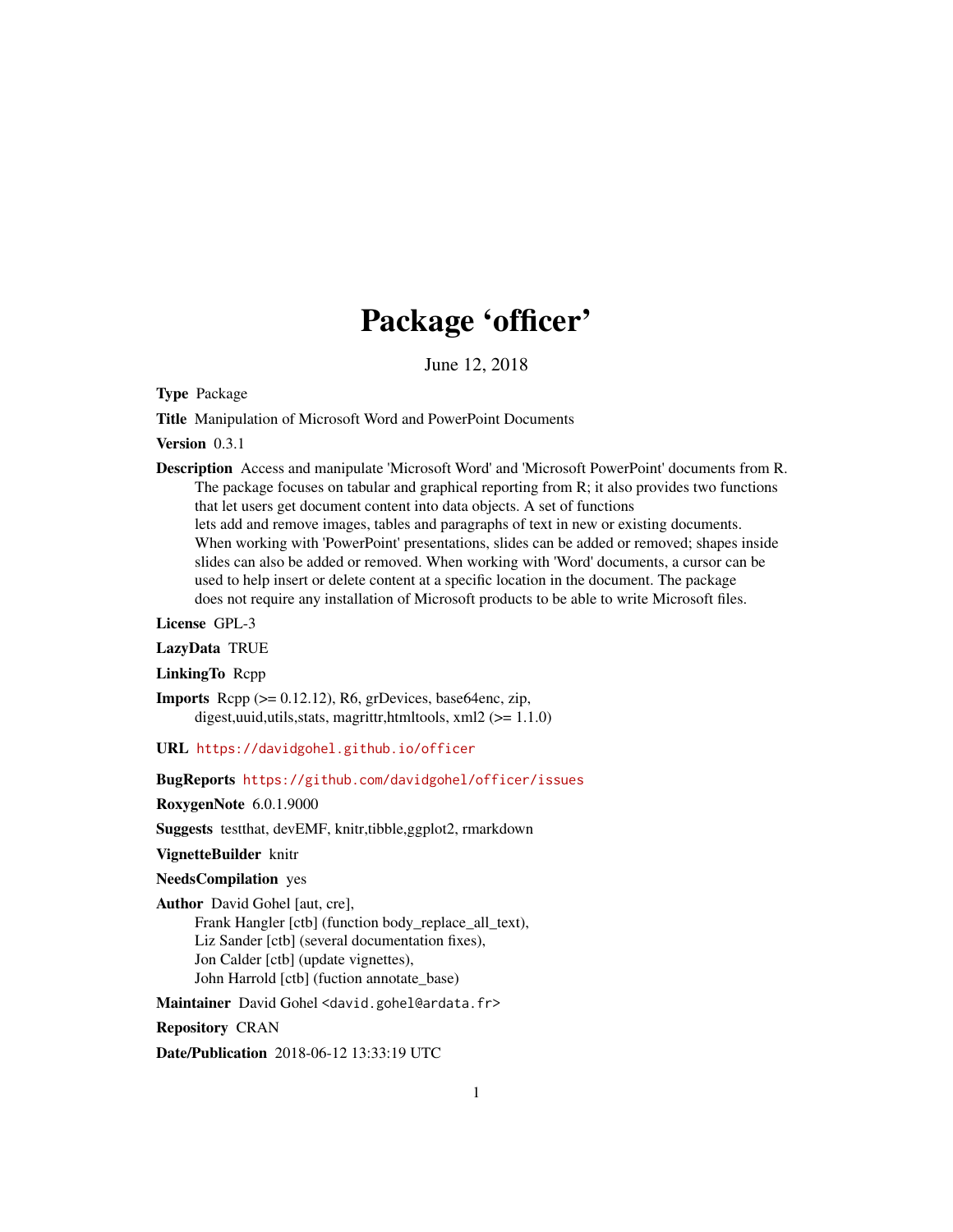# R topics documented:

| 3                                                                                                                |
|------------------------------------------------------------------------------------------------------------------|
| $\overline{4}$                                                                                                   |
| $\overline{4}$                                                                                                   |
| 5                                                                                                                |
| 6                                                                                                                |
| 6                                                                                                                |
| $body\_add\_docx \ldots \ldots \ldots \ldots \ldots \ldots \ldots \ldots \ldots \ldots \ldots$<br>$\overline{7}$ |
| 8                                                                                                                |
| 9                                                                                                                |
| 9                                                                                                                |
| 10                                                                                                               |
| 11                                                                                                               |
| 12                                                                                                               |
| 12                                                                                                               |
| 13                                                                                                               |
| 13                                                                                                               |
| 15                                                                                                               |
| 15                                                                                                               |
| -17                                                                                                              |
| -18                                                                                                              |
| - 19                                                                                                             |
| -19                                                                                                              |
| 21                                                                                                               |
| 22                                                                                                               |
| 23                                                                                                               |
| 23                                                                                                               |
| 24                                                                                                               |
| 24                                                                                                               |
| 25                                                                                                               |
| 25                                                                                                               |
| 27                                                                                                               |
| 27                                                                                                               |
| 29                                                                                                               |
| 30                                                                                                               |
| 30                                                                                                               |
| 31                                                                                                               |
| 32                                                                                                               |
| 33                                                                                                               |
| 33                                                                                                               |
| 34                                                                                                               |
| 34                                                                                                               |
| 35<br>pack folder                                                                                                |
| 35                                                                                                               |
| 36<br>ph_add_par                                                                                                 |
| 37                                                                                                               |
| 38                                                                                                               |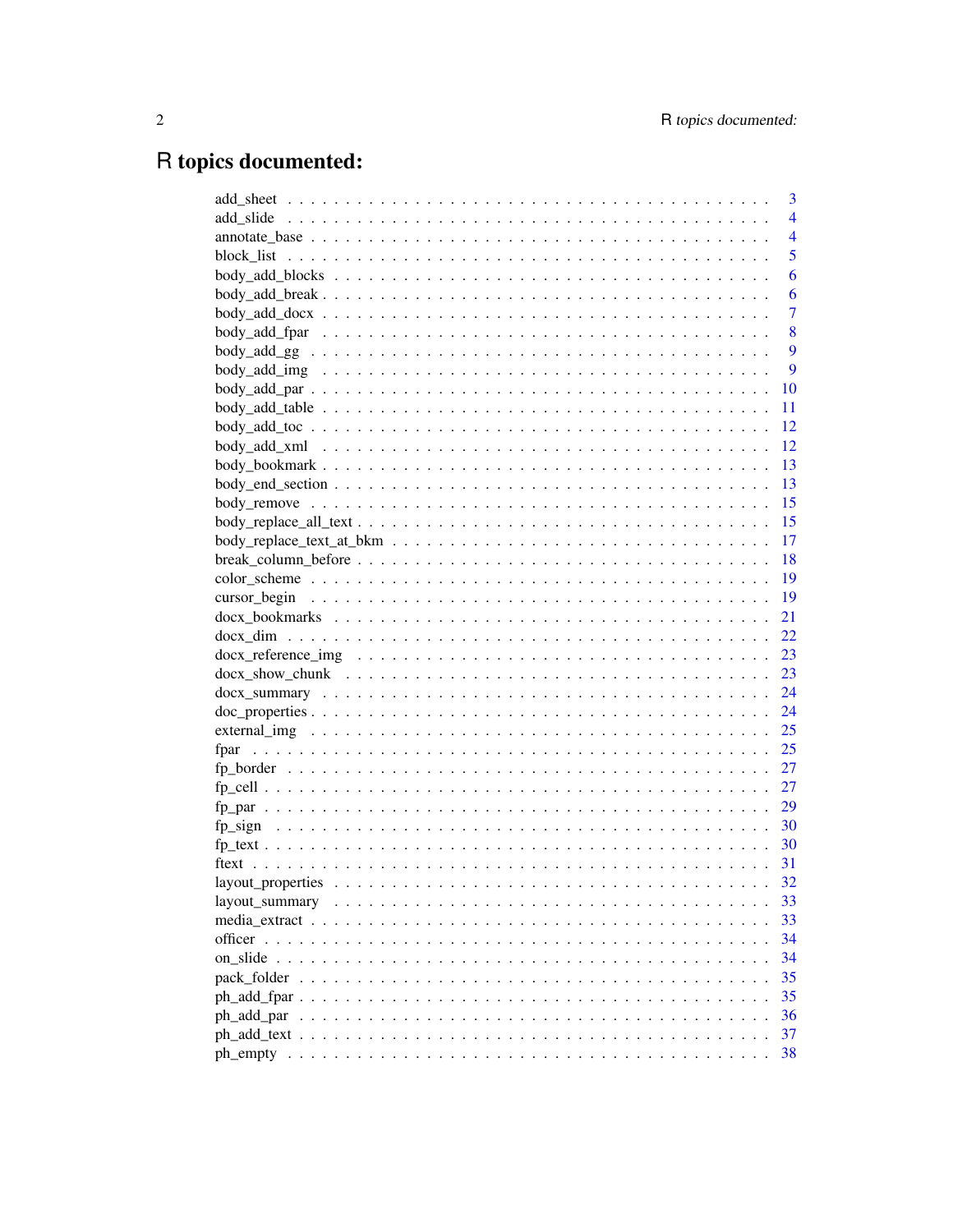<span id="page-2-0"></span>

| 41 |  |
|----|--|
| 41 |  |
| 42 |  |
| 43 |  |
| 44 |  |
| 45 |  |
| 47 |  |
| 47 |  |
| 48 |  |
| 49 |  |
| 50 |  |
| 51 |  |
| 51 |  |
|    |  |
|    |  |
| 54 |  |
| 55 |  |
| 55 |  |
| 56 |  |
| 57 |  |
| 57 |  |
| 58 |  |
| 59 |  |
| 59 |  |
| 60 |  |
| 60 |  |
| 61 |  |
|    |  |

### **Index**

add\_sheet

add a sheet

## Description

add a sheet into an xlsx worksheet

### **Usage**

add\_sheet(x, label)

## **Arguments**

| х     | rxlsx object |
|-------|--------------|
| label | sheet label  |

 $\ensuremath{\mathfrak{Z}}$ 

 $62$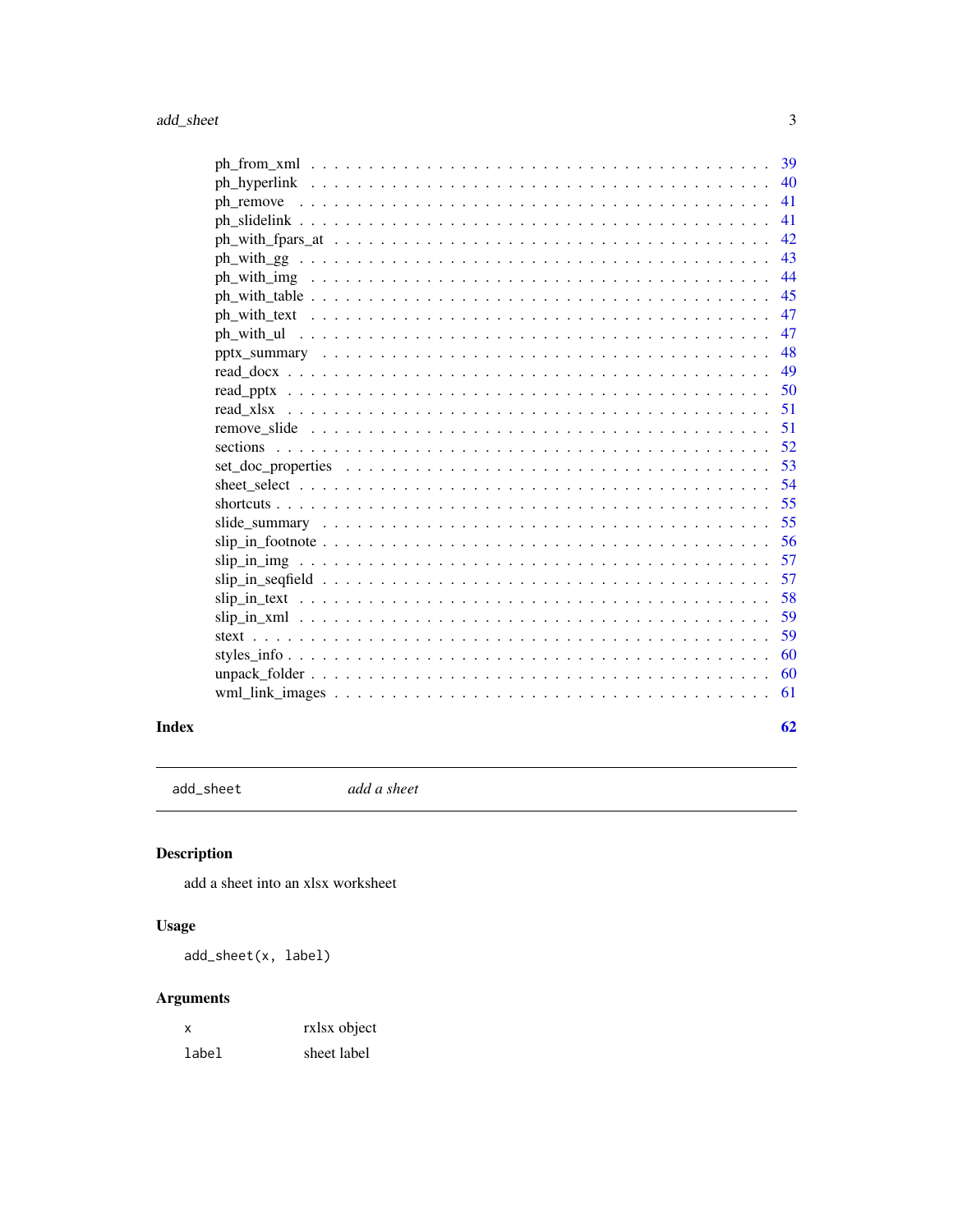### Examples

```
my_ws <- read_xlsx()
my_pres <- add_sheet(my_ws, label = "new sheet")
```
add\_slide *add a slide*

#### Description

add a slide into a pptx presentation

### Usage

add\_slide(x, layout, master)

#### Arguments

| $\boldsymbol{\mathsf{x}}$ | rpptx object                               |
|---------------------------|--------------------------------------------|
| layout                    | slide layout name to use                   |
| master                    | master layout name where layout is located |

#### Examples

my\_pres <- read\_pptx() my\_pres <- add\_slide(my\_pres, layout = "Two Content", master = "Office Theme")

annotate\_base *annotate PowerPoint base document*

### Description

generates a slide from each layout in the base document to identify the placeholder indexes, master names and indexes.

### Usage

```
annotate_base(path = NULL, output_file = "annotated_layout.pptx")
```
### Arguments

| path        | path to the pptx file to use as base document or NULL to use the officer default |
|-------------|----------------------------------------------------------------------------------|
| output_file | filename to store the annotated powerpoint file or NULL to suppress generation   |

<span id="page-3-0"></span>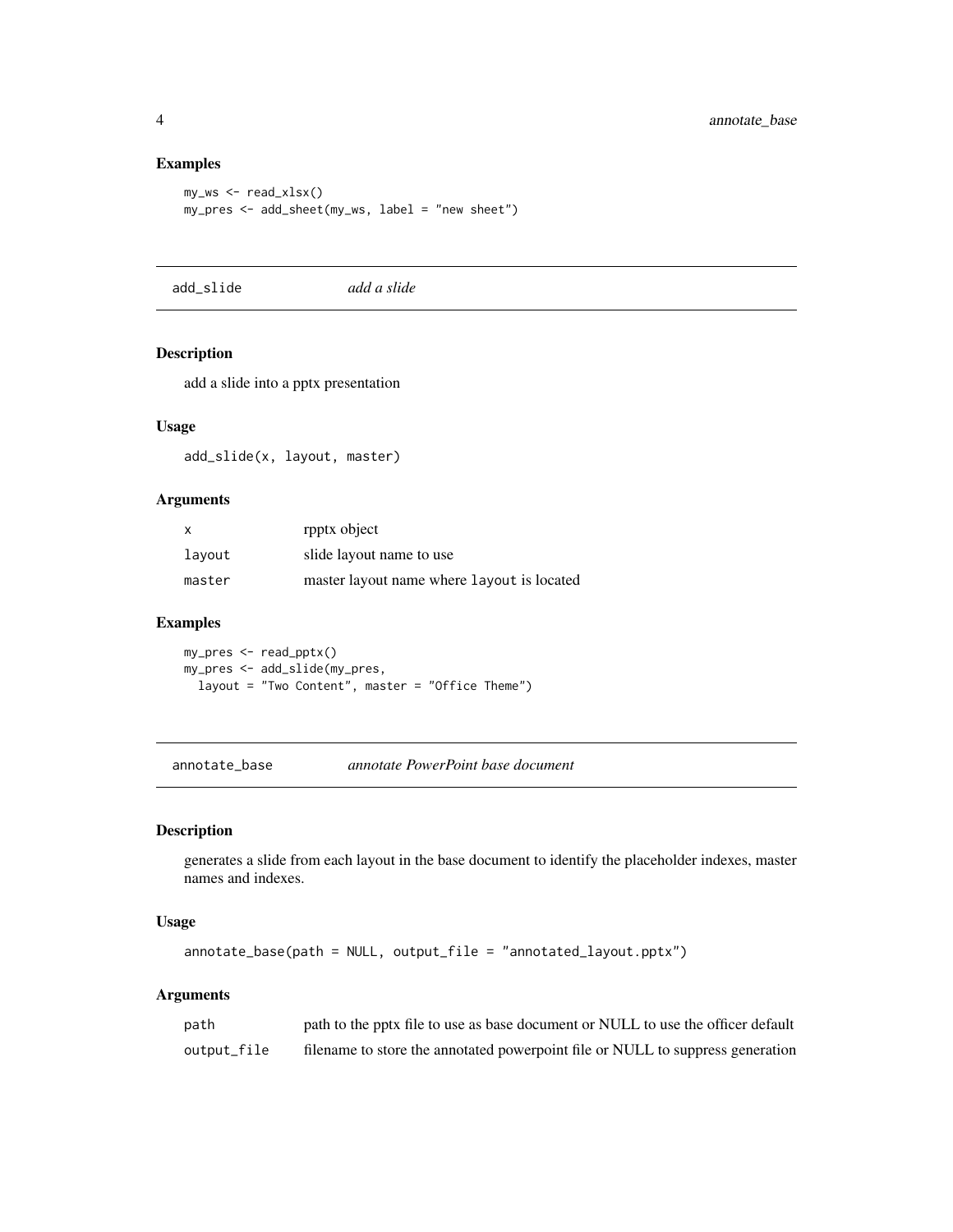#### <span id="page-4-0"></span>block\_list 5

#### Value

x rpptx object of the annotated PowerPoint file

#### Examples

```
# To generate an anotation of the default base documet with officer and place
```

```
# the output in the file annotated_layout.pptx:
 annotate_base()
```
- # To generate an annotation of the base document 'mydoc.pptx' and place the
- # annotated output in 'mydoc\_annotate.pptx'
- # annotate\_base(path = 'mydoc.pptx', output\_file='mydoc\_annotate.pptx')

<span id="page-4-1"></span>block\_list *list of blocks*

### Description

a list of blocks can be used to gather several blocks (paragraphs or tables) into a single object. The function is to be used when adding footnotes for example.

#### Usage

block\_list(...)

#### Arguments

... a list of objects of class fpar or flextable.

```
img.file <- file.path( R.home("doc"), "html", "logo.jpg" )
bl <- block_list(
  fpar(ftext("hello world", shortcuts$fp_bold())),
  fpar(
    ftext("hello", shortcuts$fp_bold()),
    stext(" world", "strong"),
    external_img(src = img.file, height = 1.06, width = 1.39)
  )
\mathcal{L}
```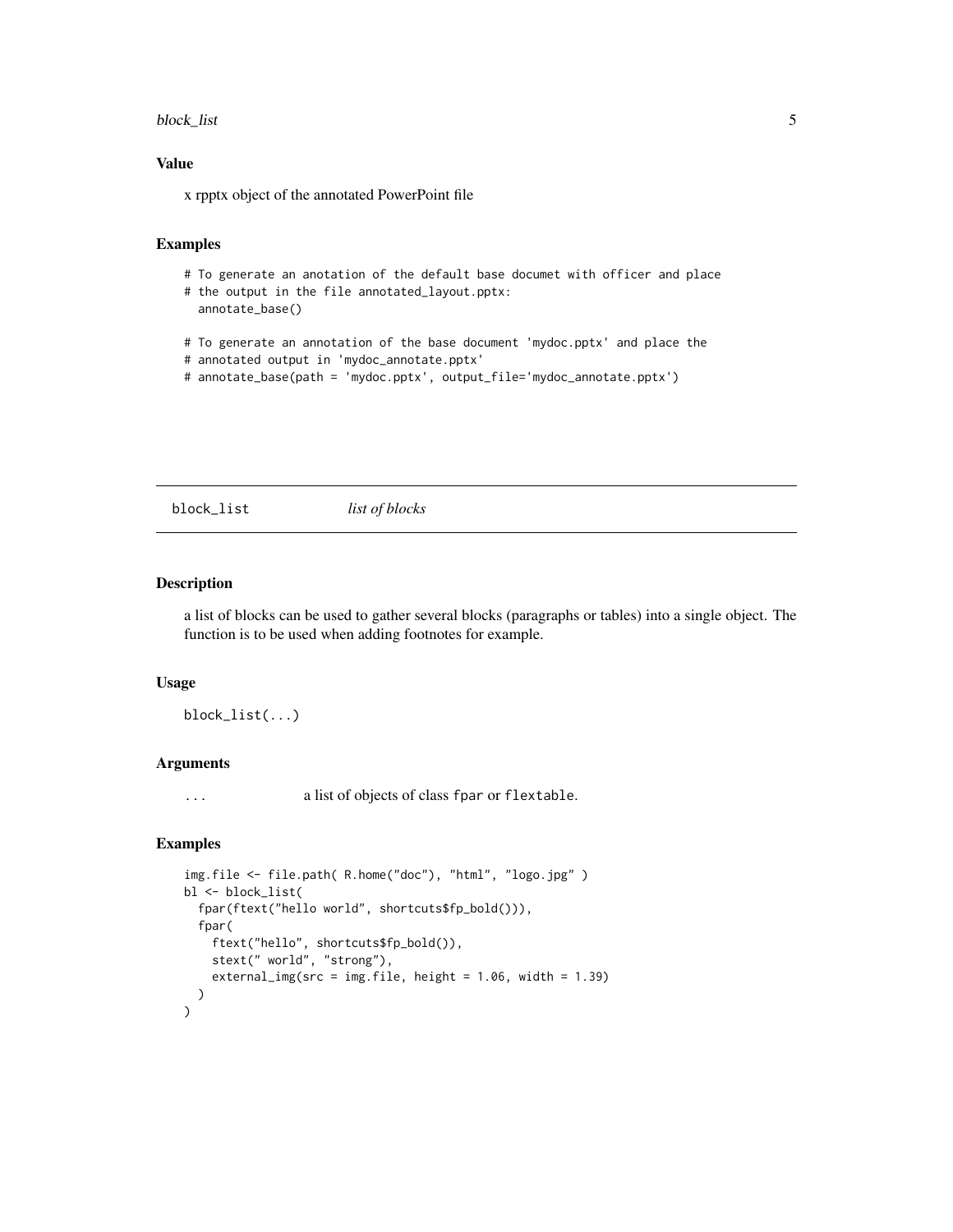<span id="page-5-0"></span>

add a list of blocks produced by block\_list into into an rdocx object

#### Usage

```
body_add_blocks(x, blocks, pos = "after")
```
### Arguments

| X      | an rdocx object                                                                         |
|--------|-----------------------------------------------------------------------------------------|
| blocks | set of blocks to be used as footnote content returned by function block_list.           |
| pos    | where to add the new element relative to the cursor, one of "after", "before",<br>"on". |

### Examples

library(magrittr)

```
img.file <- file.path( R.home("doc"), "html", "logo.jpg" )
bl <- block_list(
  fpar(ftext("hello", shortcuts$fp_bold())),
  fpar(
    ftext("hello", shortcuts$fp_bold()),
    stext(" world", "strong"),
    external_img(src = img.file, height = 1.06, width = 1.39)
  )
)
x \leftarrow \text{read\_docx() %>}body_add_blocks( blocks = bl ) %>%
  print(target = "body_add_bl.docx")
```
body\_add\_break *add page break*

### Description

add a page break into an rdocx object

#### Usage

body\_add\_break(x, pos = "after")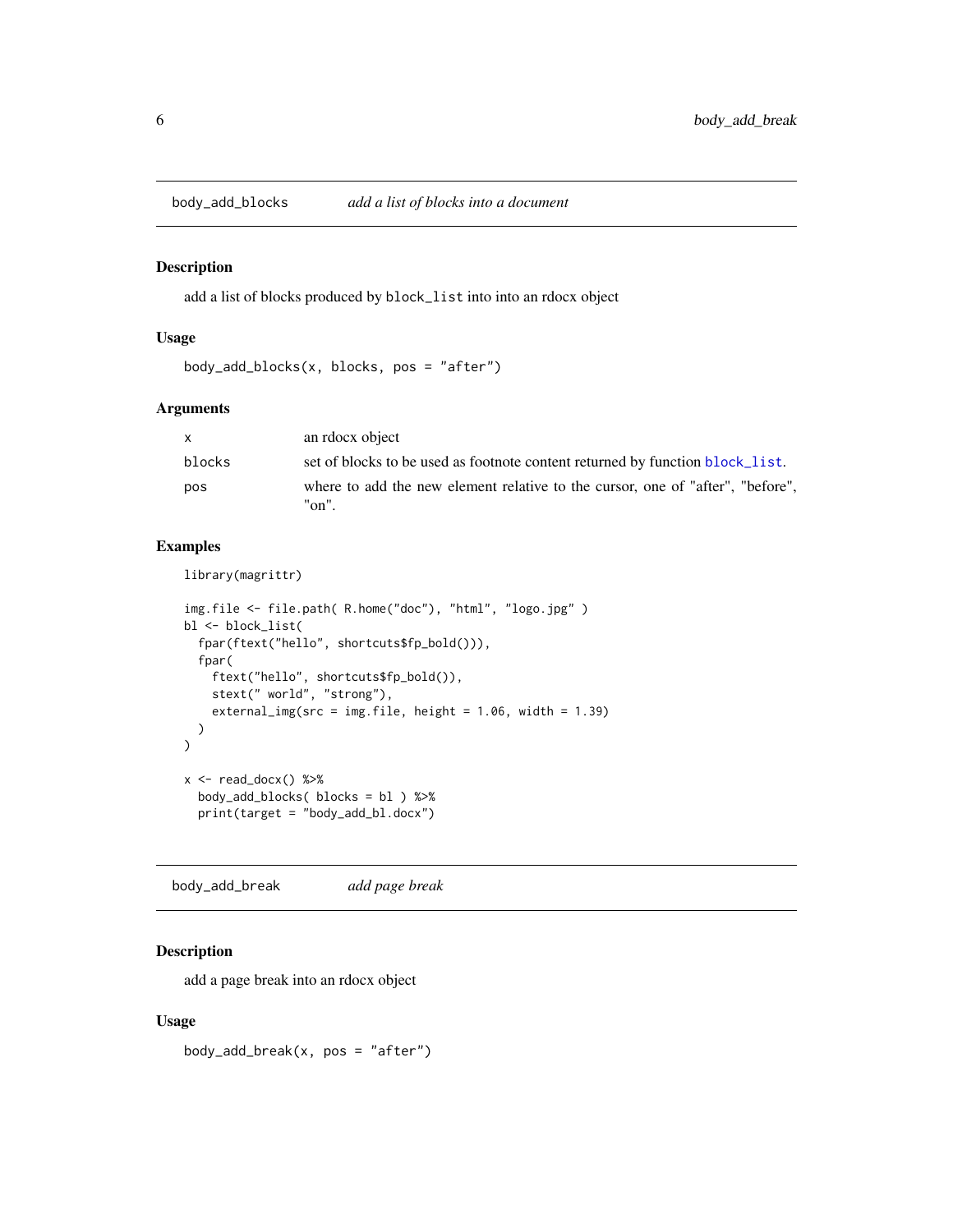### <span id="page-6-0"></span>body\_add\_docx 7

#### Arguments

| $\mathsf{X}$ | an rdocx object                                                                         |
|--------------|-----------------------------------------------------------------------------------------|
| pos          | where to add the new element relative to the cursor, one of "after", "before",<br>"on". |

### Examples

```
library(magrittr)
doc <- read_docx() %>% body_add_break()
print(doc, target = "body_add_break.docx" )
```
body\_add\_docx *insert an external docx*

### Description

add content of a docx into an rdocx object.

#### Usage

body\_add\_docx(x, src, pos = "after")

### Arguments

| X   | an rdocx object                                                                         |
|-----|-----------------------------------------------------------------------------------------|
| src | docx filename                                                                           |
| pos | where to add the new element relative to the cursor, one of "after", "before".<br>"on". |

```
img.file <- file.path( R.home("doc"), "html", "logo.jpg" )
if( file.exists(img.file) ){
  # create a example file to be inserted later in the final doc----
  doc <- read_docx()
  doc \le body_add_img(x = doc, src = img.file, height = 1.06, width = 1.39 )
  print(doc, target = "external_file.docx")
  # insert external_file.docx in the final doc----
  final_doc <- read_docx()
  doc <- body_add_docx(x = doc, src = "external_file.docx")
  print(doc, target = "final.docx")
}
```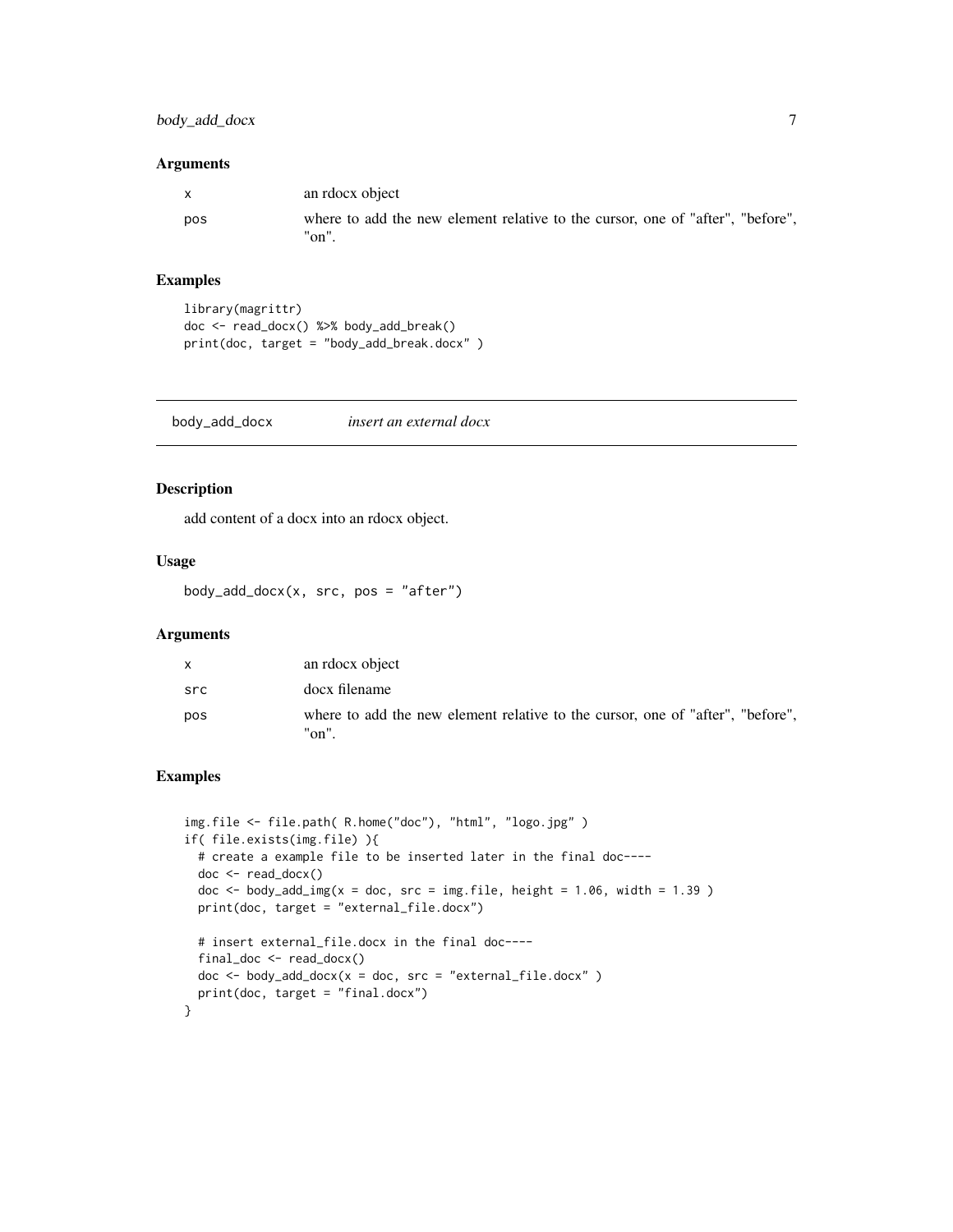<span id="page-7-0"></span>body\_add\_fpar *add fpar*

#### Description

add an fpar (a formatted paragraph) into an rdocx object

#### Usage

 $body\_add\_fpar(x, value, style = NULL, pos = "after")$ 

#### Arguments

| $\mathsf{x}$ | a docx device                                                                           |
|--------------|-----------------------------------------------------------------------------------------|
| value        | a character                                                                             |
| style        | paragraph style                                                                         |
| pos          | where to add the new element relative to the cursor, one of "after", "before",<br>"on". |

### See Also

[fpar](#page-24-1)

```
library(magrittr)
bold_face <- shortcuts$fp_bold(font.size = 30)
bold_redface <- update(bold_face, color = "red")
fpar_ <- fpar(ftext("Hello ", prop = bold_face),
              ftext("World", prop = bold_redface ),
              ftext(", how are you?", prop = bold_face ) )
doc <- read_docx() %>% body_add_fpar(fpar_)
print(doc, target = "body_add_fpar.docx" )
# a way of using fpar to center an image in a Word doc ----
rlogo <- file.path( R.home("doc"), "html", "logo.jpg" )
img_in_par <- fpar(
  external\_img(src = rlogo, height = 1.06/2, width = 1.39/2),fp_p = fp_par(text.align = "center"))
read_docx() %>% body_add_fpar(img_in_par) %>%
  print(target = "img_in_par.docx" )
```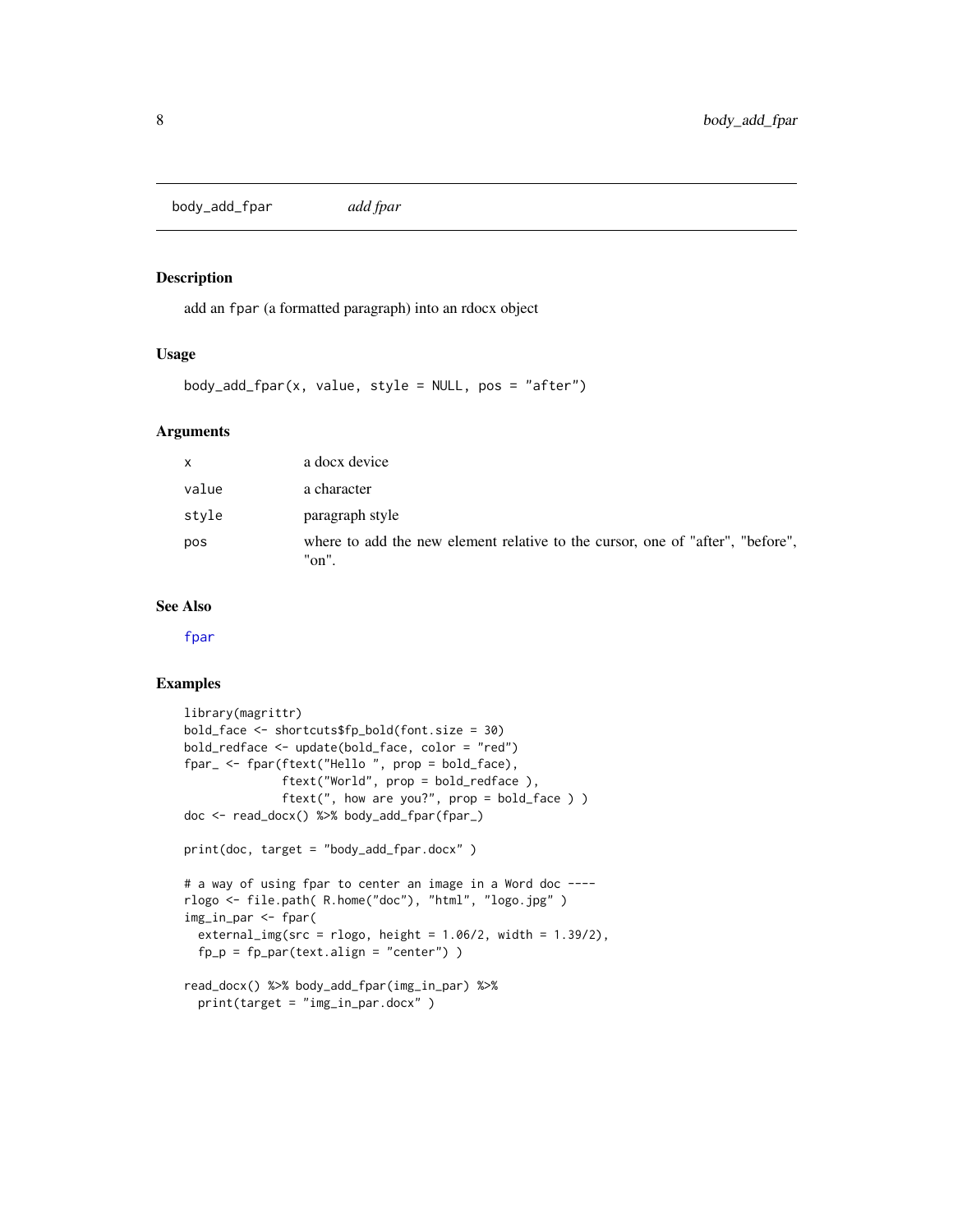<span id="page-8-0"></span>body\_add\_gg *add ggplot*

### Description

add a ggplot as a png image into an rdocx object

#### Usage

```
body_add_gg(x, value, width = 6, height = 5, style = NULL, ...)
```
### Arguments

| X      | an rdocx object                         |
|--------|-----------------------------------------|
| value  | ggplot object                           |
| width  | height in inches                        |
| height | height in inches                        |
| style  | paragraph style                         |
|        | Arguments to be passed to png function. |

### Examples

```
if( require("ggplot2") ){
  doc <- read_docx()
  gg\_plot \leftarrow ggplot(data = iris ) +geom_point(mapping = aes(Sepal.Length, Petal.Length))
  if( capabilities(what = "png") )
    doc <- body_add_gg(doc, value = gg_plot, style = "centered" )
  print(doc, target = "body_add_gg.docx" )
}
```
body\_add\_img *add image*

### Description

add an image into an rdocx object.

#### Usage

```
body_add_img(x, src, style = NULL, width, height, pos = "after")
```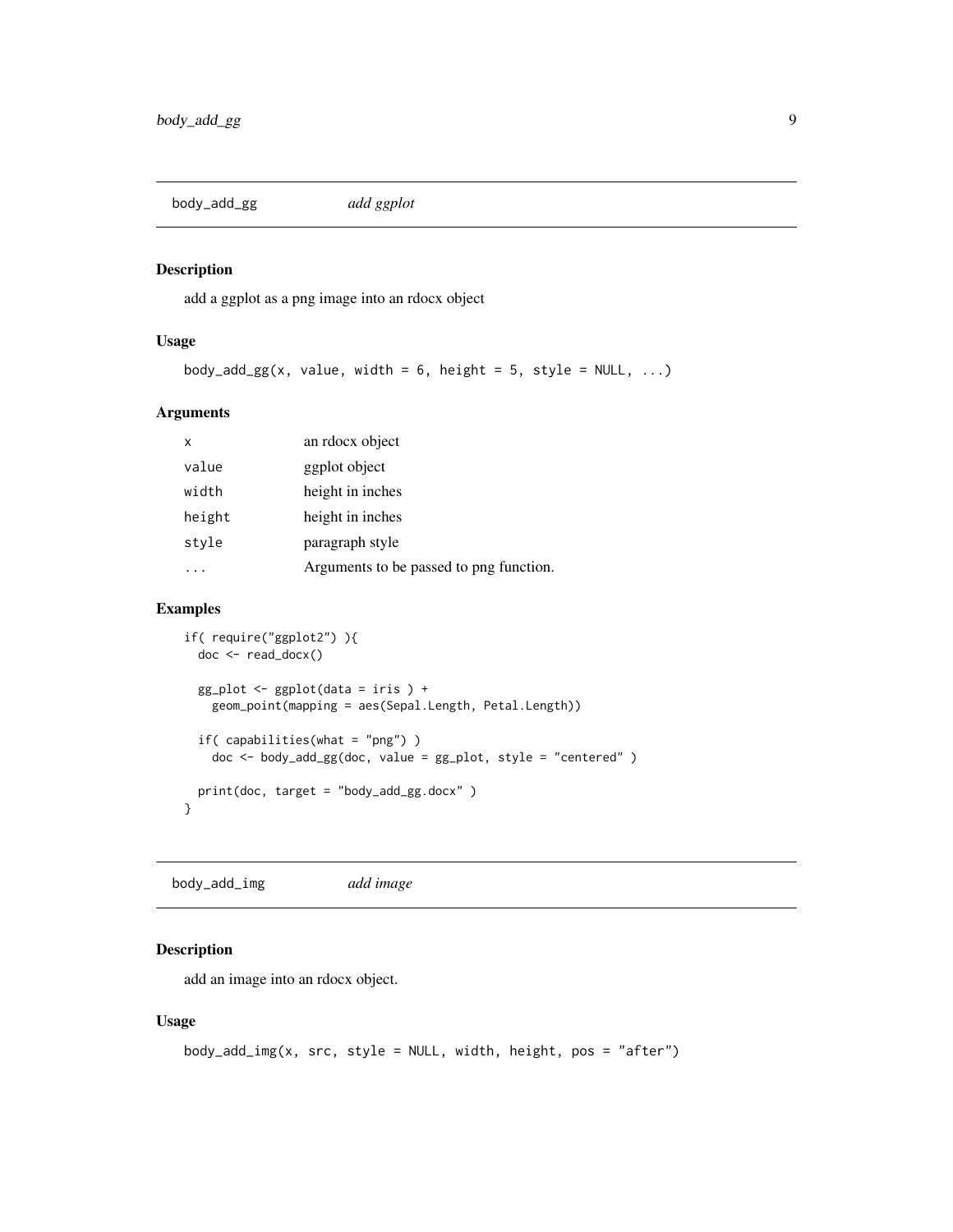### <span id="page-9-0"></span>Arguments

| X      | an rdocx object                                                                         |
|--------|-----------------------------------------------------------------------------------------|
| src    | image filename, the basename of the file must not contain any blank.                    |
| style  | paragraph style                                                                         |
| width  | height in inches                                                                        |
| height | height in inches                                                                        |
| pos    | where to add the new element relative to the cursor, one of "after", "before",<br>"on". |

### Examples

```
doc <- read_docx()
img.file <- file.path( R.home("doc"), "html", "logo.jpg" )
if( file.exists(img.file) ){
 doc \le body_add_img(x = doc, src = img.file, height = 1.06, width = 1.39 )
}
print(doc, target = "body_add_img.docx" )
```
body\_add\_par *add paragraph of text*

### Description

add a paragraph of text into an rdocx object

### Usage

```
body_add_par(x, value, style = NULL, pos = "after")
```
### Arguments

| X     | a docx device                                                                           |
|-------|-----------------------------------------------------------------------------------------|
| value | a character                                                                             |
| style | paragraph style                                                                         |
| pos   | where to add the new element relative to the cursor, one of "after", "before",<br>"on". |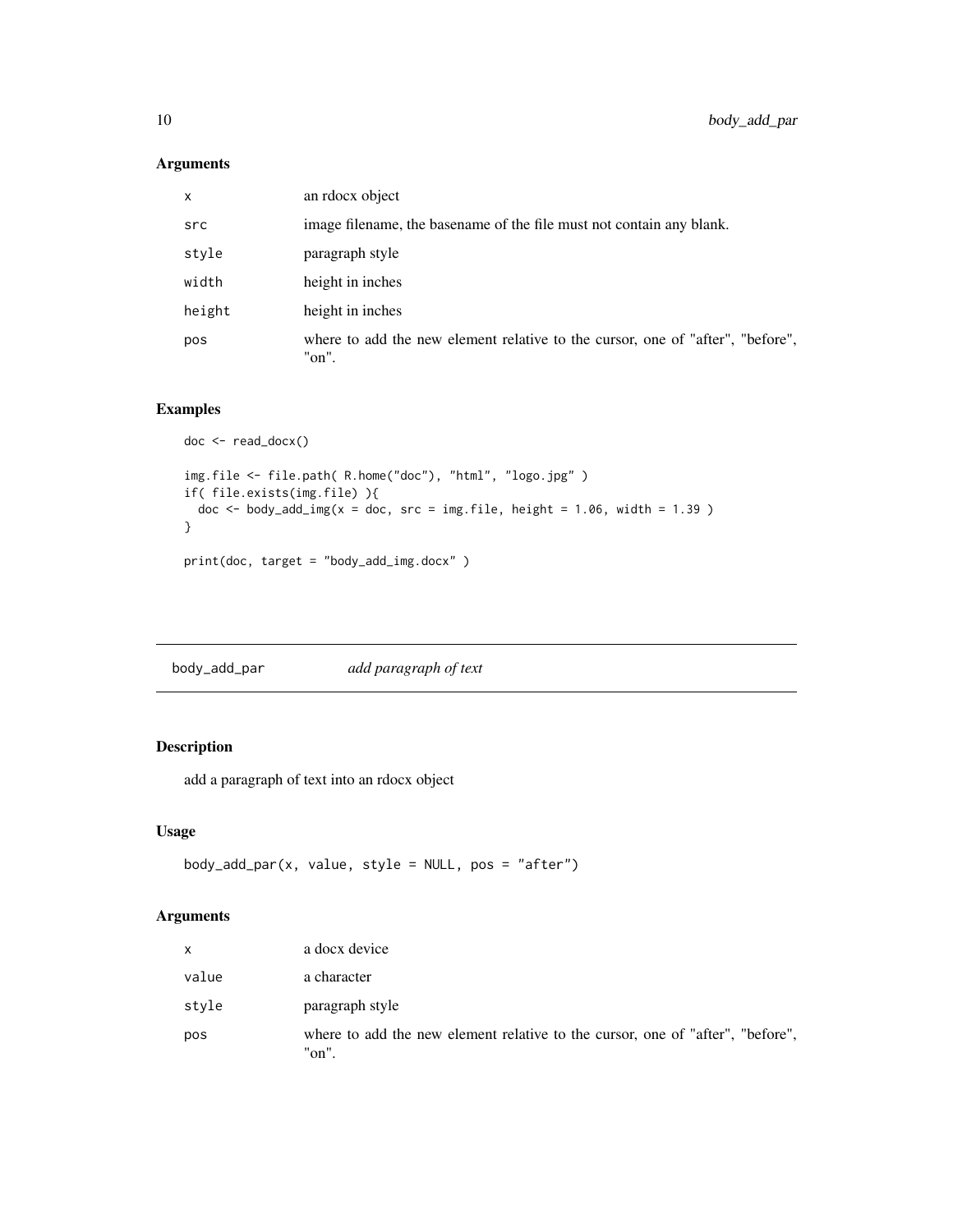### <span id="page-10-0"></span>body\_add\_table 11

library(magrittr)

### Examples

```
doc <- read_docx() %>%
  body_add_par("A title", style = "heading 1") %>%
  body_add_par("Hello world!", style = "Normal") %>%
  body_add_par("centered text", style = "centered")
print(doc, target = "body_add_par.docx" )
```
body\_add\_table *add table*

#### Description

add a table into an rdocx object

#### Usage

```
body_add_table(x, value, style = NULL, pos = "after", header = TRUE,
  first_row = TRUE, first_column = FALSE, last_row = FALSE,
  last_column = FALSE, no_hband = FALSE, no_vband = TRUE)
```
### Arguments

| X            | a docx device                                                                                                                                                                               |
|--------------|---------------------------------------------------------------------------------------------------------------------------------------------------------------------------------------------|
| value        | a data.frame to add as a table                                                                                                                                                              |
| style        | table style                                                                                                                                                                                 |
| pos          | where to add the new element relative to the cursor, one of after", "before", "on".                                                                                                         |
| header       | display header if TRUE                                                                                                                                                                      |
| first_row    | Specifies that the first column conditional formatting should be applied. Details<br>for this and other conditional formatting options can be found http://officeopenxml.com/WPtblLook.php. |
| first_column | Specifies that the first column conditional formatting should be applied.                                                                                                                   |
| last_row     | Specifies that the first column conditional formatting should be applied.                                                                                                                   |
| last_column  | Specifies that the first column conditional formatting should be applied.                                                                                                                   |
| no_hband     | Specifies that the first column conditional formatting should be applied.                                                                                                                   |
| no_vband     | Specifies that the first column conditional formatting should be applied.                                                                                                                   |

```
library(magrittr)
```

```
doc <- read_docx() %>%
 body_add_table(iris, style = "table_template")
print(doc, target = "body_add_table.docx" )
```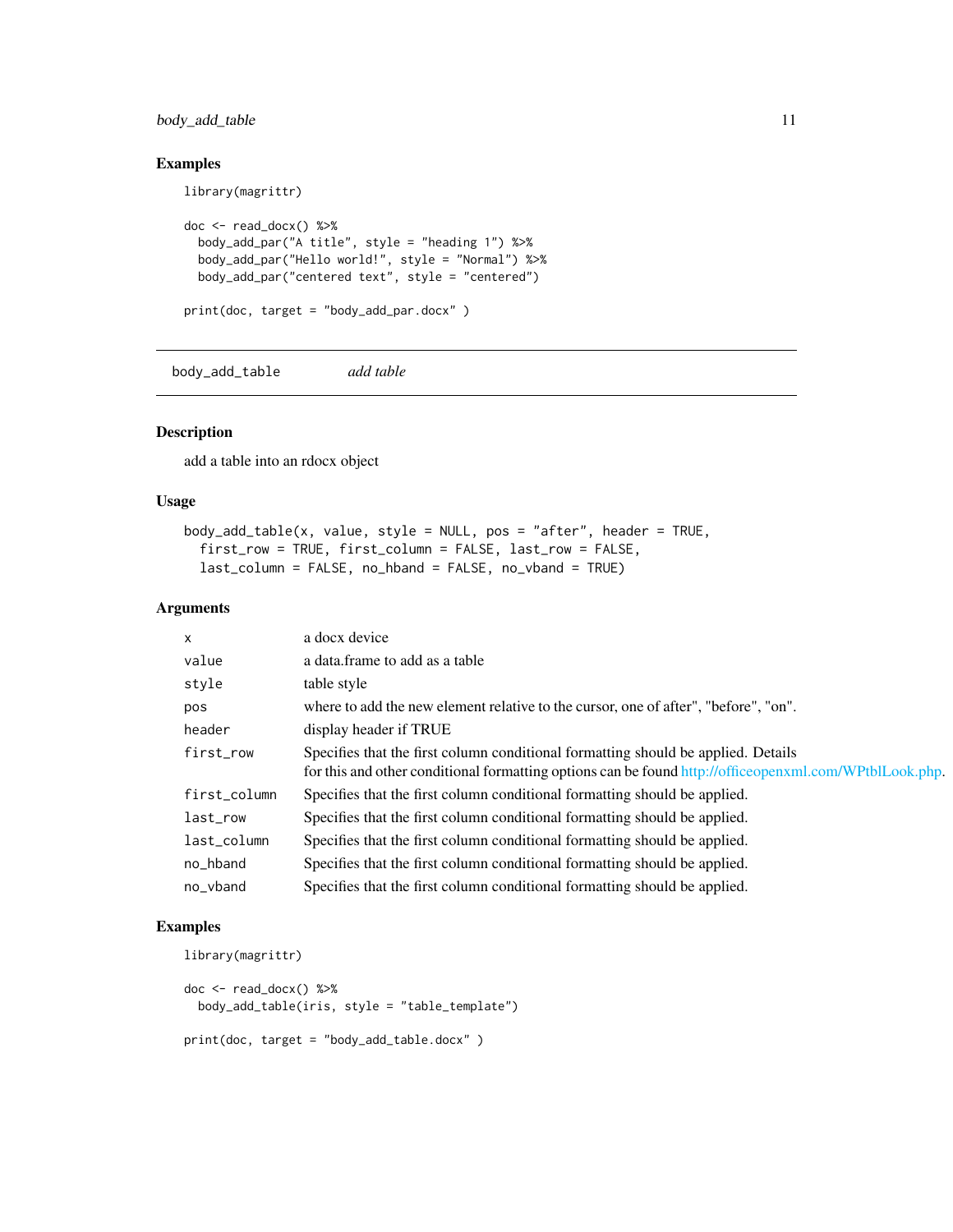<span id="page-11-0"></span>

add a table of content into an rdocx object

#### Usage

```
body_add_toc(x, level = 3, pos = "after", style = NULL, separator = ";")
```
### Arguments

| $\mathsf{x}$ | an rdocx object                                                                              |
|--------------|----------------------------------------------------------------------------------------------|
| level        | max title level of the table                                                                 |
| pos          | where to add the new element relative to the cursor, one of "after", "before",<br>"on".      |
| style        | optional. style in the document that will be used to build entries of the TOC.               |
| separator    | optional. Some configurations need "," (i.e. from Canada) separator instead of<br><b>H.H</b> |

### Examples

library(magrittr) doc <- read\_docx() %>% body\_add\_toc() print(doc, target = "body\_add\_toc.docx" )

body\_add\_xml *add an xml string as document element*

#### Description

Add an xml string as document element in the document. This function is to be used to add custom openxml code.

### Usage

body\_add\_xml(x, str, pos)

### Arguments

|     | an rdocx object                                                                         |
|-----|-----------------------------------------------------------------------------------------|
| str | a wml string                                                                            |
| pos | where to add the new element relative to the cursor, one of "after", "before",<br>"on". |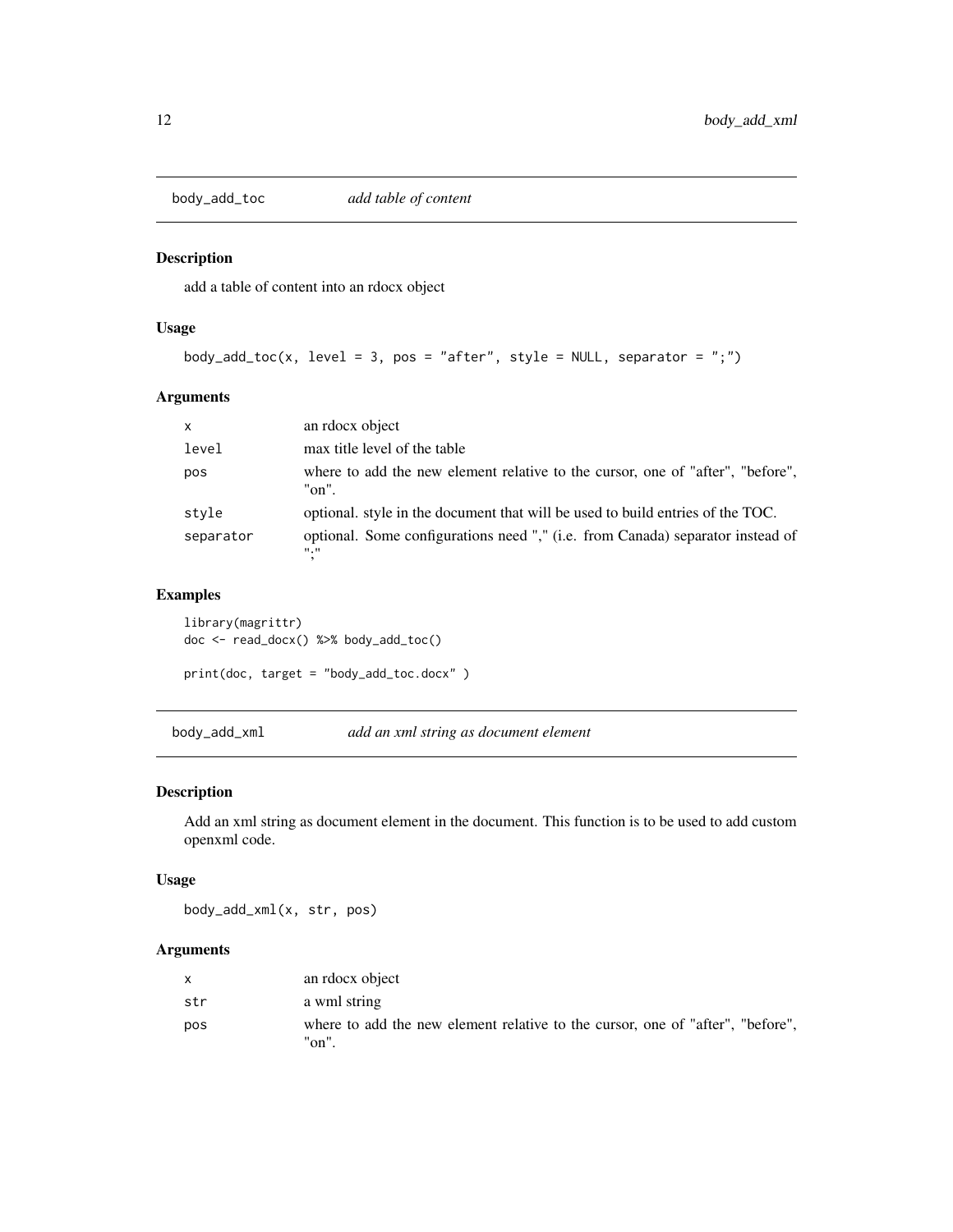<span id="page-12-0"></span>body\_bookmark *add bookmark*

#### Description

Add a bookmark at the cursor location. The bookmark is added on the first run of text in the current paragraph.

#### Usage

body\_bookmark(x, id)

#### Arguments

| x  | an rdocx object |
|----|-----------------|
| id | bookmark name   |

### Examples

```
# cursor_bookmark ----
library(magrittr)
doc <- read_docx() %>%
  body_add_par("centered text", style = "centered") %>%
  body_bookmark("text_to_replace")
```
body\_end\_section *add section*

#### Description

add a section in a Word document. A section affects preceding paragraphs or tables.

### Usage

```
body_end_section(x, landscape = FALSE, margins = c(top = NA, bottom = NA,left = NA, right = NA), colwidths = c(1), space = 0.05, sep = FALSE,
 continuous = FALSE)
body_default_section(x, landscape = FALSE, margins = c(top = NA, bottom =NA, left = NA, right = NA))
```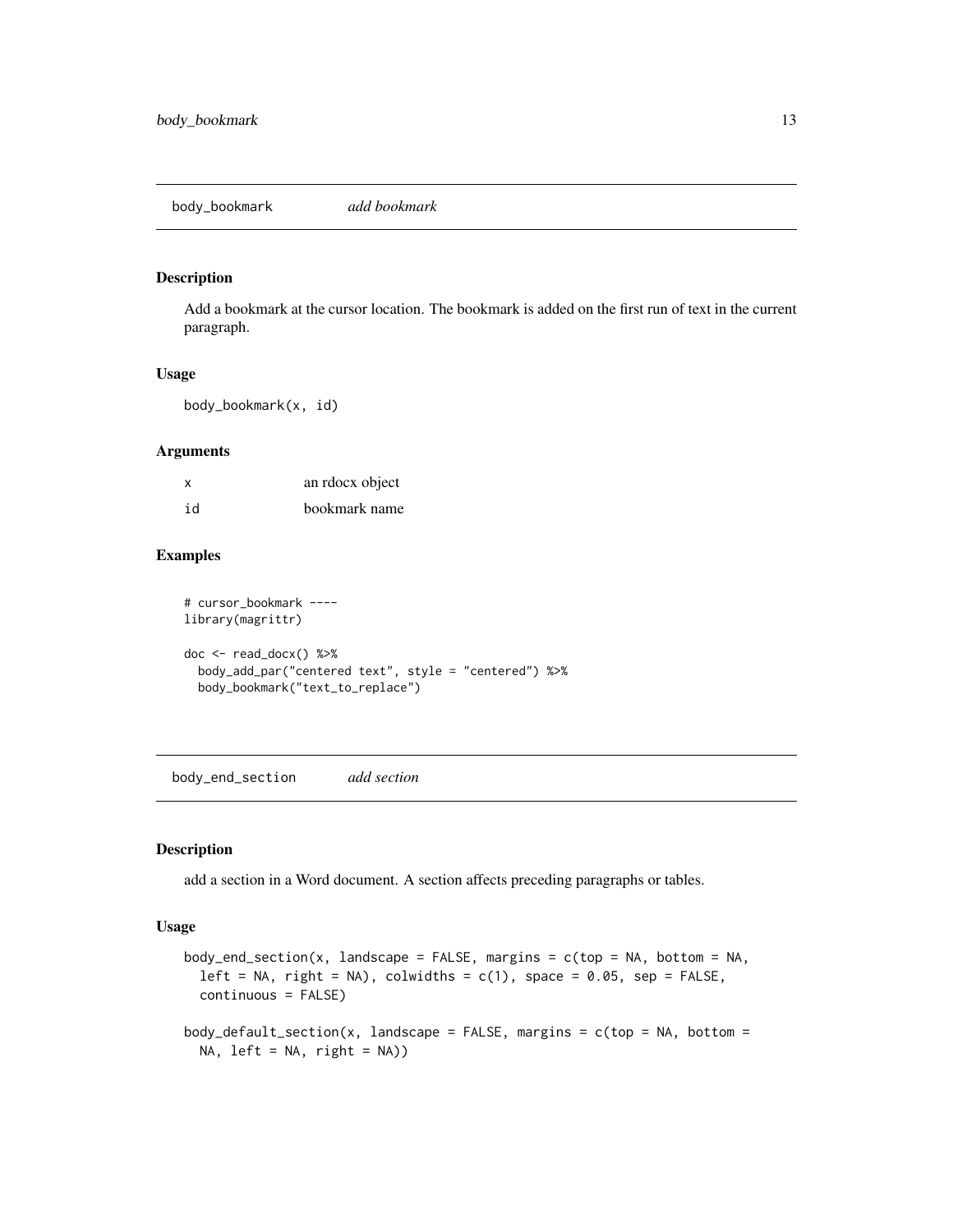#### Arguments

| an rdocx object                                                                                 |
|-------------------------------------------------------------------------------------------------|
| landscape orientation                                                                           |
| a named vector of margin settings in inches, margins not set remain at their<br>default setting |
| columns widths as percentages, summing to 1. If 3 values, 3 columns will be<br>produced.        |
| space in percent between columns.                                                               |
| if TRUE a line is separating columns.                                                           |
| TRUE for a continuous section break.                                                            |
|                                                                                                 |

#### Details

A section starts at the end of the previous section (or the beginning of the document if no preceding section exists), and stops where the section is declared. The function body\_end\_section() is reflecting that Word concept. The function body\_default\_section() is only modifying the default section of the document.

#### Note

This function is deprecated, use body\_end\_section\_continuous, body\_end\_section\_landscape, body\_end\_section\_portrait, body\_end\_section\_columns or body\_end\_section\_columns\_landscape instead.

#### Examples

```
library(magrittr)
str1 <- "Lorem ipsum dolor sit amet, consectetur adipiscing elit. " %>%
  rep(10) %>% paste(collapse = "")
my_doc <- read_docx() %>%
  # add a paragraph
  body_add_par(value = str1, style = "Normal") %>%
  # add a continuous section
  body_end_section(continuous = TRUE) %>%
  body_add_par(value = str1, style = "Normal") %>%
  body_add_par(value = str1, style = "Normal") %>%
  # preceding paragraph is on a new column
  slip_in_column_break(pos = "before") %>%
  # add a two columns continous section
  body_end_section(colwidths = c(.6, .4),
                   space = .05, sep = FALSE, continuous = TRUE) %>%
  body_add_par(value = str1, style = "Normal") %>%
  # add a continuous section ... so far there is no break page
  body_end_section(continuous = TRUE) %>%
```
body\_default\_section(landscape = TRUE, margins =  $c(top = 0.5, bottom = 0.5)$ )

```
print(my_doc, target = "section.docx")
```
body\_add\_par(value = str1, style = "Normal") %>%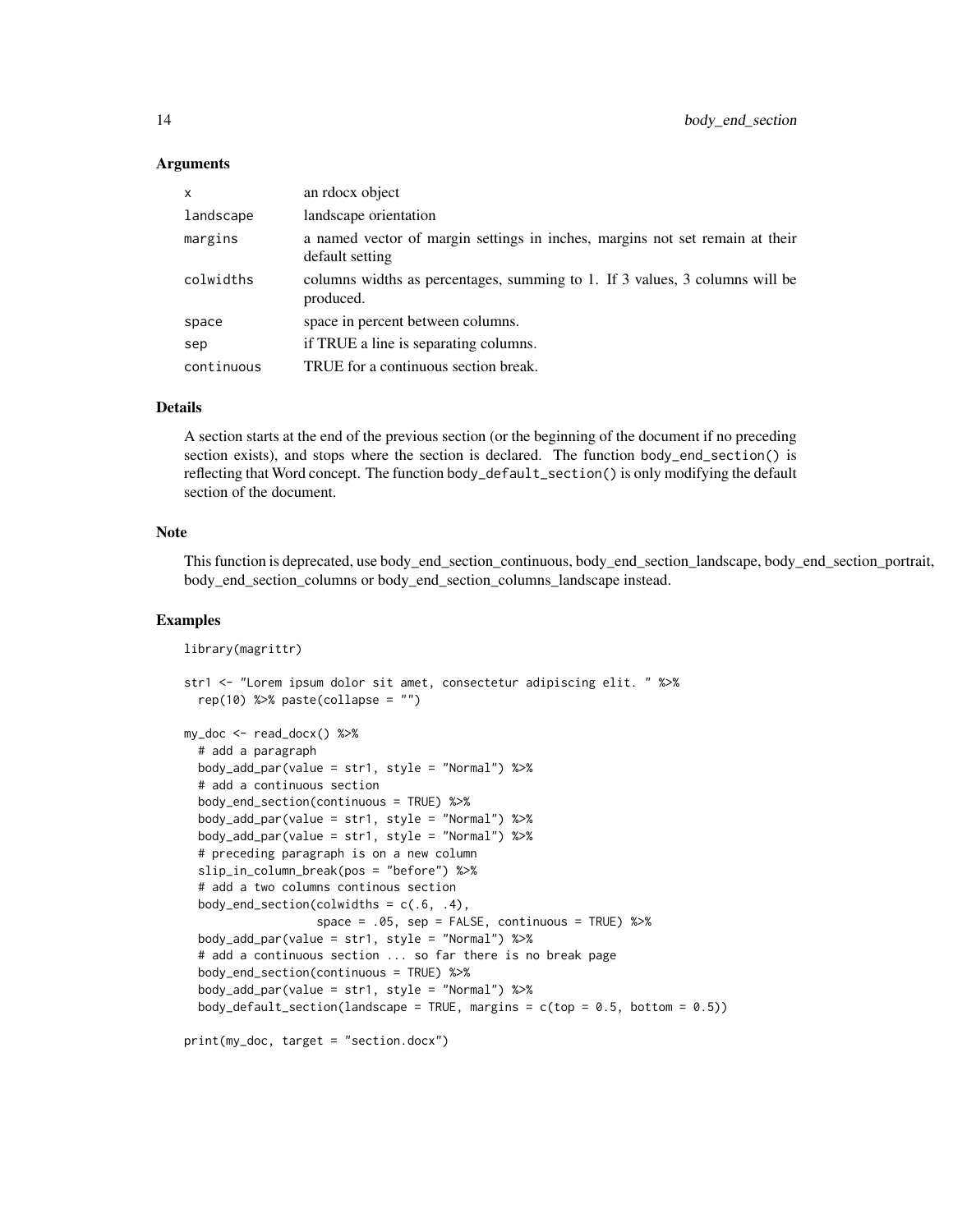<span id="page-14-0"></span>

remove element pointed by cursor from a Word document

#### Usage

body\_remove(x)

#### **Arguments**

x an rdocx object

#### Examples

```
library(officer)
library(magrittr)
str1 <- "Lorem ipsum dolor sit amet, consectetur adipiscing elit. " %>%
  rep(20) %>% paste(collapse = "")
str2 <- "Drop that text"
str3 <- "Aenean venenatis varius elit et fermentum vivamus vehicula. " %>%
  rep(20) %>% paste(collapse = "")
my_doc <- read_docx() %>%
  body_add_par(value = str1, style = "Normal") %>%
  body_add_par(value = str2, style = "centered") %>%
  body_add_par(value = str3, style = "Normal")
print(my_doc, target = "init_doc.docx")
my_doc <- read_docx(path = "init_doc.docx") %>%
  cursor_reach(keyword = "that text") %>%
  body_remove()
print(my_doc, target = "result_doc.docx")
```
<span id="page-14-1"></span>body\_replace\_all\_text *Replace text anywhere in the document, or at a cursor*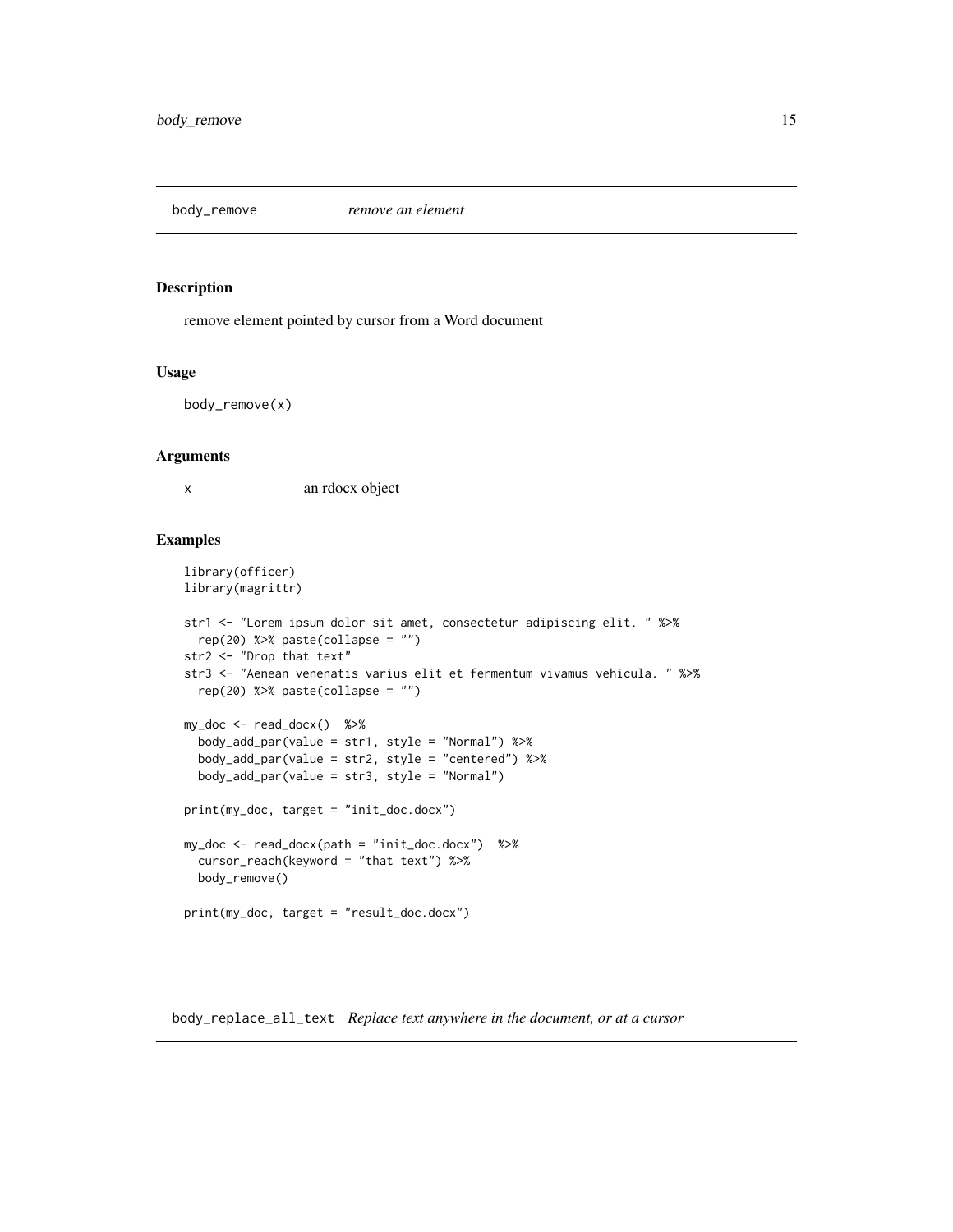<span id="page-15-0"></span>Replace all occurrences of old\_value with new\_value. This method uses [grepl](#page-0-0)/[gsub](#page-0-0) for pattern matching; you may supply arguments as required (and therefore use [regex](#page-0-0) features) using the optional ... argument.

Note that by default, grepl/gsub will use fixed=FALSE, which means that old\_value and new\_value will be interepreted as regular expressions.

#### Chunking of text

Note that the behind-the-scenes representation of text in a Word document is frequently not what you might expect! Sometimes a paragraph of text is broken up (or "chunked") into several "runs," as a result of style changes, pauses in text entry, later revisions and edits, etc. If you have not styled the text, and have entered it in an "all-at-once" fashion, e.g. by pasting it or by outputing it programmatically into your Word document, then this will likely not be a problem. If you are working with a manually-edited document, however, this can lead to unexpected failures to find text.

You can use the officer function [docx\\_show\\_chunk](#page-22-1) to show how the paragraph of text at the current cursor has been chunked into runs, and what text is in each chunk. This can help troubleshoot unexpected failures to find text.

#### Usage

```
body_replace_all_text(x, old_value, new_value, only_at_cursor = FALSE,
 warn = TRUE, ...)
```

```
headers_replace_all_text(x, old_value, new_value, only_at_cursor = FALSE,
 warn = TRUE, \ldots)
```

```
footers_replace_all_text(x, old_value, new_value, only_at_cursor = FALSE,
  warn = TRUE, \ldots)
```
#### Arguments

| $\mathsf{x}$ | a docx device                                                                                                                                                                   |
|--------------|---------------------------------------------------------------------------------------------------------------------------------------------------------------------------------|
| old_value    | the value to replace                                                                                                                                                            |
| new_value    | the value to replace it with                                                                                                                                                    |
|              | only_at_cursor if TRUE, only search-and-replace at the current cursor; if FALSE (default), search-<br>and-replace in the entire document (this can be slow on large documents!) |
| warn         | warn if old_value could not be found.                                                                                                                                           |
| $\cdot$      | optional arguments to grepl/gsub (e.g. fixed=TRUE)                                                                                                                              |

#### header\_replace\_all\_text

Replacements will be performed in each header of all sections. Replacements will be performed in each footer of all sections.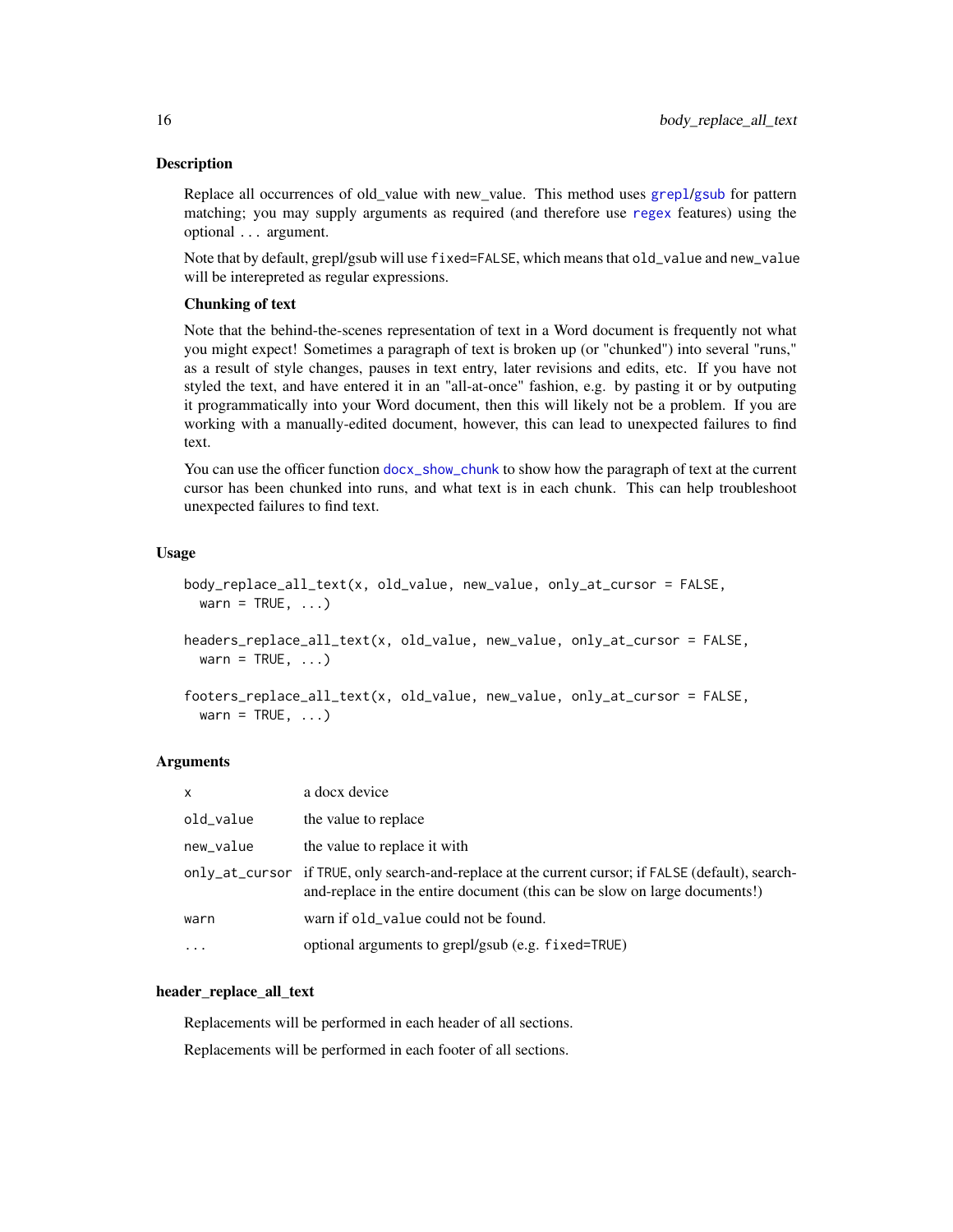#### <span id="page-16-0"></span>Author(s)

Frank Hangler, <frank@plotandscatter.com>

#### See Also

[grep](#page-0-0), [regex](#page-0-0), [docx\\_show\\_chunk](#page-22-1)

### Examples

```
library(magrittr)
doc <- read_docx() %>%
 body_add_par("Placeholder one") %>%
 body_add_par("Placeholder two")
# Show text chunk at cursor
docx_show_chunk(doc) # Output is 'Placeholder two'
# Simple search-and-replace at current cursor, with regex turned off
doc <- body_replace_all_text(doc, old_value = "Placeholder",
 new_value = "new", only_at_cursor = TRUE, fixed = TRUE)
docx_show_chunk(doc) # Output is 'new two'
# Do the same, but in the entire document and ignoring case
doc <- body_replace_all_text(doc, old_value = "placeholder",
 new_value = "new", only_at_cursor=FALSE, ignore.case = TRUE)
doc <- cursor_backward(doc)
docx_show_chunk(doc) # Output is 'new one'
# Use regex : replace all words starting with "n" with the word "example"
doc <- body_replace_all_text(doc, "\\bn.*?\\b", "example")
docx_show_chunk(doc) # Output is 'example one'
```
body\_replace\_text\_at\_bkm

*replace text at a bookmark location*

#### Description

replace text content enclosed in a bookmark with different text. A bookmark will be considered as valid if enclosing words within a paragraph; i.e., a bookmark along two or more paragraphs is invalid, a bookmark set on a whole paragraph is also invalid, but bookmarking few words inside a paragraph is valid.

#### Usage

body\_replace\_text\_at\_bkm(x, bookmark, value)

body\_replace\_at(x, bookmark, value)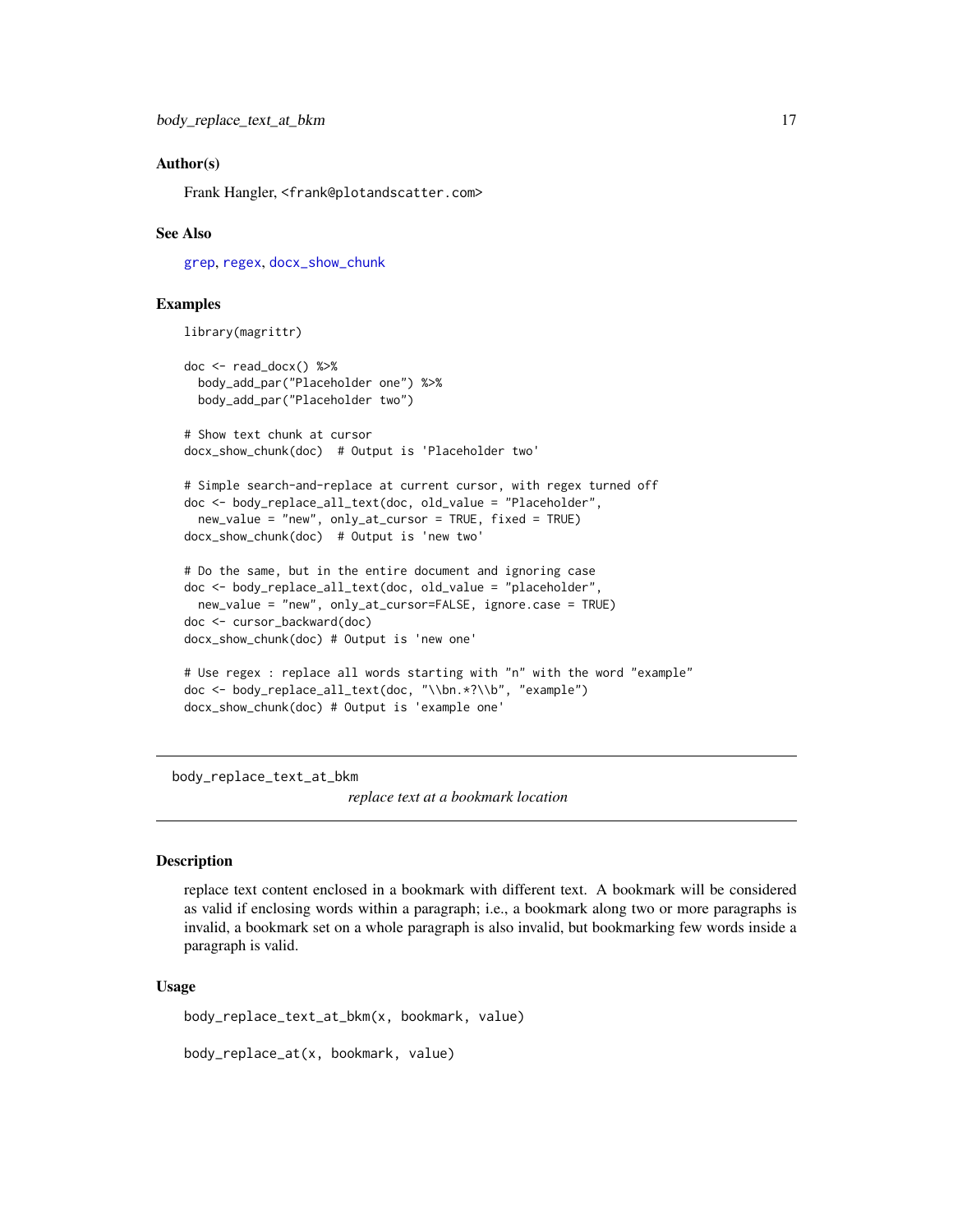```
body_replace_img_at_bkm(x, bookmark, value)
```
headers\_replace\_text\_at\_bkm(x, bookmark, value)

```
headers_replace_img_at_bkm(x, bookmark, value)
```

```
footers_replace_text_at_bkm(x, bookmark, value)
```
footers\_replace\_img\_at\_bkm(x, bookmark, value)

### Arguments

| x        | a docx device                             |
|----------|-------------------------------------------|
| bookmark | bookmark id                               |
| value    | the replacement string, of type character |

#### Examples

```
library(magrittr)
doc <- read_docx() %>%
 body_add_par("centered text", style = "centered") %>%
 slip_in_text(". How are you", style = "strong") %>%
 body_bookmark("text_to_replace") %>%
 body_replace_text_at_bkm("text_to_replace", "not left aligned")
# demo usage of bookmark and images ----
template <- system.file(package = "officer", "doc_examples/example.docx")
img.file <- file.path( R.home("doc"), "html", "logo.jpg" )
doc <- read_docx(path = template)
doc <- headers_replace_img_at_bkm(x = doc, bookmark = "bmk_header",
                           value = external_img(src = img.file, width = .53, height = .7))
doc <- footers_replace_img_at_bkm(x = doc, bookmark = "bmk_footer",
                           value = ext{central\_img}(src = img.file, width = .53, height = .7))print(doc, target = "test_replacement_img.docx")
```
break\_column\_before *add a column break*

#### Description

add a column break into a Word document. A column break is used to add a break in a multi columns section in a Word Document.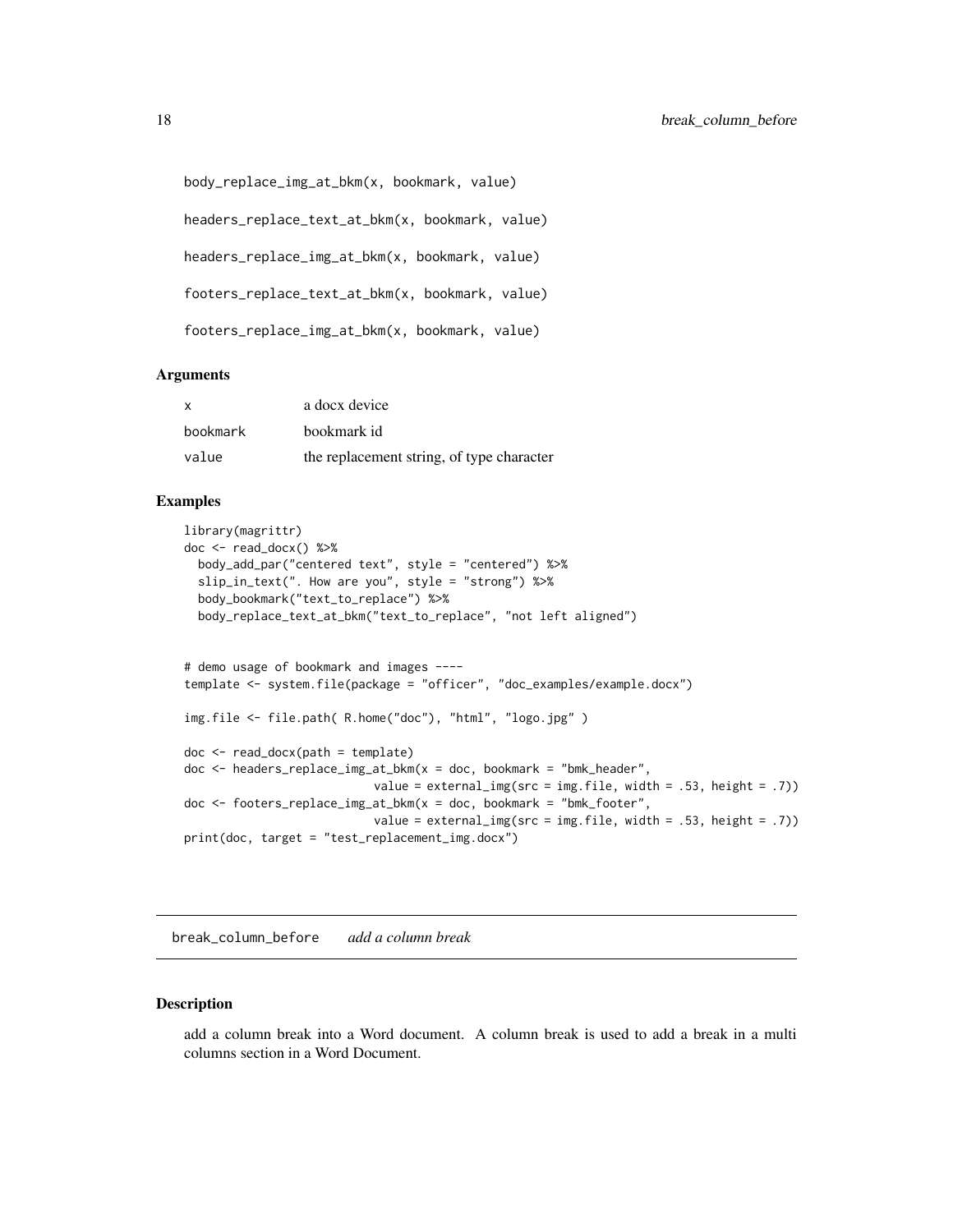### <span id="page-18-0"></span>color\_scheme 19

### Usage

break\_column\_before(x)

```
slip_in_column_break(x, pos = "before")
```
### Arguments

| X   | an rdocx object                                                           |
|-----|---------------------------------------------------------------------------|
| pos | where to add the new element relative to the cursor, "after" or "before". |

color\_scheme *color scheme*

### Description

get master layout color scheme into a data.frame.

### Usage

color\_scheme(x)

#### Arguments

x rpptx object

### Examples

x <- read\_pptx() color\_scheme ( x = x )

cursor\_begin *set cursor in an rdocx object*

### Description

a set of functions is available to manipulate the position of a virtual cursor. This cursor will be used when inserting, deleting or updating elements in the document.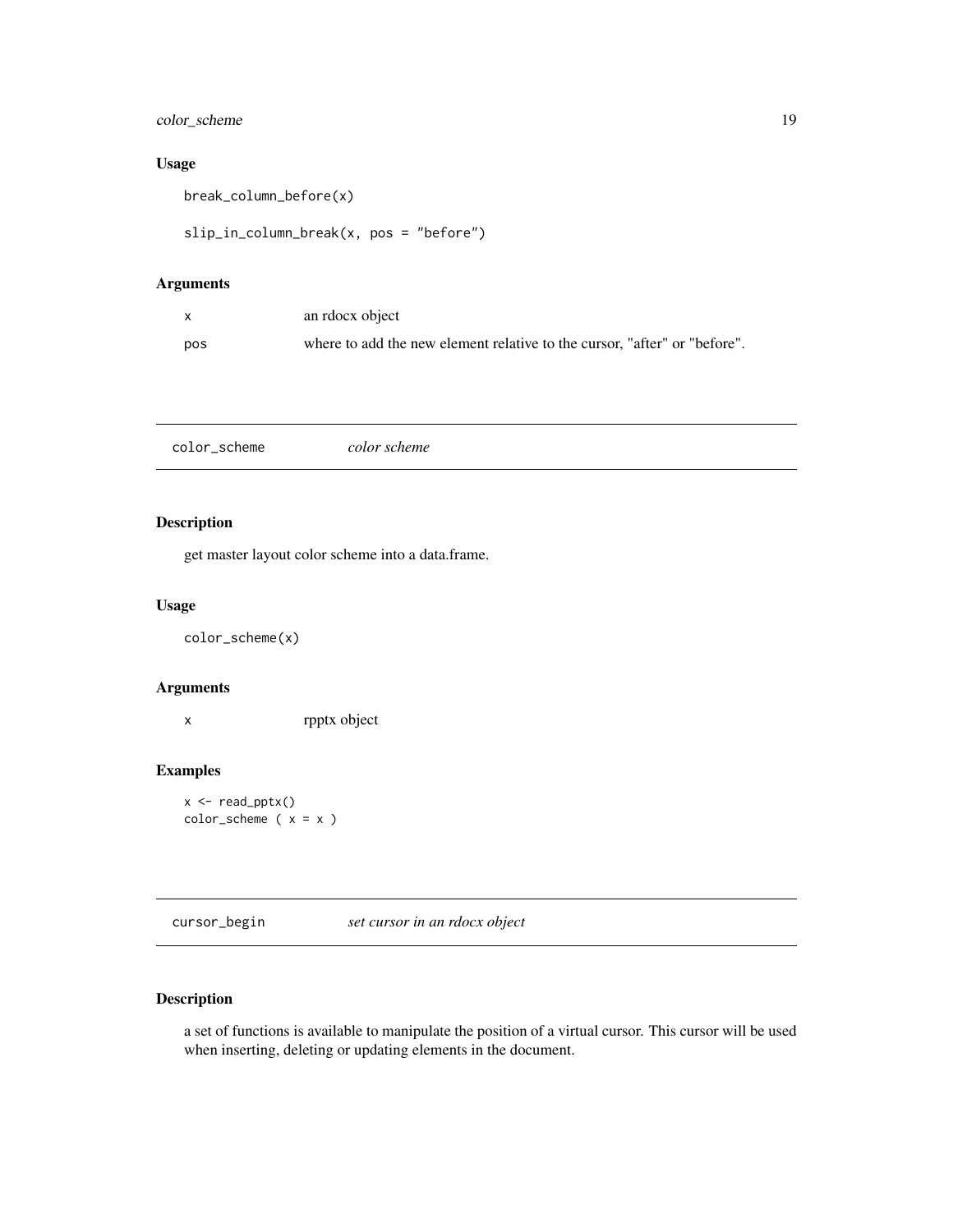### Usage

```
cursor_begin(x)
cursor_bookmark(x, id)
cursor_end(x)
cursor_reach(x, keyword)
cursor_forward(x)
cursor_backward(x)
```
### Arguments

| $\mathsf{x}$ | a docx device                               |
|--------------|---------------------------------------------|
| id           | bookmark id                                 |
| keyword      | keyword to look for as a regular expression |

#### cursor\_begin

Set the cursor at the beginning of the document, on the first element of the document (usually a paragraph or a table).

#### cursor\_bookmark

Set the cursor at a bookmark that has previously been set.

### cursor\_end

Set the cursor at the end of the document, on the last element of the document.

### cursor\_reach

Set the cursor on the first element of the document that contains text specified in argument keyword. The argument keyword is a regexpr pattern.

#### cursor\_forward

Move the cursor forward, it increments the cursor in the document.

### cursor\_backward

Move the cursor backward, it decrements the cursor in the document.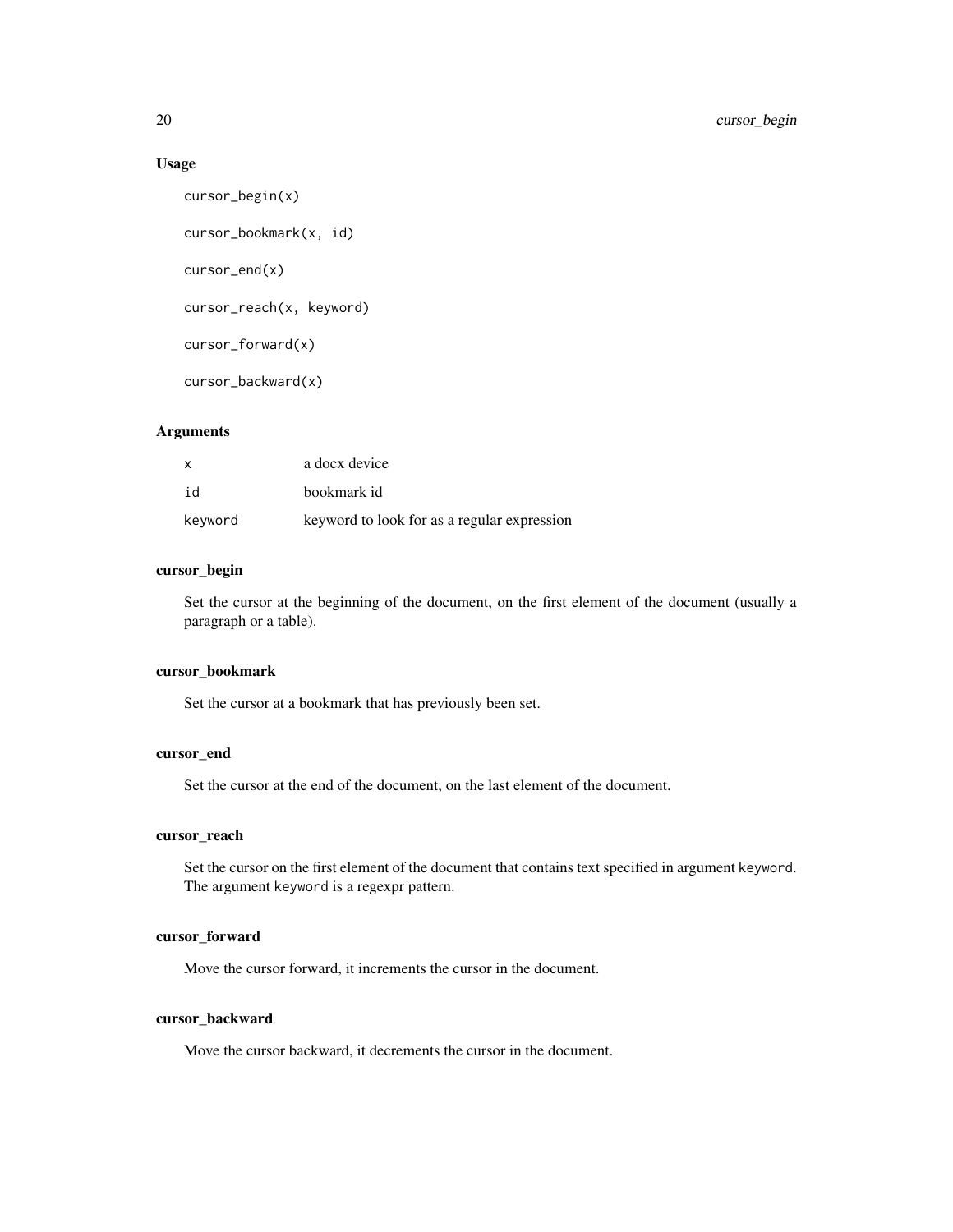### <span id="page-20-0"></span>docx\_bookmarks 21

#### Examples

```
library(officer)
library(magrittr)
doc <- read_docx() %>%
 body_add_par("paragraph 1", style = "Normal") %>%
 body_add_par("paragraph 2", style = "Normal") %>%
 body_add_par("paragraph 3", style = "Normal") %>%
 body_add_par("paragraph 4", style = "Normal") %>%
 body_add_par("paragraph 5", style = "Normal") %>%
 body_add_par("paragraph 6", style = "Normal") %>%
 body_add_par("paragraph 7", style = "Normal") %>%
 # default template contains only an empty paragraph
 # Using cursor_begin and body_remove, we can delete it
 cursor_begin() %>% body_remove() %>%
 # Let add text at the beginning of the
 # paragraph containing text "paragraph 4"
 cursor_reach(keyword = "paragraph 4") %>%
 slip_in_text("This is ", pos = "before", style = "Default Paragraph Font") %>%
 # move the cursor forward and end a section
 cursor_forward() %>%
 body_add_par("The section stop here", style = "Normal") %>%
 body_end_section(landscape = TRUE) %>%
 # move the cursor at the end of the document
 cursor_end() %>%
 body_add_par("The document ends now", style = "Normal")
print(doc, target = "cursor.docx")
# cursor_bookmark ----
library(magrittr)
doc <- read_docx() %>%
 body_add_par("centered text", style = "centered") %>%
 body_bookmark("text_to_replace") %>%
 body_add_par("A title", style = "heading 1") %>%
 body_add_par("Hello world!", style = "Normal") %>%
 cursor_bookmark("text_to_replace") %>%
 body_add_table(value = iris, style = "table_template")
print(doc, target = "bookmark.docx")
```
docx\_bookmarks *List Word bookmarks*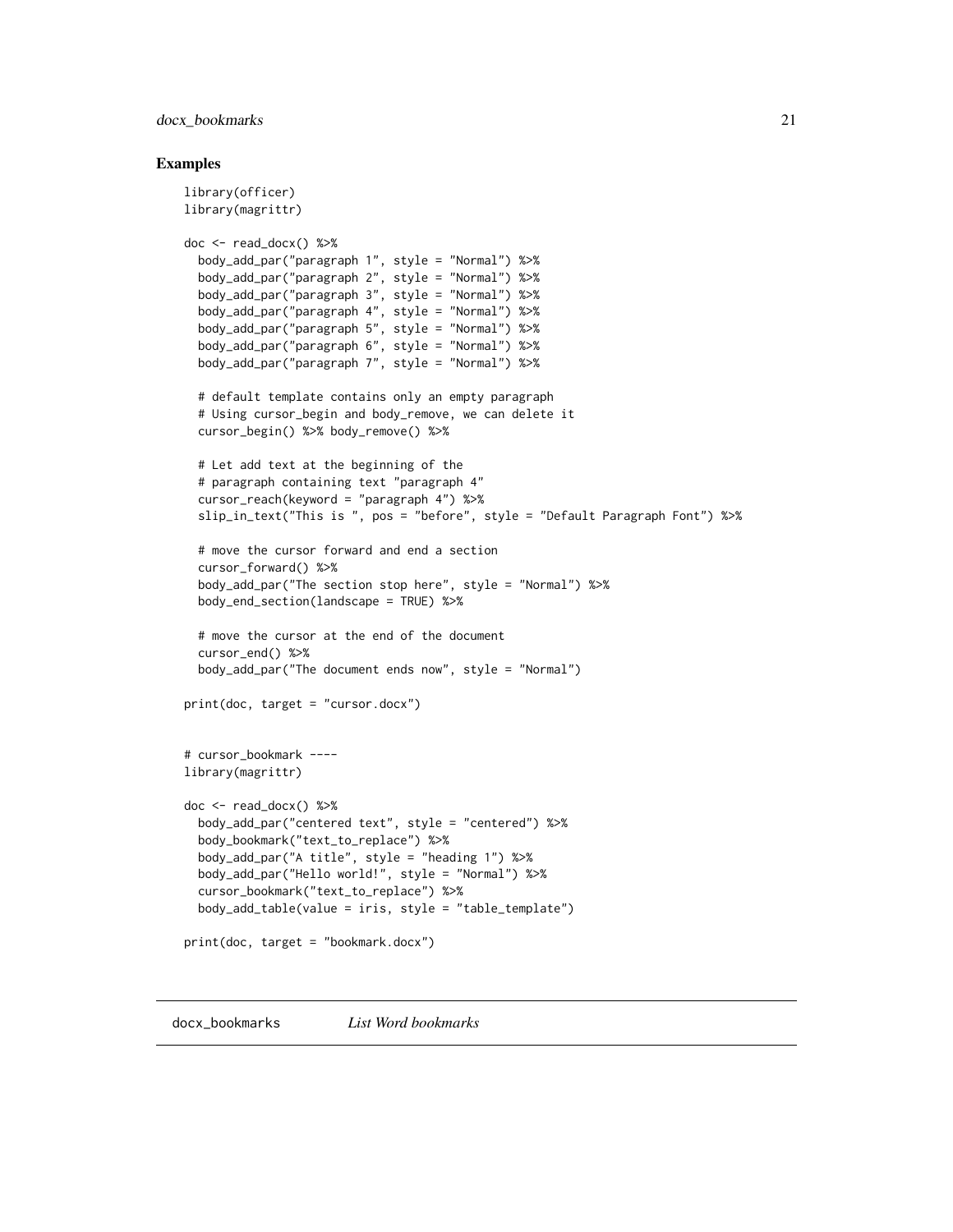<span id="page-21-0"></span>List bookmarks id that can be found in an rdocx object.

### Usage

docx\_bookmarks(x)

### Arguments

x an rdocx object

### Examples

library(magrittr)

```
doc <- read_docx() %>%
  body_add_par("centered text", style = "centered") %>%
 body_bookmark("text_to_replace") %>% body_add_par("centered text", style = "centered") %>%
  body_bookmark("text_to_replace2")
docx_bookmarks(doc)
```
docx\_bookmarks(read\_docx())

docx\_dim *Word page layout*

### Description

get page width, page height and margins (in inches). The return values are those corresponding to the section where the cursor is.

#### Usage

docx\_dim(x)

#### Arguments

x an rdocx object

### Examples

docx\_dim(read\_docx())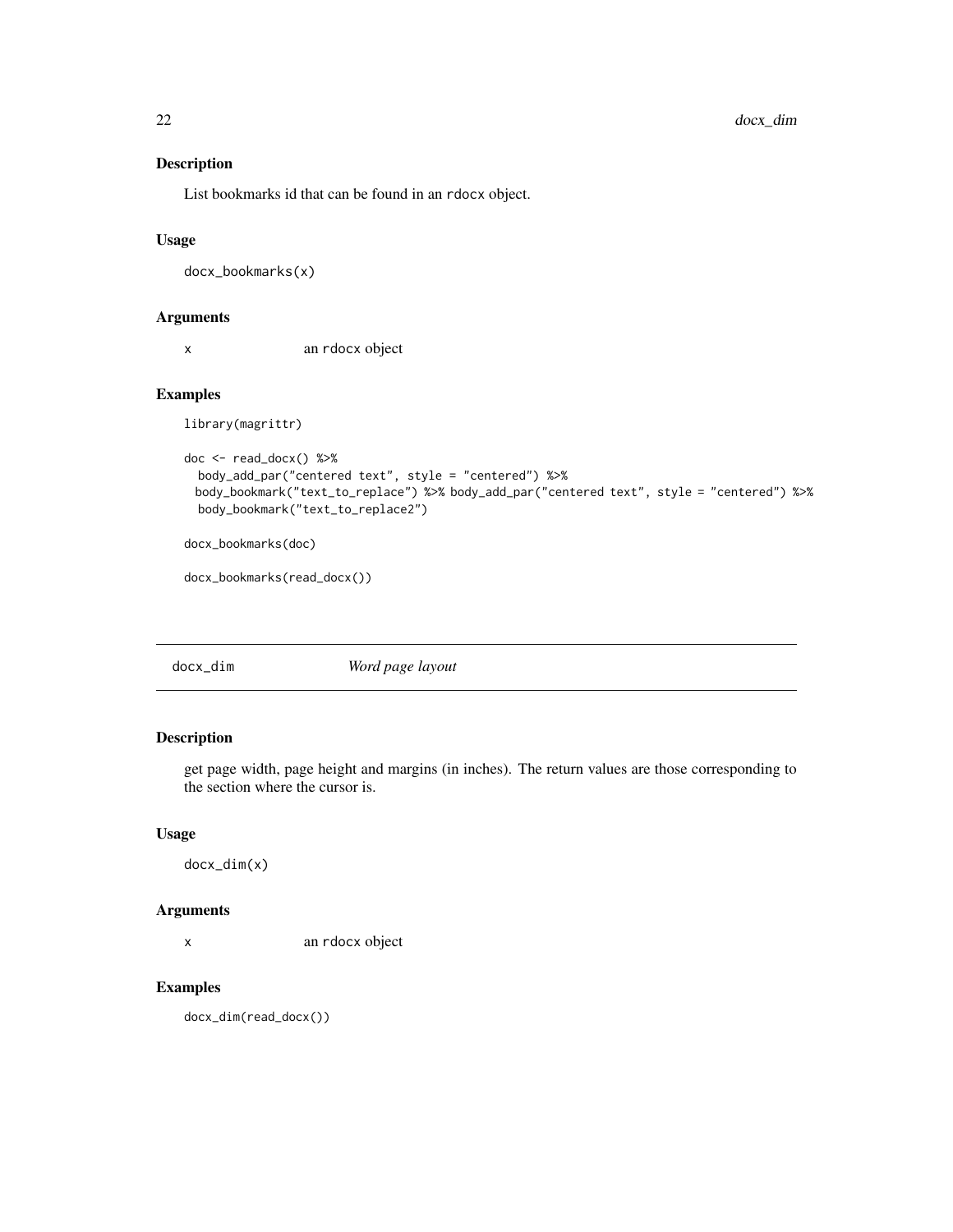<span id="page-22-0"></span>docx\_reference\_img *add images into an rdocx object*

#### Description

reference images into a Word document. This function is to be used with [wml\\_link\\_images](#page-60-1). Images need to be referenced into the Word document, this will generate unique identifiers that need to be known to link these images with their corresponding xml code (wml).

### Usage

```
docx_reference_img(x, src)
```
### Arguments

|     | an rdocx object                                   |
|-----|---------------------------------------------------|
| src | a vector of character containing image filenames. |

<span id="page-22-1"></span>

| docx_show_chunk | Show underlying text tag structure |
|-----------------|------------------------------------|
|-----------------|------------------------------------|

### Description

Show the structure of text tags at the current cursor. This is most useful when trying to troubleshoot search-and-replace functionality using [body\\_replace\\_all\\_text](#page-14-1).

#### Usage

docx\_show\_chunk(x)

#### Arguments

x a docx device

#### See Also

[body\\_replace\\_all\\_text](#page-14-1)

```
library(magrittr)
```

```
doc <- read_docx() %>%
 body_add_par("Placeholder one") %>%
 body_add_par("Placeholder two")
```

```
# Show text chunk at cursor
docx_show_chunk(doc) # Output is 'Placeholder two'
```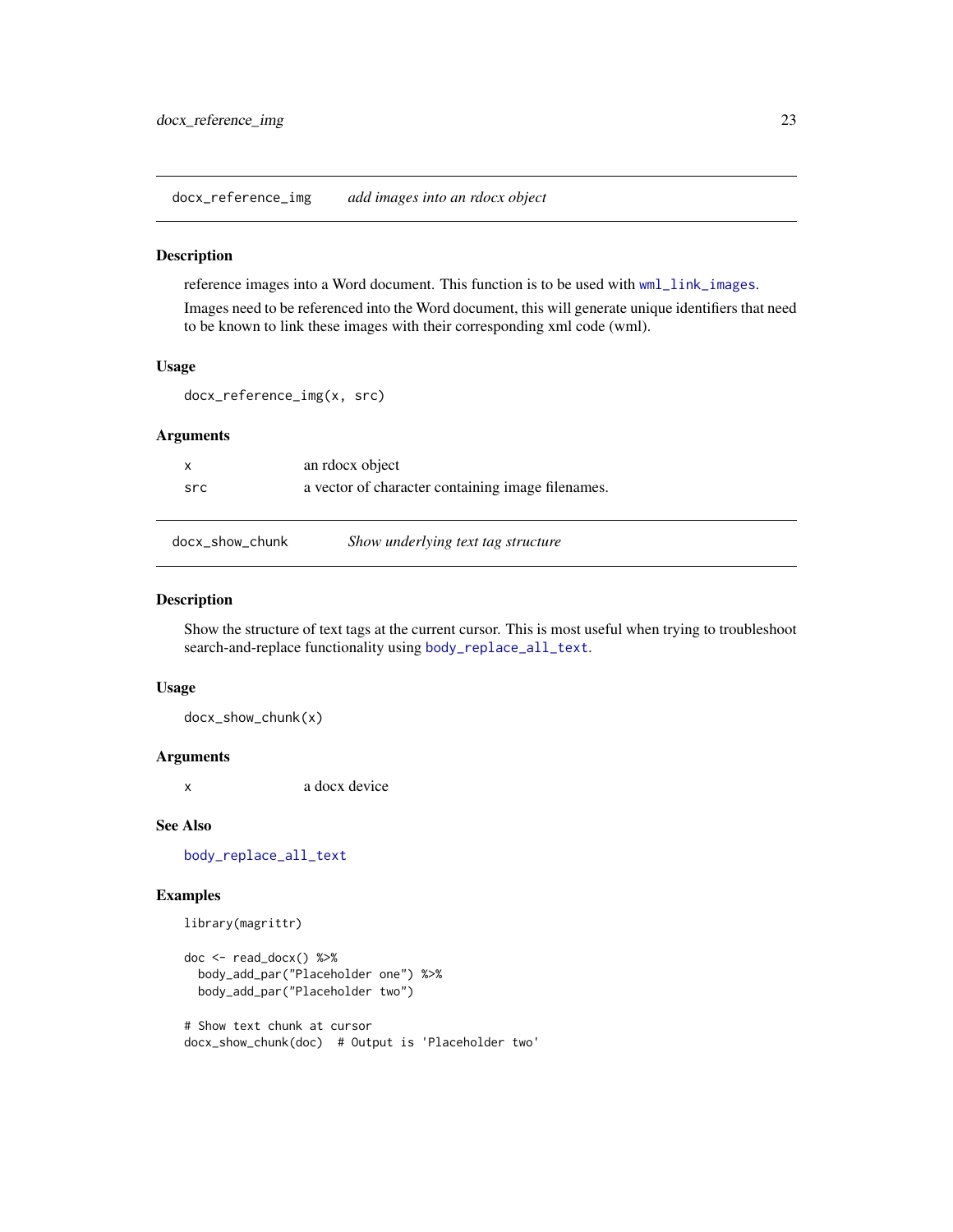<span id="page-23-0"></span>

read content of a Word document and return a tidy dataset representing the document.

### Usage

docx\_summary(x)

### Arguments

x an rdocx object

### Examples

```
example_pptx <- system.file(package = "officer",
  "doc_examples/example.docx")
doc <- read_docx(example_pptx)
docx_summary(doc)
```
doc\_properties *read document properties*

### Description

read Word or PowerPoint document properties and get results in a tidy data.frame.

### Usage

```
doc_properties(x)
```
#### Arguments

x an rdocx or rpptx object

```
library(magrittr)
read_docx() %>% doc_properties()
```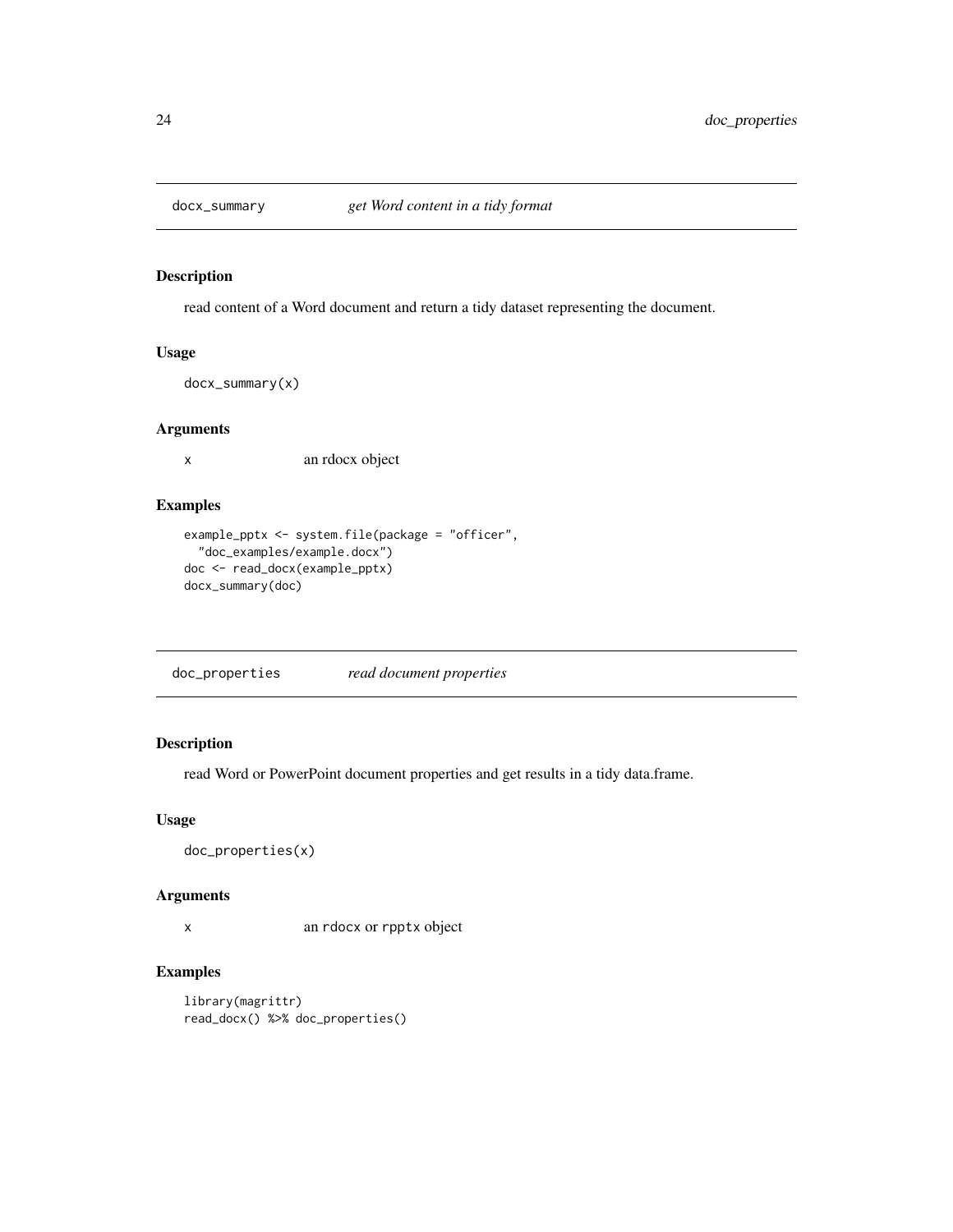<span id="page-24-0"></span>external\_img *external image*

#### Description

This function is used to insert images into flextable with function display

### Usage

```
external_img(src, width = 0.5, height = 0.2)
## S3 method for class 'external_img'
dim(x)
## S3 method for class 'external_img'
as.data.frame(x, ...)
## S3 method for class 'external_img'
format(x, type = "console", \ldots)
```
### Arguments

| src    | image file path     |
|--------|---------------------|
| width  | height in inches    |
| height | height in inches    |
| x      | external_img object |
|        | unused              |
| type   | output format       |

### Examples

# external\_img("example.png")

<span id="page-24-1"></span>

| fpar | concatenate formatted text |
|------|----------------------------|
|      |                            |

#### Description

Create a paragraph representation by concatenating formatted text or images.

fpar supports ftext, external\_img and simple strings. All its arguments will be concatenated to create a paragraph where chunks of text and images are associated with formatting properties.

Default text and paragraph formatting properties can also be modified with update.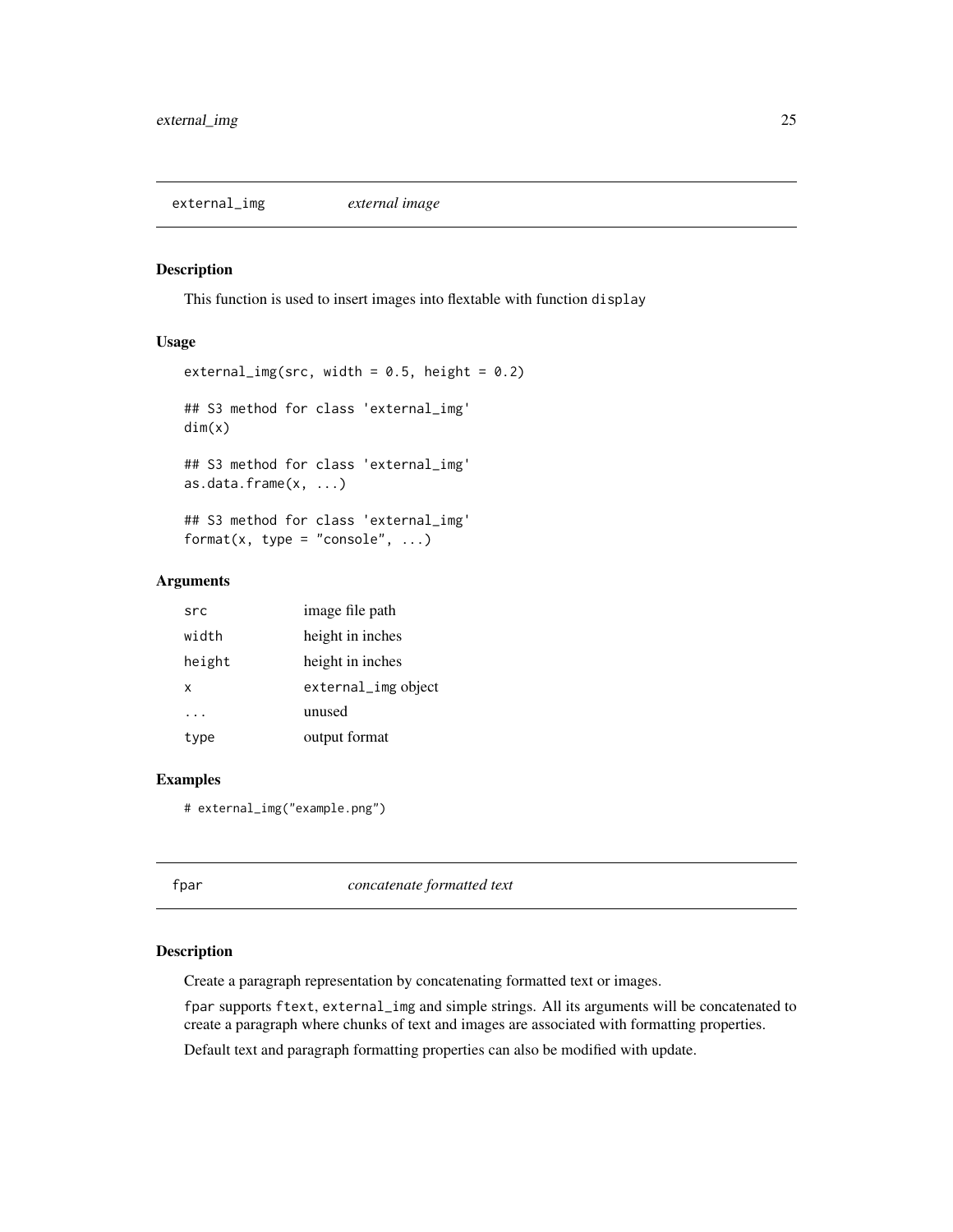### Usage

```
fpar(..., fp_p = fp_par(), fp_t = fp_text()## S3 method for class 'fpar'
update(object, fp_p = NULL, fp_t = NULL, ...)
## S3 method for class 'fpar'
as.data.frame(x, ...)
## S3 method for class 'fpar'
format(x, type = "pml", \dots)
```
### Arguments

| .         | unused                                                                                                                      |
|-----------|-----------------------------------------------------------------------------------------------------------------------------|
| fp_p      | paragraph formatting properties                                                                                             |
| fp_t      | default text formatting properties. This is used as text formatting properties<br>when simple text is provided as argument. |
| x, object | fpar object                                                                                                                 |
| type      | a string value ("pml", "wml" or "html").                                                                                    |

### Details

fortify\_fpar, as.data.frame are used internally and are not supposed to be used by end user.

```
fpar(ftext("hello", shortcuts$fp_bold()))
# mix text and image -----
img.file <- file.path( R.home("doc"), "html", "logo.jpg" )
bold_face <- shortcuts$fp_bold(font.size = 12)
bold_redface <- update(bold_face, color = "red")
fpar_1 <- fpar(
  "Hello World, ",
  ftext("how ", prop = bold_redface ),
  external_img(src = img.file, height = 1.06/2, width = 1.39/2),ftext(" you?", prop = bold_face ) )
fpar_1
img_in_par <- fpar(
  external_img(src = img.file, height = 1.06/2, width = 1.39/2),
  fp_p = fp_par(text.align = "center"))
```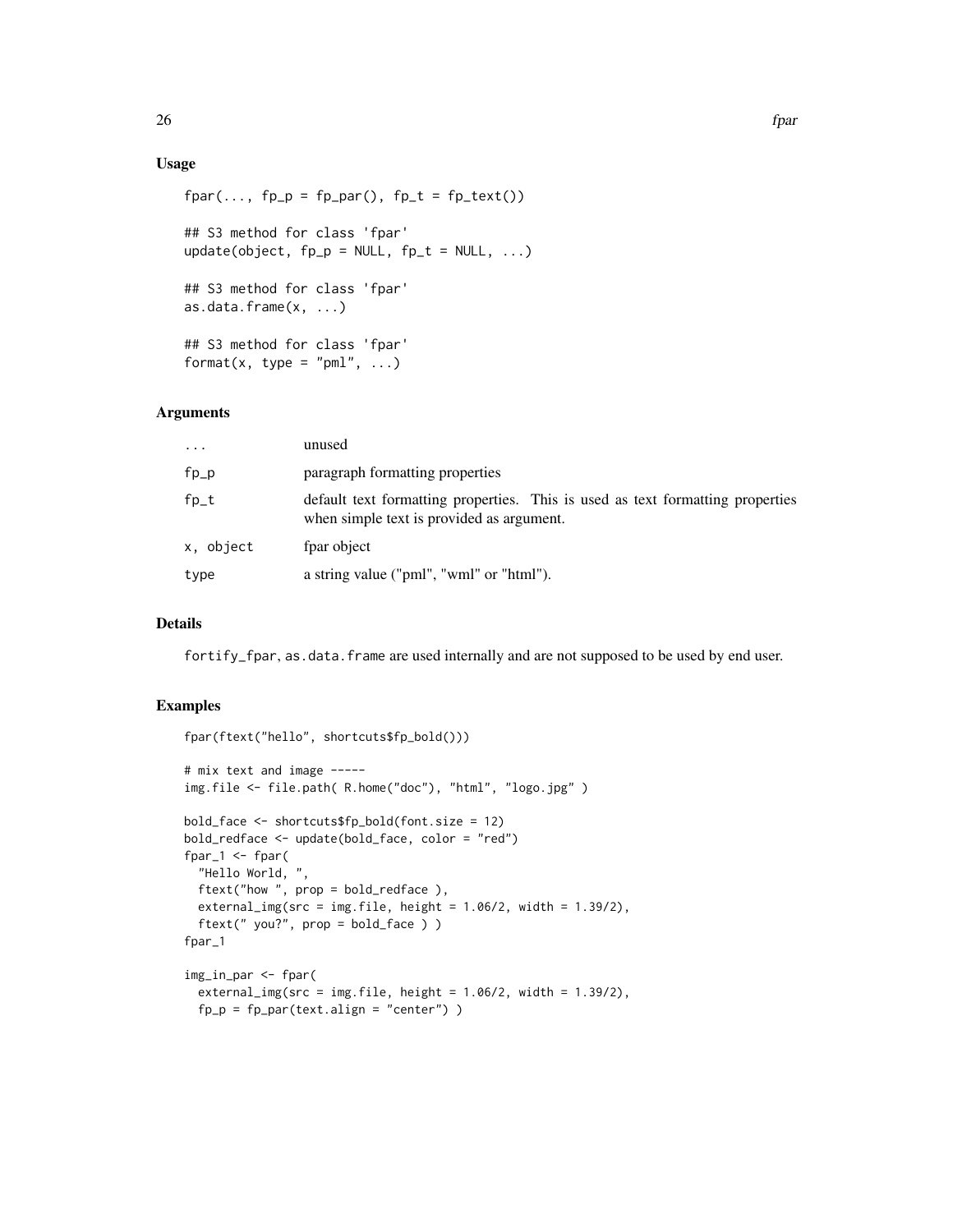<span id="page-26-1"></span><span id="page-26-0"></span>

create a border properties object.

### Usage

```
fp_border(color = "black", style = "solid", width = 1)
```
## S3 method for class 'fp\_border' update(object, color, style, width, ...)

### Arguments

| color  | border color - single character value (e.g. "#000000" or "black")                 |
|--------|-----------------------------------------------------------------------------------|
| style  | border style - single character value : "none" or "solid" or "dotted" or "dashed" |
| width  | border width - an integer value : $0 \ge$ value                                   |
| object | fp border object                                                                  |
| .      | further arguments - not used                                                      |

### Examples

```
fp_border()
fp_border(color="orange", style="solid", width=1)
fp_border(color="gray", style="dotted", width=1)
```

```
# modify object ------
border <- fp_border()
update(border, style="dotted", width=3)
```
fp\_cell *Cell formatting properties*

### Description

Create a fp\_cell object that describes cell formatting properties.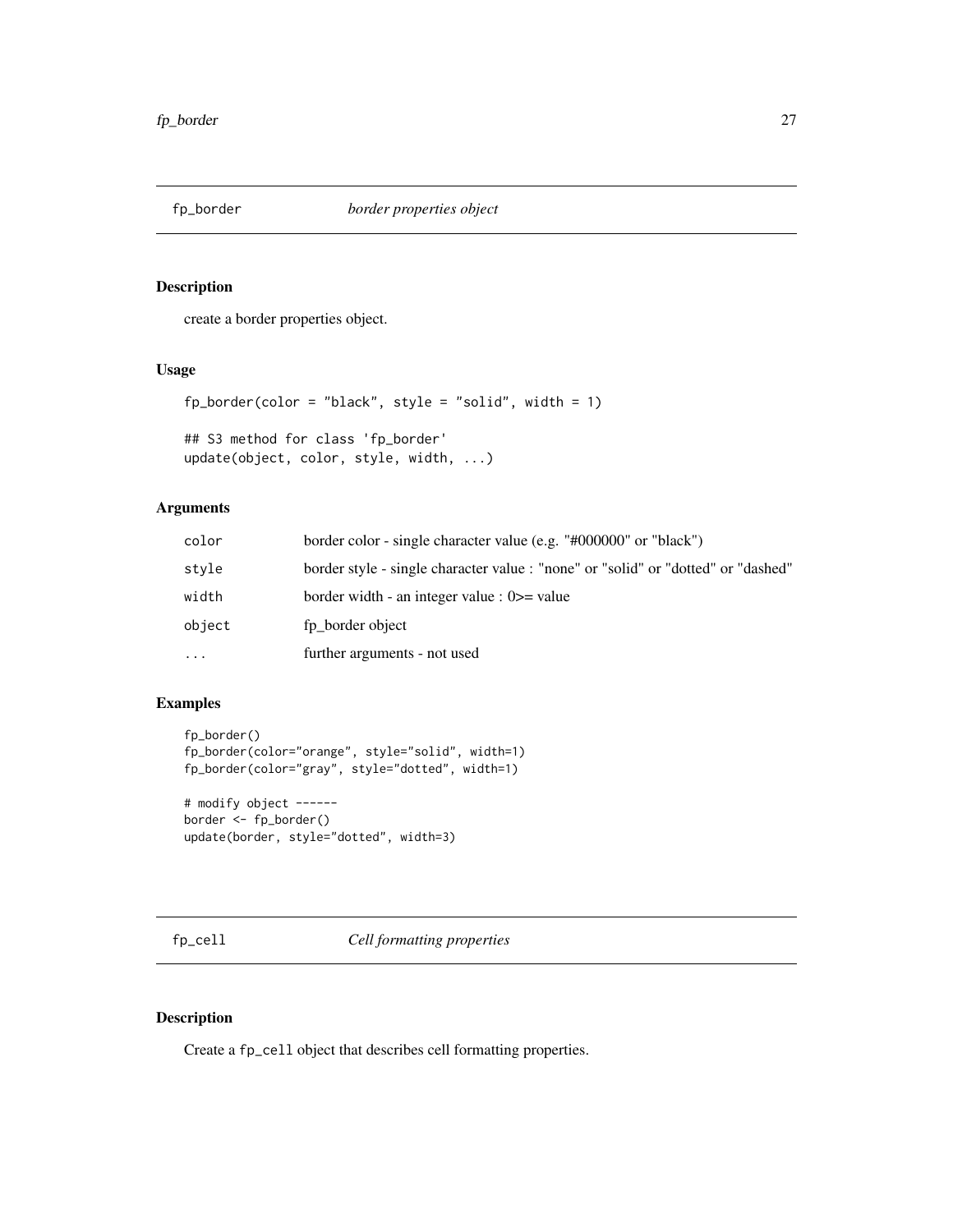### <span id="page-27-0"></span>Usage

```
fp_{cell}(border = fp_{border}(width = 0), border.bottom, border. left, border.top,border.right, vertical.align = "center", margin = 0, margin.bottom,
  margin.top, margin.left, margin.right, background.color = "transparent",
  text.direction = "lrtb")
## S3 method for class 'fp_cell'
format(x, type = "wml", \dots)
## S3 method for class 'fp_cell'
print(x, \ldots)## S3 method for class 'fp_cell'
update(object, border, border.bottom, border.left, border.top,
 border.right, vertical.align, margin = 0, margin.bottom, margin.top,
  margin.left, margin.right, background.color, text.direction, ...)
```
#### Arguments

| border           | shortcut for all borders.                                                                                                            |  |
|------------------|--------------------------------------------------------------------------------------------------------------------------------------|--|
|                  | border.bottom, border.left, border.top, border.right<br>fp_border for borders.                                                       |  |
|                  | vertical align cell content vertical alignment - a single character value, expected value is one<br>of "center" or "top" or "bottom" |  |
| margin           | shortcut for all margins.                                                                                                            |  |
|                  | margin.bottom, margin.top, margin.left, margin.right<br>cell margins - 0 or positive integer value.                                  |  |
| background.color |                                                                                                                                      |  |
|                  | cell background color - a single character value specifying a valid color (e.g.<br>"#000000" or "black").                            |  |
|                  | text.direction cell text rotation - a single character value, expected value is one of "lrtb", "tbrl",<br>"btlr".                    |  |
| x, object        | fp_cell object                                                                                                                       |  |
| type             | output type - one of 'wml', 'pml', 'html'.                                                                                           |  |
| $\cdots$         | further arguments - not used                                                                                                         |  |

### Examples

 $obj \leftarrow fp_{cell}$ (margin = 1) update( obj, margin.bottom = 5 )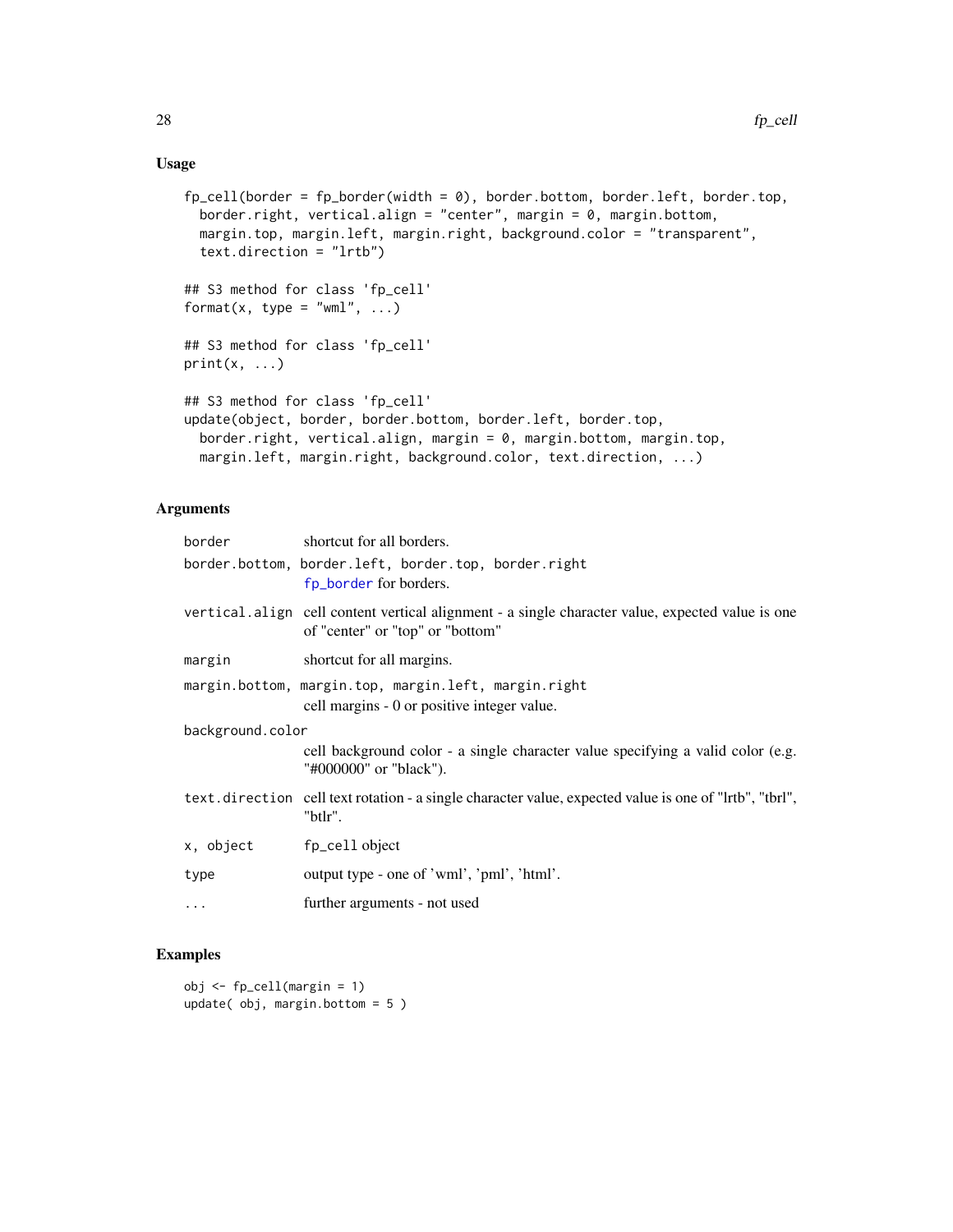<span id="page-28-1"></span><span id="page-28-0"></span>Create a fp\_par object that describes paragraph formatting properties.

#### Usage

```
fp\_par(text.align = "left", padding = 0, border = fp\_border(width = 0),padding.bottom, padding.top, padding.left, padding.right, border.bottom,
 border.left, border.top, border.right, shading.color = "transparent")
## S3 method for class 'fp_par'
dim(x)
## S3 method for class 'fp_par'
print(x, \ldots)## S3 method for class 'fp_par'
update(object, text.align, padding, border, padding.bottom,
 padding.top, padding.left, padding.right, border.bottom, border.left,
 border.top, border.right, shading.color, ...)
```
### Arguments

| text.align    | text alignment - a single character value, expected value is one of 'left', 'right',<br>'center', 'justify'.                                         |
|---------------|------------------------------------------------------------------------------------------------------------------------------------------------------|
| padding       | paragraph paddings - 0 or positive integer value. Argument padding overwrites<br>arguments padding.bottom, padding.top, padding.left, padding.right. |
| border        | shortcut for all borders.<br>padding.bottom, padding.top, padding.left, padding.right<br>paragraph paddings - 0 or positive integer value.           |
|               | border.bottom, border.left, border.top, border.right<br>fp_border for borders. overwrite other border properties.                                    |
| shading.color | shading color - a single character value specifying a valid color (e.g. $\degree$ #000000 $\degree$ )<br>or "black").                                |
| x, object     | fp_par object                                                                                                                                        |
|               | further arguments - not used                                                                                                                         |
|               |                                                                                                                                                      |

### Value

a fp\_par object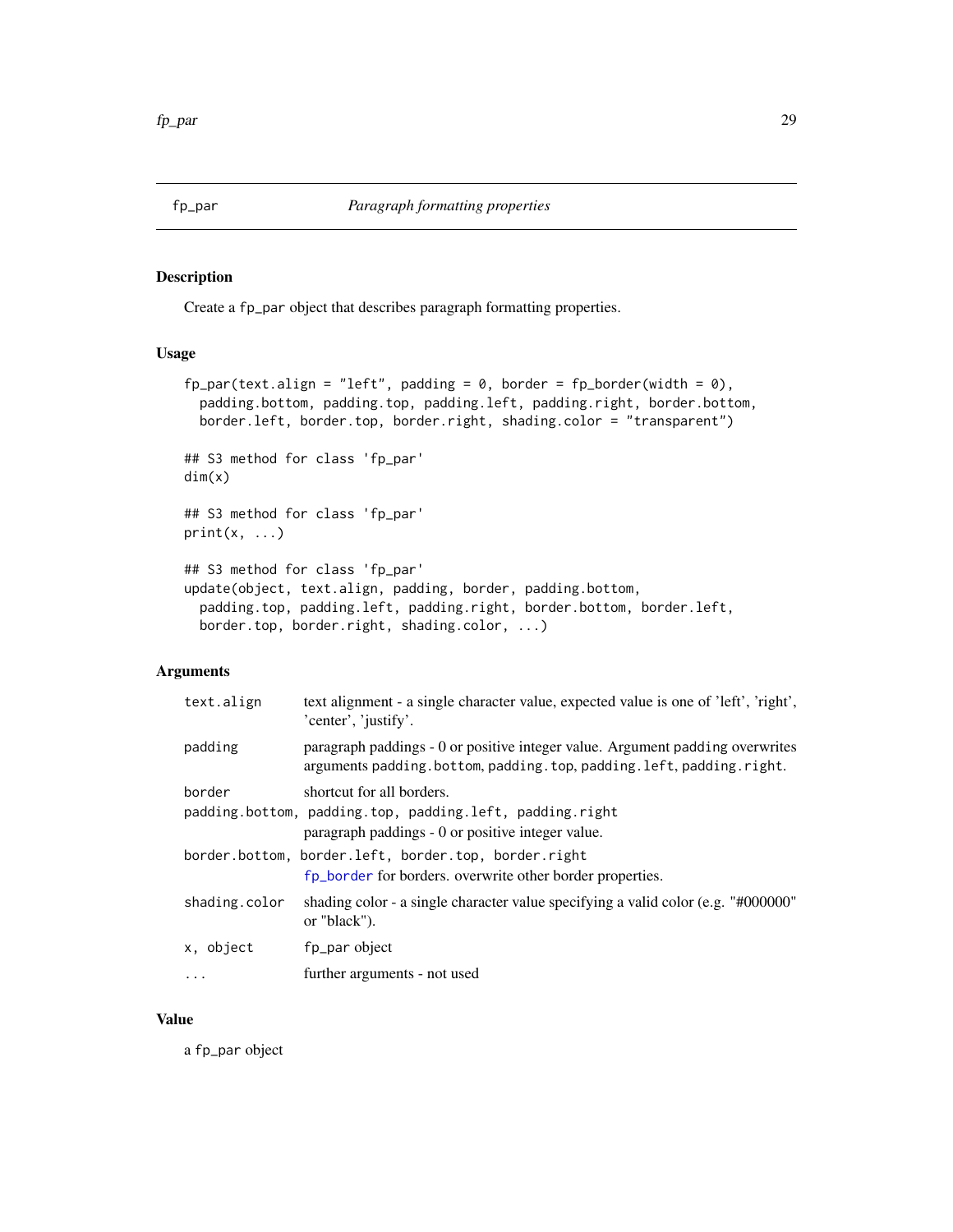#### Examples

```
fp\_par(text.align = "center", padding = 5)obj \leq fp_par(text.align = "center", padding = 1)
update( obj, padding.bottom = 5 )
```
fp\_sign *object unique signature*

### Description

Get unique signature for a formatting properties object.

#### Usage

fp\_sign(x)

#### Arguments

x a set of formatting properties

#### Examples

fp\_sign( fp\_text(color="orange") )

<span id="page-29-1"></span>

fp\_text *Text formatting properties*

#### Description

Create a fp\_text object that describes text formatting properties.

#### Usage

```
fp_text(color = "black", font.size = 10, bold = FALSE, italic = FALSE,
  underlined = FALSE, font.family = "Arial", vertical.align = "baseline",
  shading.color = "transparent")
## S3 method for class 'fp_text'
format(x, type = "wml", \dots)
## S3 method for class 'fp_text'
print(x, \ldots)## S3 method for class 'fp_text'
update(object, color, font.size, bold = FALSE,
  italic = FALSE, underlined = FALSE, font.family, vertical.align,
  shading.color, ...)
```
<span id="page-29-0"></span>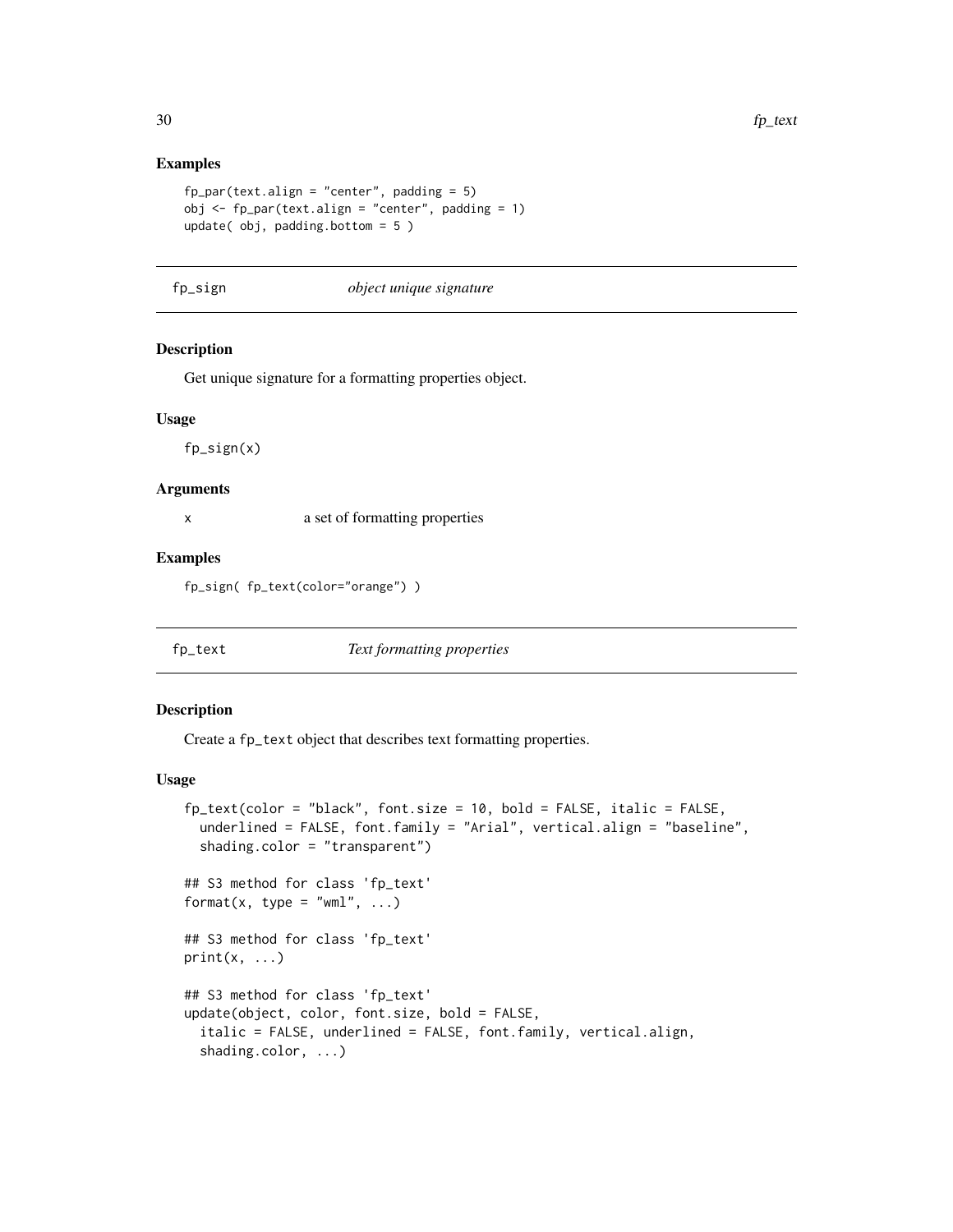#### <span id="page-30-0"></span>ftext 31

### Arguments

| color                     | font color - a single character value specifying a valid color (e.g. "#000000" or<br>"black").                                                            |
|---------------------------|-----------------------------------------------------------------------------------------------------------------------------------------------------------|
| font.size                 | font size (in point) $-0$ or positive integer value.                                                                                                      |
| bold                      | is bold                                                                                                                                                   |
| italic                    | is italic                                                                                                                                                 |
| underlined                | is underlined                                                                                                                                             |
| font.family               | single character value specifying font name.                                                                                                              |
| vertical.align            | single character value specifying font vertical alignments. Expected value is one<br>of the following: default 'baseline' or 'subscript' or 'superscript' |
| shading.color             | shading color - a single character value specifying a valid color (e.g. $\degree$ #000000 $\degree$ )<br>or "black").                                     |
| $\boldsymbol{\mathsf{x}}$ | fp_text object                                                                                                                                            |
| type                      | output type - one of 'wml', 'pml', 'html'.                                                                                                                |
| $\cdots$                  | further arguments - not used                                                                                                                              |
| object                    | fp_text object to modify                                                                                                                                  |
| format                    | format type, wml for MS word, pml for MS PowerPoint and html.                                                                                             |

### Value

a fp\_text object

### Examples

```
print( fp_text (color="red", font.size = 12) )
```
ftext *formatted text*

### Description

Format a chunk of text with text formatting properties.

### Usage

```
ftext(text, prop)
## S3 method for class 'ftext'
format(x, type = "console", \ldots)
## S3 method for class 'ftext'
print(x, \ldots)
```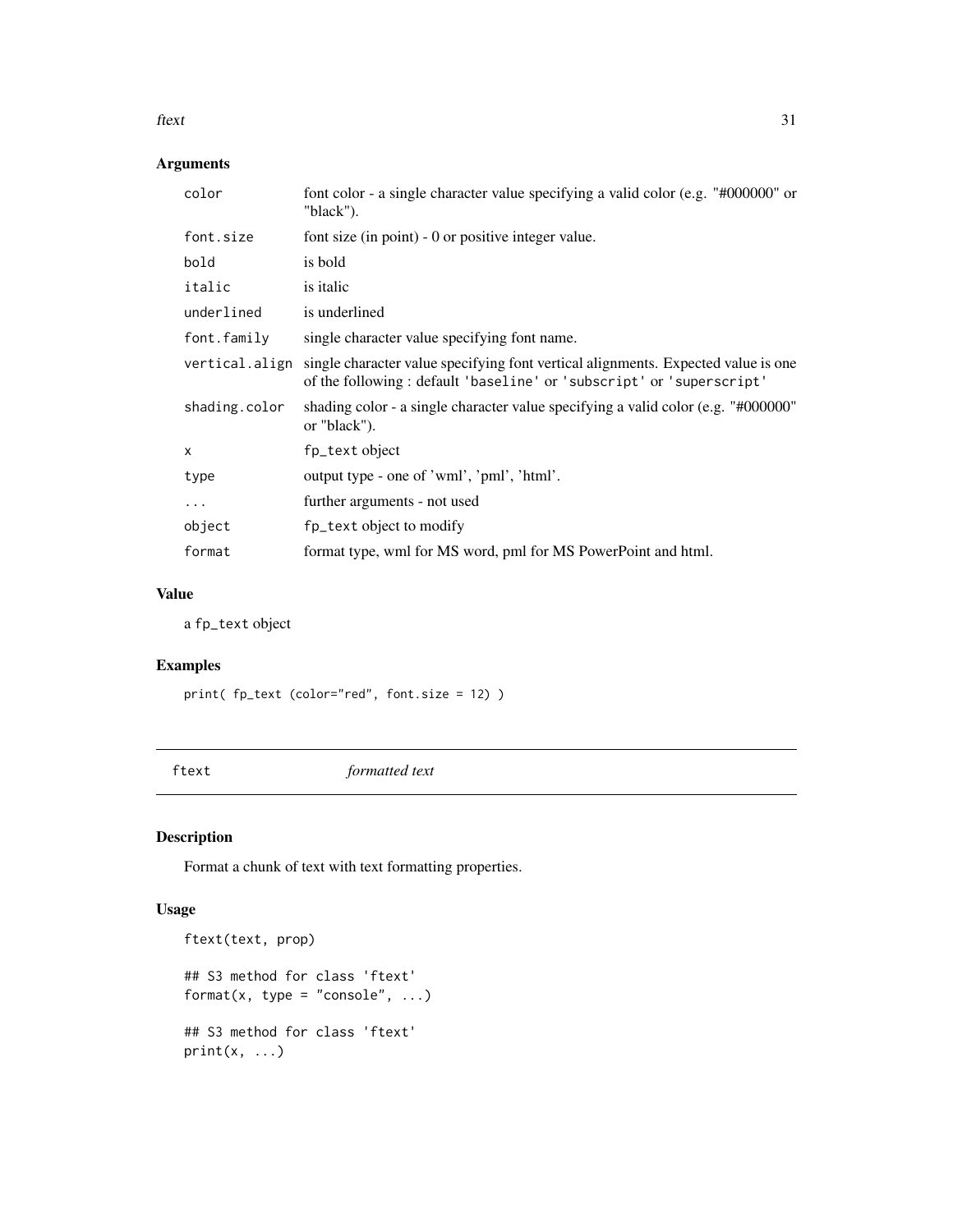### Arguments

| text | text value                                           |
|------|------------------------------------------------------|
| prop | formatting text properties                           |
| X    | f text object                                        |
| type | output format, one of wml, pml, html, console, text. |
|      | unused                                               |

### Examples

```
ftext("hello", fp_text())
```
layout\_properties *slide layout properties*

### Description

get information about a particular slide layout into a data.frame.

### Usage

```
layout\_properties(x, layout = NULL, master = NULL)
```
### Arguments

| $\mathsf{X}$ | rpptx object                               |
|--------------|--------------------------------------------|
| lavout       | slide layout name to use                   |
| master       | master layout name where layout is located |

```
x \leq -\text{read\_pptx}()layout_properties ( x = x, layout = "Title Slide", master = "Office Theme" )
layout_properties (x = x, master = "Office Theme")
layout_properties (x = x, layout = "Two Content")
layout_properties (x = x)
```
<span id="page-31-0"></span>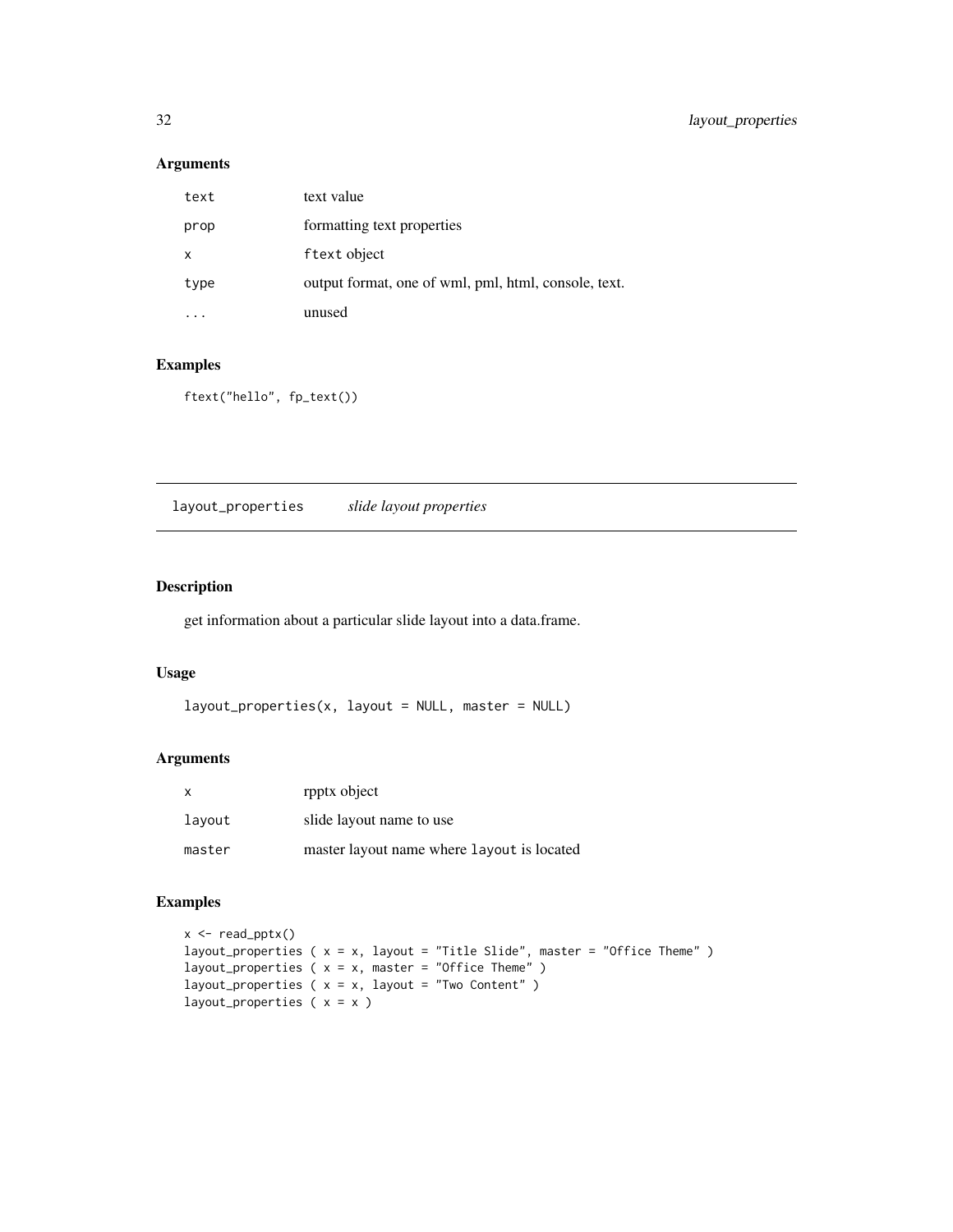<span id="page-32-0"></span>layout\_summary *presentation layouts summary*

### Description

get informations about slide layouts and master layouts into a data.frame.

### Usage

layout\_summary(x)

#### Arguments

x rpptx object

### Examples

my\_pres <- read\_pptx() layout\_summary ( x = my\_pres )

media\_extract *Extract media from a document object*

### Description

Extract files from an rdocx or rpptx object.

### Usage

media\_extract(x, path, target)

### Arguments

| $\mathsf{x}$ | an report object or an relocx object  |
|--------------|---------------------------------------|
| path         | media path, should be a relative path |
| target       | target file                           |

```
example_pptx <- system.file(package = "officer",
  "doc_examples/example.pptx")
doc <- read_pptx(example_pptx)
content <- pptx_summary(doc)
image_row <- content[content$content_type %in% "image", ]
media_file <- image_row$media_file
media_extract(doc, path = media_file, target = "extract.png")
```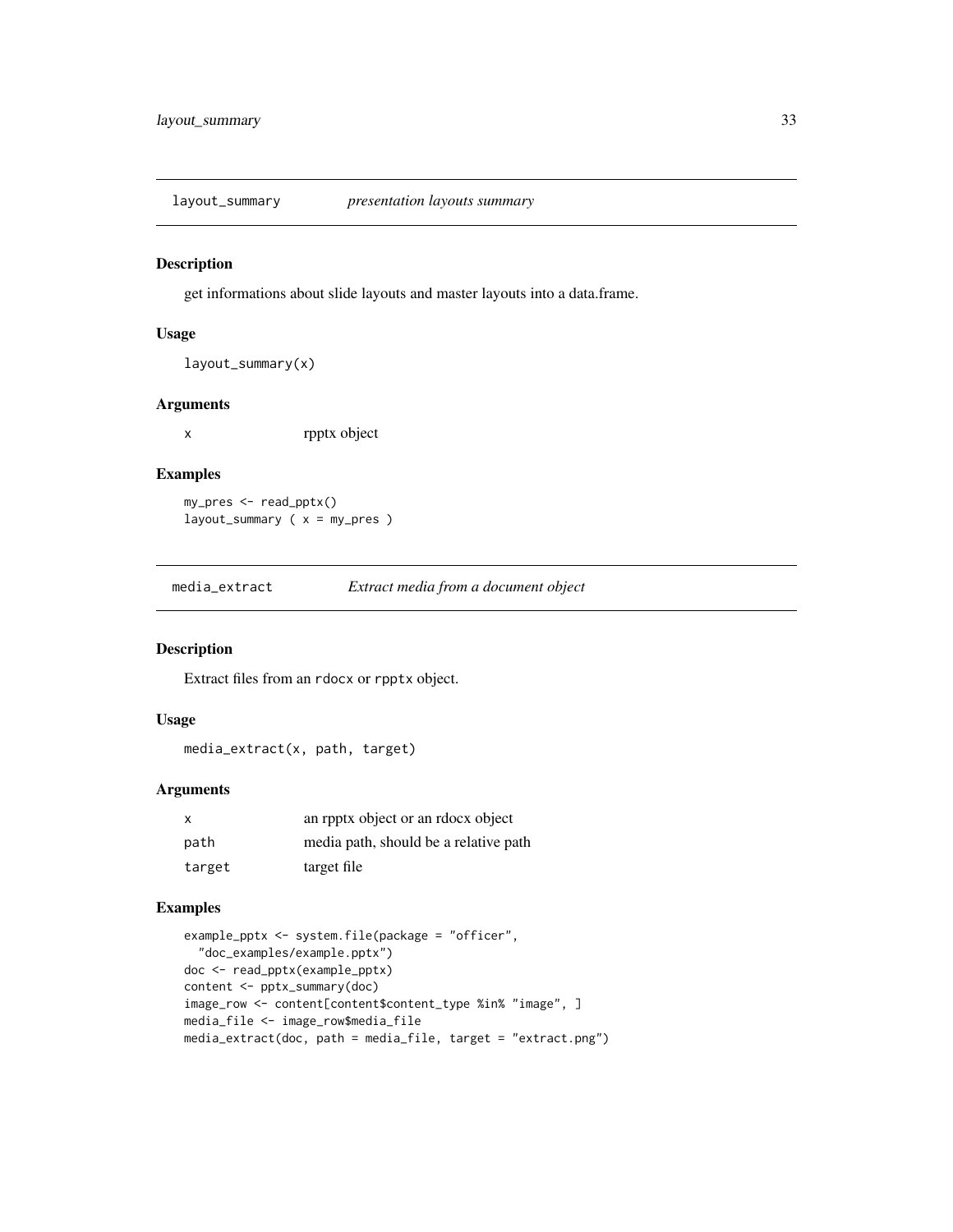<span id="page-33-0"></span>

The officer package facilitates access to and manipulation of 'Microsoft Word' and 'Microsoft PowerPoint' documents from R.

### Details

Examples of manipulations are:

- read Word and PowerPoint files into data objects
- add/edit/remove image, table and text content from documents and slides
- write updated content back to Word and PowerPoint files

To learn more about officer, start with the vignettes: 'browseVignettes(package = "officer")'

#### Author(s)

Maintainer: David Gohel <david.gohel@ardata.fr>

Other contributors:

- Frank Hangler <frank@plotandscatter.com> (function body\_replace\_all\_text) [contributor]
- Liz Sander <lsander@civisanalytics.com> (several documentation fixes) [contributor]
- Jon Calder <jonmcalder@gmail.com> (update vignettes) [contributor]
- John Harrold <john.m.harrold@gmail.com> (fuction annotate\_base) [contributor]

#### See Also

<https://davidgohel.github.io/officer/>

on\_slide *change current slide*

### Description

change current slide index of an rpptx object.

#### Usage

on\_slide(x, index)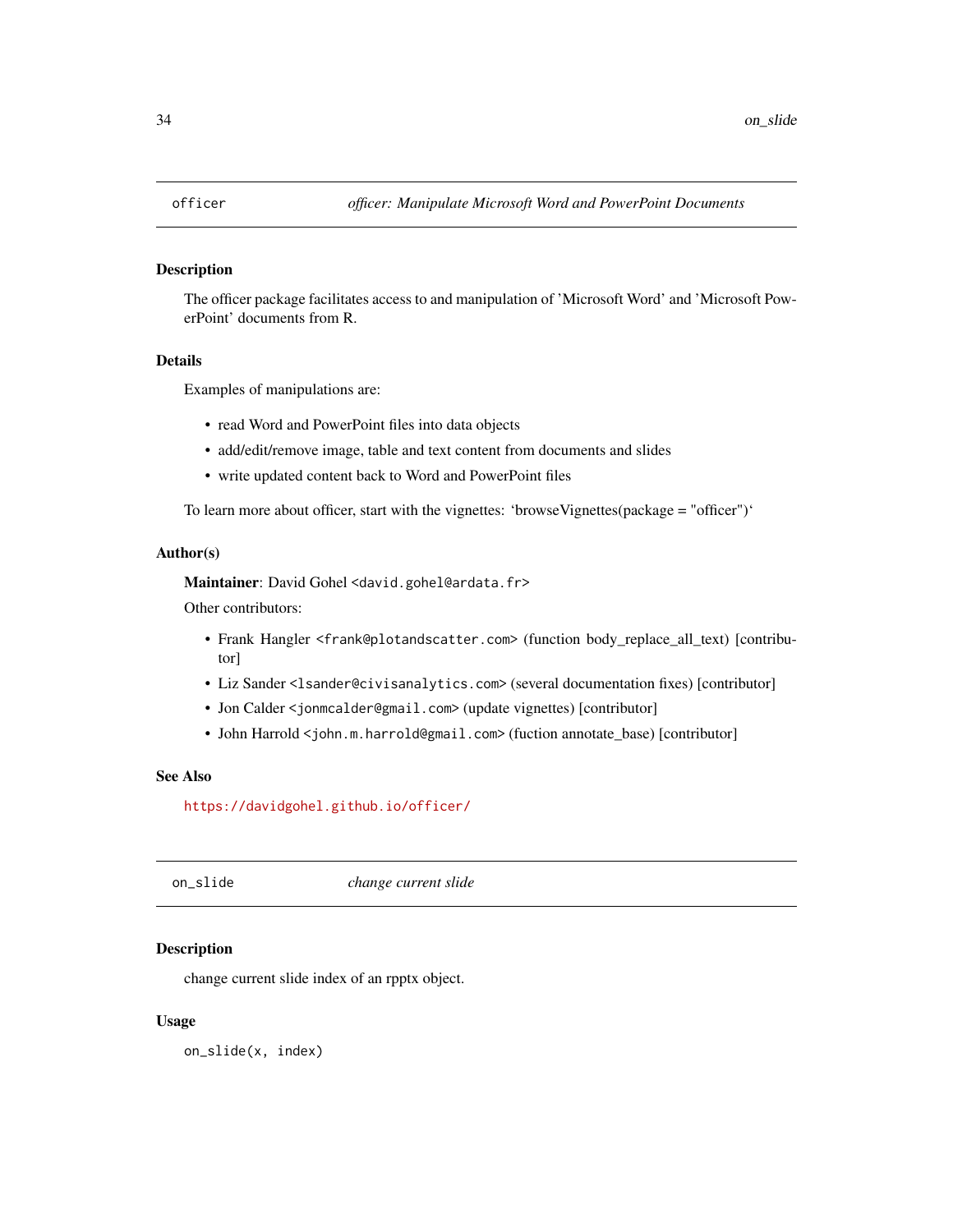### <span id="page-34-0"></span>pack\_folder 35

#### Arguments

| x     | rpptx object |
|-------|--------------|
| index | slide index  |

#### Examples

```
doc <- read_pptx()
doc <- add_slide(doc, layout = "Title and Content", master = "Office Theme")
doc <- add_slide(doc, layout = "Title and Content", master = "Office Theme")
doc <- add_slide(doc, layout = "Title and Content", master = "Office Theme")
doc <- on_slide( doc, index = 1)
doc \le ph_with_text(x = doc, type = "title", str = "First title")
doc <- on_slide( doc, index = 3)
doc \le ph_with_text(x = doc, type = "title", str = "Third title")
print(doc, target = "on_slide.pptx" )
```
pack\_folder *compress a folder*

#### Description

compress a folder to a target file. The function returns the complete path to target file.

### Usage

```
pack_folder(folder, target)
```
#### Arguments

| folder | folder to compress            |
|--------|-------------------------------|
| target | path of the archive to create |

ph\_add\_fpar *append fpar*

### Description

append fpar (a formatted paragraph) in a placeholder

### Usage

```
ph_add_fpar(x, value, type = "body", id_chr = NULL, level = 1,
 par_default = TRUE)
```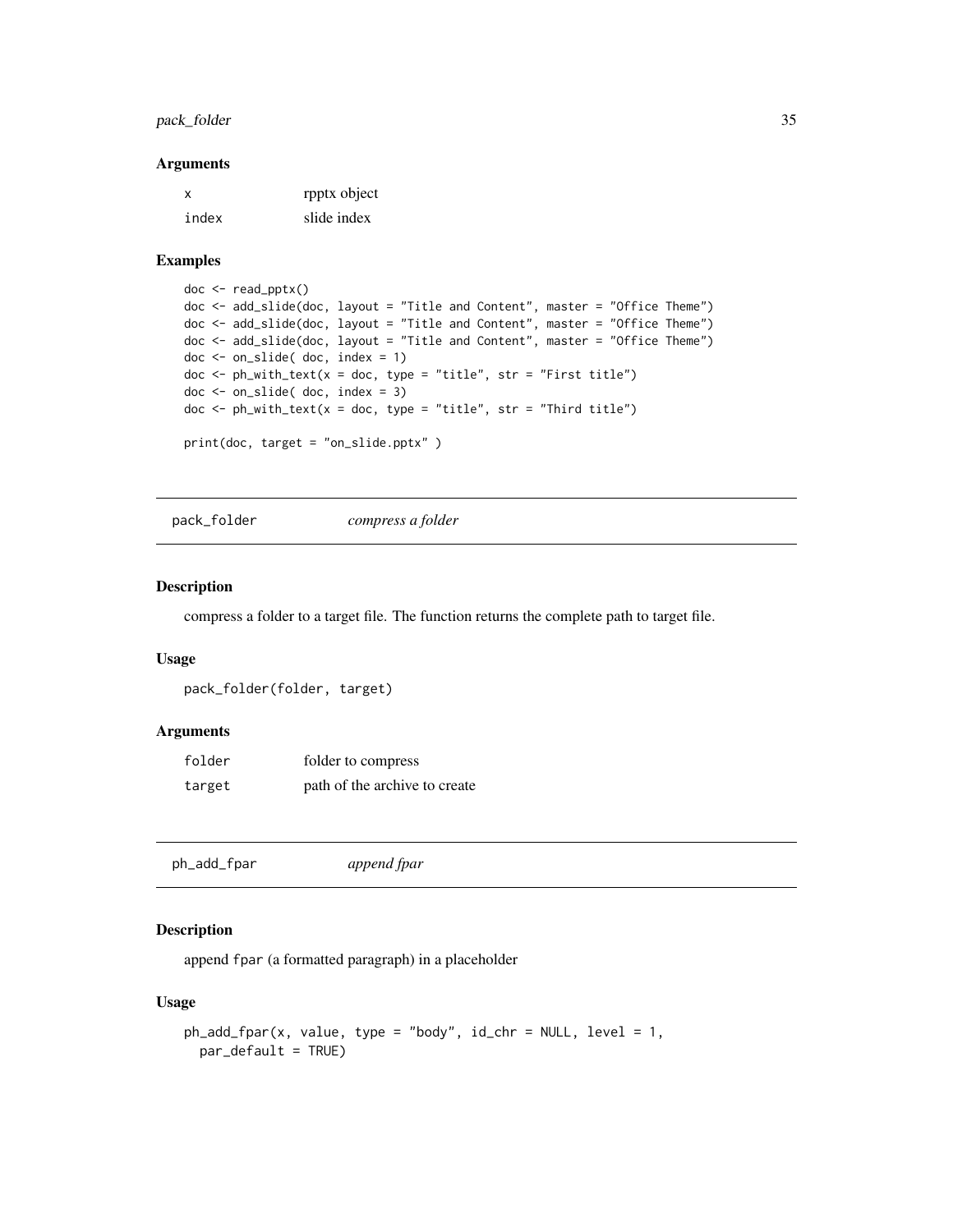#### <span id="page-35-0"></span>Arguments

| x           | a pptx device                                                                                                                                                                                  |
|-------------|------------------------------------------------------------------------------------------------------------------------------------------------------------------------------------------------|
| value       | fpar object                                                                                                                                                                                    |
| type        | placeholder type                                                                                                                                                                               |
| id_chr      | placeholder id (a string). This is to be used when a placeholder type is not unique<br>in the current slide, e.g. two placeholders with type 'body'. Values can be read<br>from slide_summary. |
| level       | paragraph level                                                                                                                                                                                |
| par_default | specify if the default paragraph formatting should be used.                                                                                                                                    |

### See Also

[fpar](#page-24-1)

### Examples

```
library(magrittr)
```

```
bold_face <- shortcuts$fp_bold(font.size = 30)
bold_redface <- update(bold_face, color = "red")
fpar_ <- fpar(ftext("Hello ", prop = bold_face),
  ftext("World", prop = bold_redface ),
  ftext(", how are you?", prop = bold_face ) )
doc <- read_pptx() %>%
  add_slide(layout = "Title and Content", master = "Office Theme") %>%
  ph_empty(type = "body") %>%
  ph_add_fpar(value = fpar_, type = "body", level = 2)
print(doc, target = "ph_add_fpar.pptx")
```
ph\_add\_par *append paragraph*

### Description

append a new empty paragraph in a placeholder

### Usage

```
ph\_add\_par(x, type = NULL, id\_chr = NULL, level = 1)
```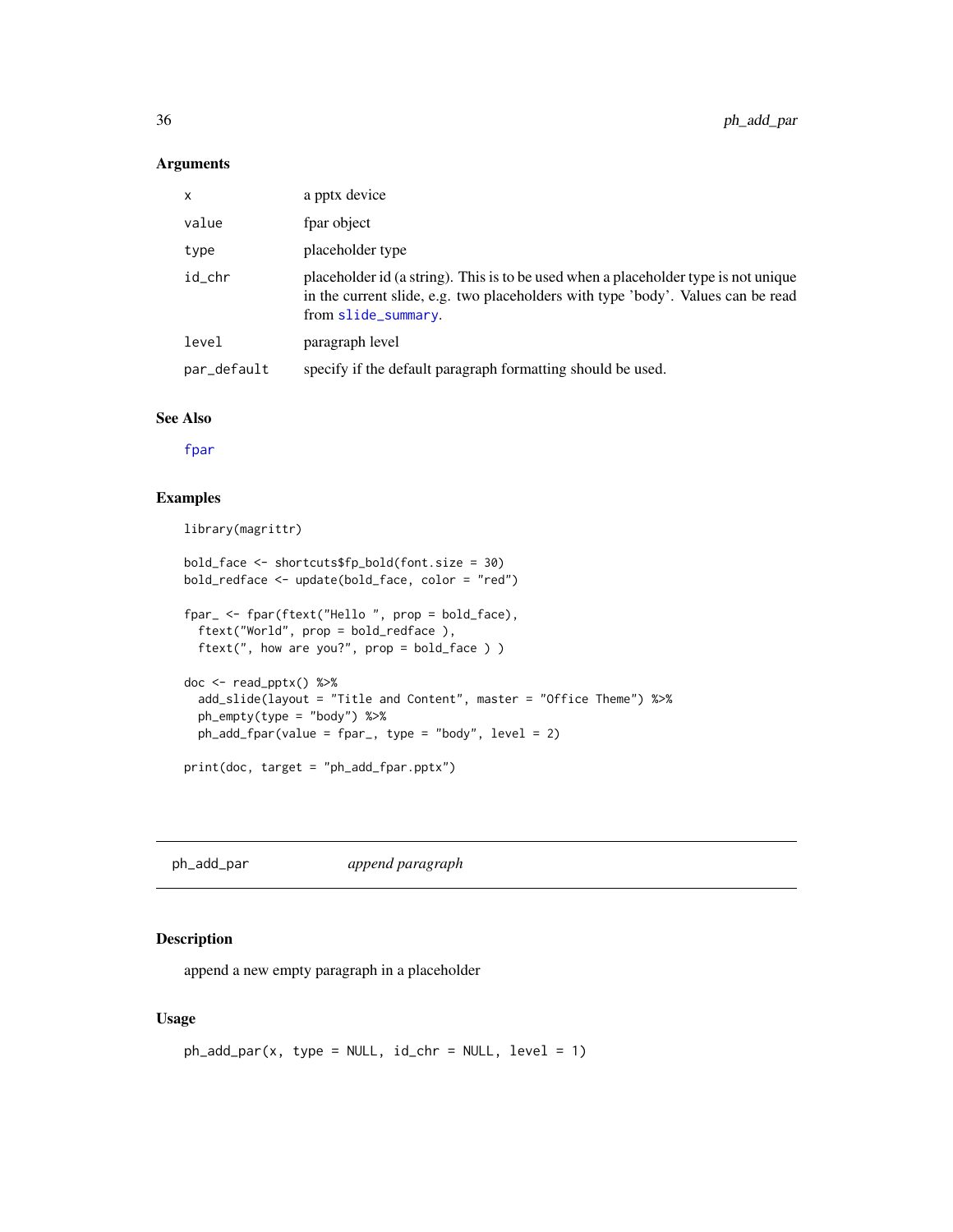### <span id="page-36-0"></span>ph\_add\_text 37

### Arguments

| X      | a pptx device                                                                                                                                                                                  |
|--------|------------------------------------------------------------------------------------------------------------------------------------------------------------------------------------------------|
| type   | placeholder type                                                                                                                                                                               |
| id chr | placeholder id (a string). This is to be used when a placeholder type is not unique<br>in the current slide, e.g. two placeholders with type 'body'. Values can be read<br>from slide_summary. |
| level  | paragraph level                                                                                                                                                                                |

### Examples

library(magrittr)

```
fileout <- tempfile(fileext = ".pptx")
default_test \leftarrow fp_test(font.size = 0, bold = TRUE, color = "red")doc <- read_pptx() %>%
  add_slide(layout = "Title and Content", master = "Office Theme") %>%
  ph_with_text(type = "body", str = "A text") %>%
  ph_add_par(level = 2) %>%
  ph_add_text(str = "and another, ", style = default_text ) %>%
  ph_add_par(level = 3) %>%
  ph_add_text(str = "and another!",
   style = update(default_text, color = "blue"))
print(doc, target = fileout)
```
ph\_add\_text *append text*

### Description

append text in a placeholder

### Usage

```
ph_add_text(x, str, type = NULL, id_chr = NULL, style = fp_text(font.size
 = 0), pos = "after", href = NULL, slide_index = NULL)
```
#### Arguments

| $\mathsf{x}$ | a pptx device                                                                                                                                                                                  |
|--------------|------------------------------------------------------------------------------------------------------------------------------------------------------------------------------------------------|
| str          | text to add                                                                                                                                                                                    |
| type         | placeholder type                                                                                                                                                                               |
| id chr       | placeholder id (a string). This is to be used when a placeholder type is not unique<br>in the current slide, e.g. two placeholders with type 'body'. Values can be read<br>from slide_summary. |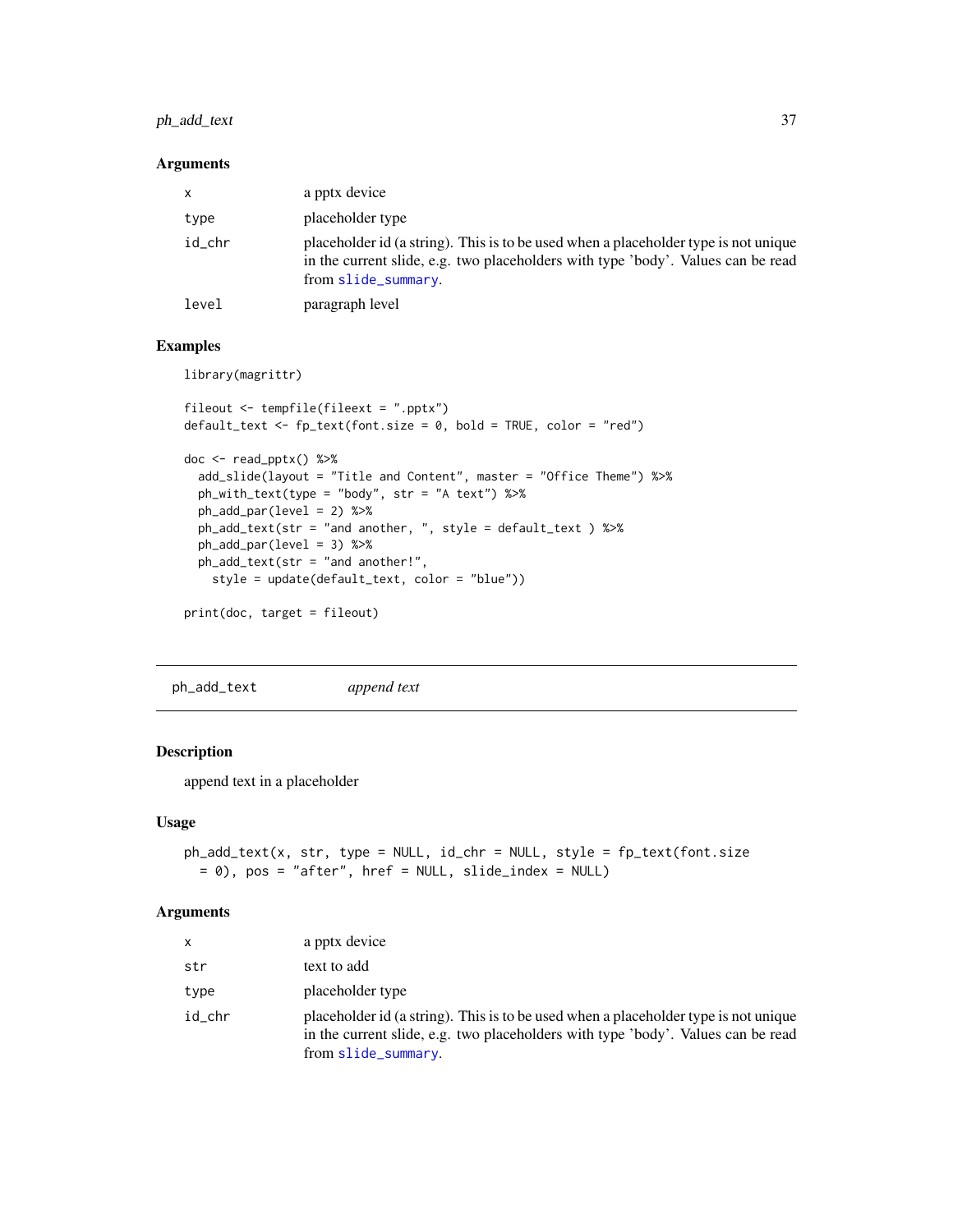<span id="page-37-0"></span>

| stvle       | text style, a fp_text object                                                            |
|-------------|-----------------------------------------------------------------------------------------|
| pos         | where to add the new element relative to the cursor, "after" or "before".               |
| href        | hyperlink to reach when clicking the text                                               |
| slide_index | slide index to reach when clicking the text. It will be ignored if href is not<br>NULL. |

### Examples

```
library(magrittr)
fileout <- tempfile(fileext = ".pptx")
my_pres <- read_pptx() %>%
 add_slide(layout = "Title and Content", master = "Office Theme") %>%
  ph_empty(type = "body")
small_red <- fp_text(color = "red", font.size = 14)
my_pres <- my_pres %>%
  ph_add_par(level = 3) %>%
  ph_add_text(str = "A small red text.", style = small_red) %>%
  ph\_add\_par(level = 2) %>%
  ph_add_text(str = "Level 2")
print(my_pres, target = fileout)
fileout <- tempfile(fileext = ".pptx")
doc \leq read_pptx() %>%
  add_slide(layout = "Title and Content", master = "Office Theme") %>%
  ph_with_text(type = "title", str = "Un titre 1") %>%
  add_slide(layout = "Title and Content", master = "Office Theme") %>%
  ph_with_text(type = "title", str = "Un titre 2") %>%
  on_slide(1) %>%
  ph_empty(type = "body") %>%
  ph_add_par(type = "body", level = 2) %>%
  ph_add_text(str = "Jump here to slide 2!", type = "body",
  slide\_index = 2)print(doc, target = fileout)
```
ph\_empty *add a new empty shape*

### Description

add a new empty shape in the current slide.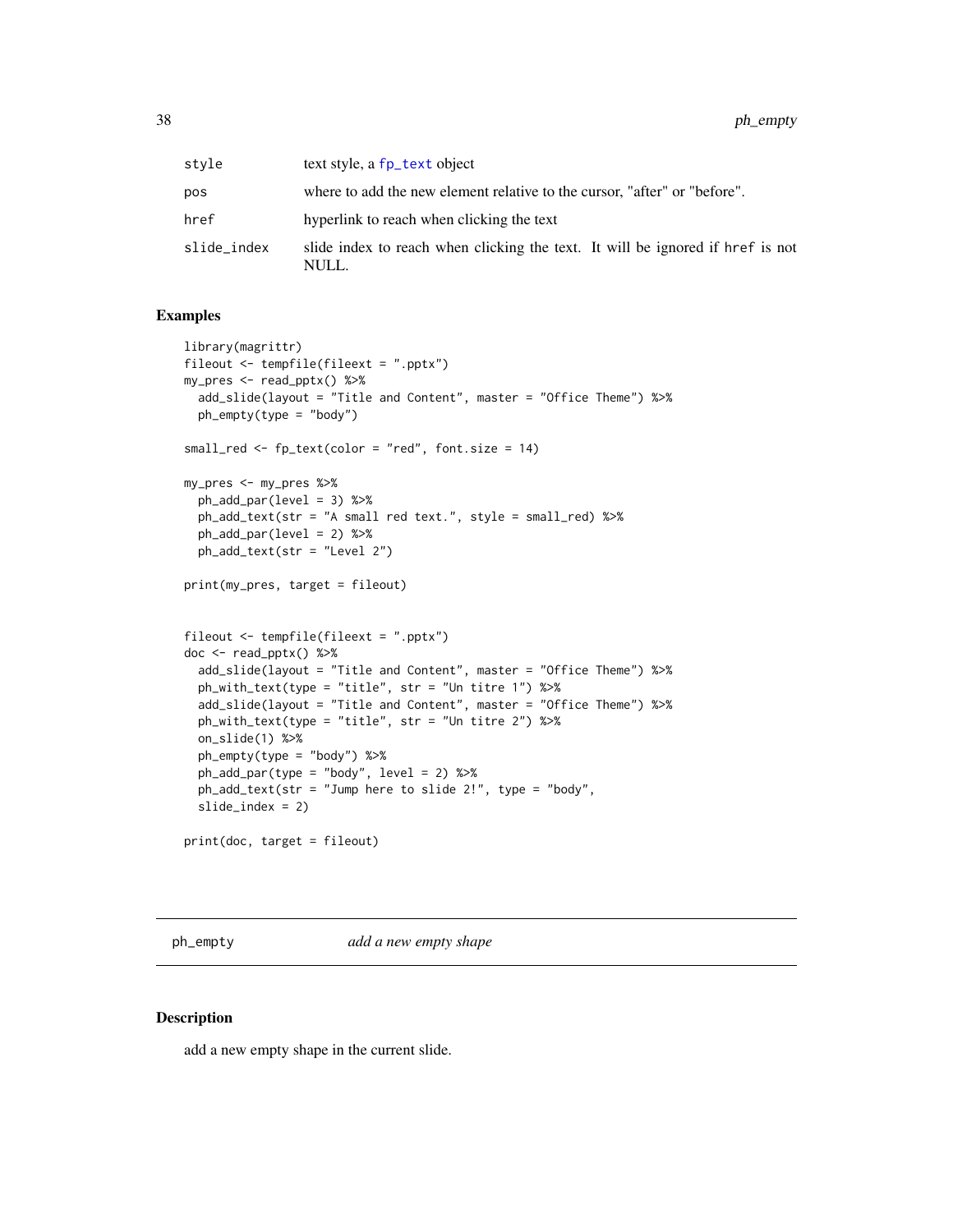### <span id="page-38-0"></span>ph\_from\_xml 39

#### Usage

```
ph\_empty(x, type = "title", index = 1)
```

```
ph\_empty\_at(x, left, top, width, height, bg = "transparent", rot = 0,template_type = NULL, template_index = 1)
```
### Arguments

| x             | a pptx device                                                                                                                                                                                           |
|---------------|---------------------------------------------------------------------------------------------------------------------------------------------------------------------------------------------------------|
| type          | placeholder type                                                                                                                                                                                        |
| index         | placeholder index (integer). This is to be used when a placeholder type is not<br>unique in the current slide, e.g. two placeholders with type 'body'.                                                  |
| left, top     | location of the new shape on the slide                                                                                                                                                                  |
| width, height | shape size in inches                                                                                                                                                                                    |
| bg            | background color                                                                                                                                                                                        |
| rot           | rotation angle                                                                                                                                                                                          |
| template_type | placeholder template type. If used, the new shape will inherit the style from the<br>placeholder template. If not used, no text property is defined and for example<br>text lists will not be indented. |
|               | template_index placeholder template index (integer). To be used when a placeholder template<br>type is not unique in the current slide, e.g. two placeholders with type 'body'.                         |

### Examples

```
fileout <- tempfile(fileext = ".pptx")
doc <- read_pptx()
doc <- add_slide(doc, layout = "Title and Content", master = "Office Theme")
doc \le - ph_empty(x = doc, type = "title")
print(doc, target = fileout )
# demo ph_empty_at ------
fileout <- tempfile(fileext = ".pptx")
doc <- read_pptx()
doc <- add_slide(doc, layout = "Title and Content", master = "Office Theme")
doc \le ph_empty_at(x = doc, left = 1, top = 2, width = 5, height = 4)
print(doc, target = fileout )
```
ph\_from\_xml *add an xml string as new shape*

#### Description

Add an xml string as new shape in the current slide. This function is to be used to add custom openxml code.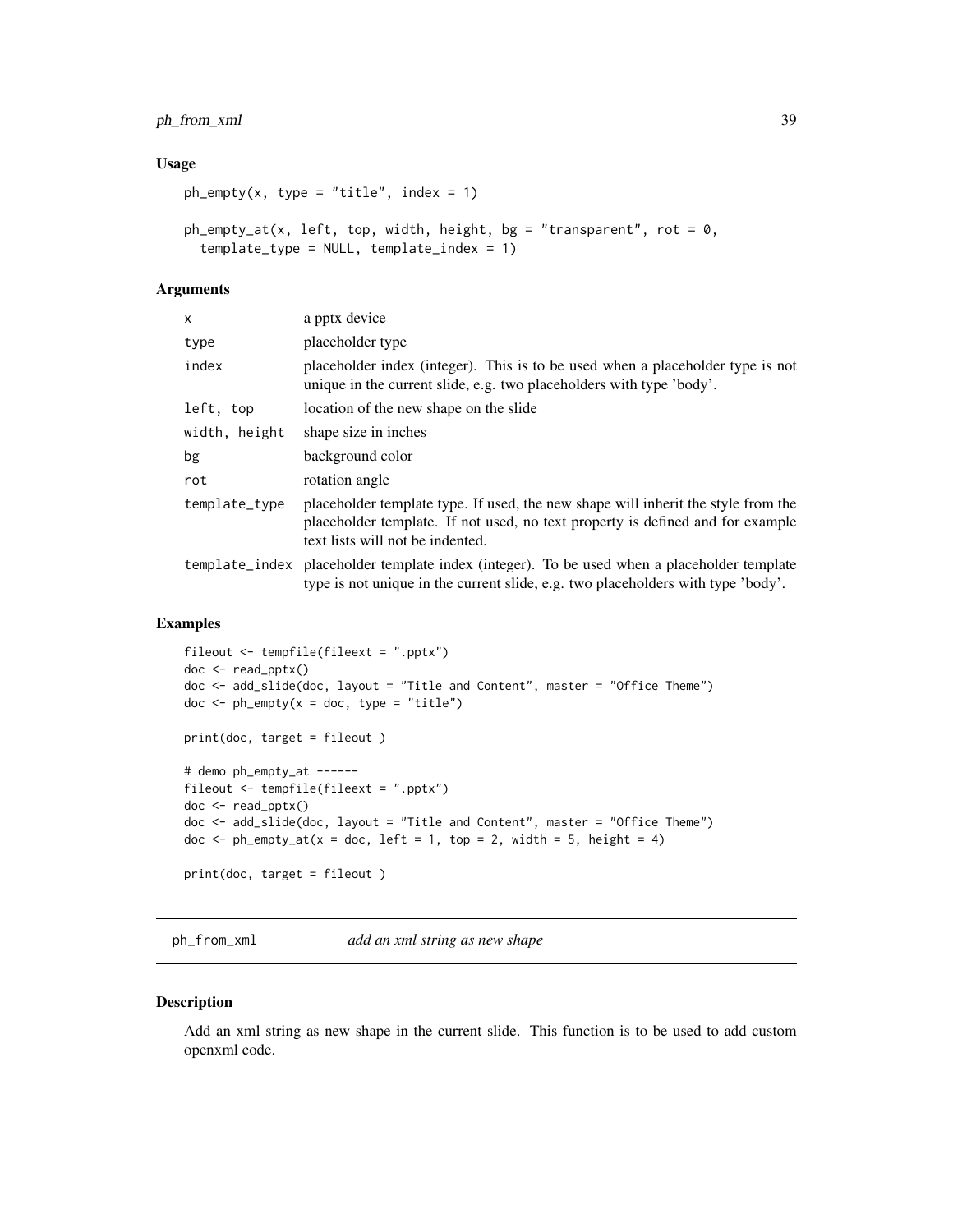### <span id="page-39-0"></span>Usage

```
ph_from\_xml(x, value, type = "body", index = 1)
```
ph\_from\_xml\_at(x, value, left, top, width, height)

#### Arguments

| $\mathsf{x}$  | a pptx device                                                                                                                                          |
|---------------|--------------------------------------------------------------------------------------------------------------------------------------------------------|
| value         | a character                                                                                                                                            |
| type          | placeholder type                                                                                                                                       |
| index         | placeholder index (integer). This is to be used when a placeholder type is not<br>unique in the current slide, e.g. two placeholders with type 'body'. |
| left, top     | location of the new shape on the slide                                                                                                                 |
| width, height | shape size in inches                                                                                                                                   |

ph\_hyperlink *hyperlink a placeholder*

### Description

add hyperlink to a placeholder in the current slide.

#### Usage

ph\_hyperlink(x, type = NULL, id\_chr = NULL, href)

### Arguments

| X      | a pptx device                                                                                                                                                                                  |
|--------|------------------------------------------------------------------------------------------------------------------------------------------------------------------------------------------------|
| type   | placeholder type                                                                                                                                                                               |
| id chr | placeholder id (a string). This is to be used when a placeholder type is not unique<br>in the current slide, e.g. two placeholders with type 'body'. Values can be read<br>from slide_summary. |
| href   | hyperlink (do not forget http or https prefix)                                                                                                                                                 |

```
fileout <- tempfile(fileext = ".pptx")
doc <- read_pptx()
doc <- add_slide(doc, layout = "Title and Content", master = "Office Theme")
doc \le ph_with_text(x = doc, type = "title", str = "Un titre 1")
doc <- add_slide(doc, layout = "Title and Content", master = "Office Theme")
doc \le ph_with_text(x = doc, type = "title", str = "Un titre 2")
doc <- on_slide(doc, 1)
slide_summary(doc) # read column id here
```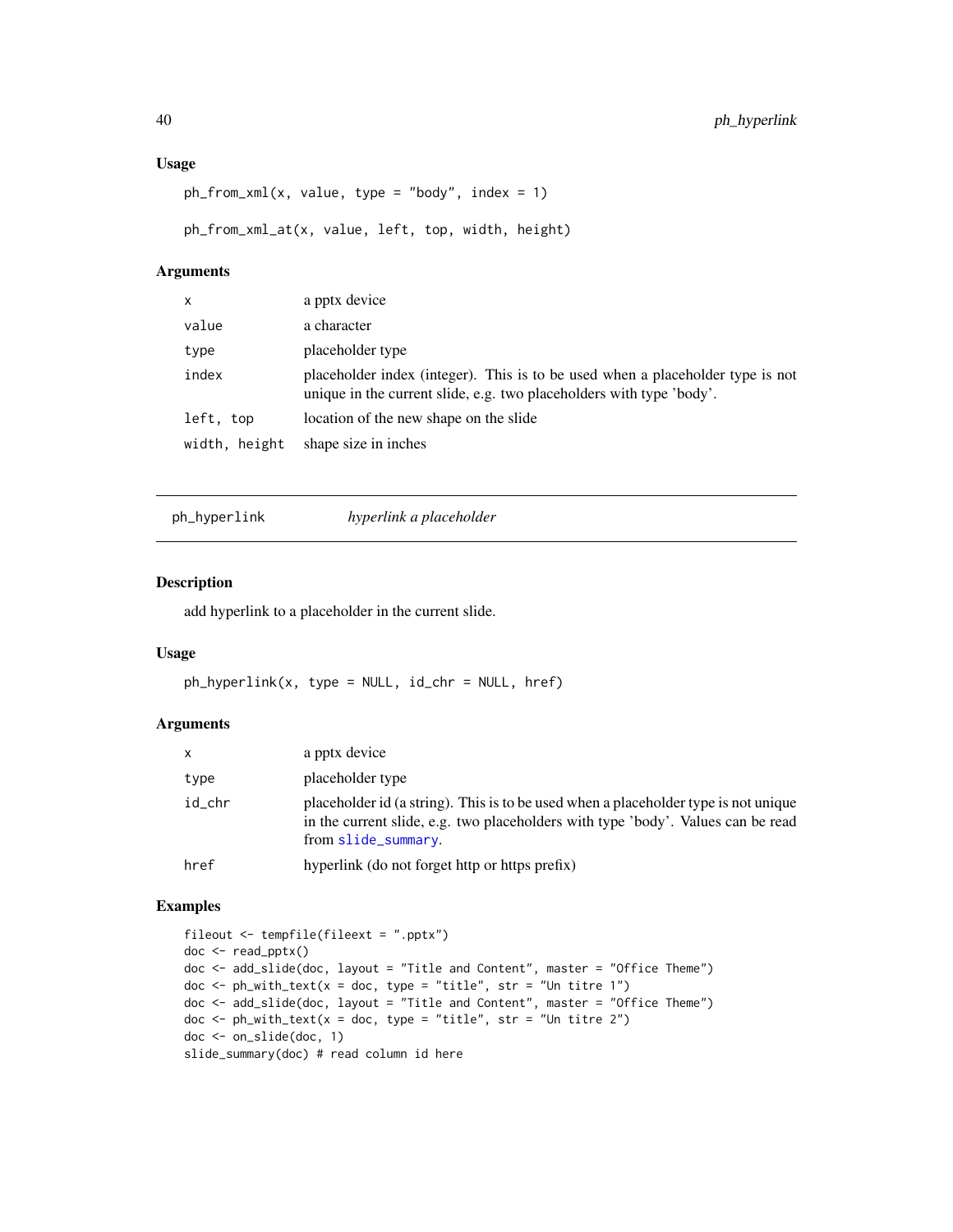### <span id="page-40-0"></span>ph\_remove 41

```
doc \leq ph_hyperlink(x = doc, id_chr = "2",
 href = "https://cran.r-project.org")
print(doc, target = fileout )
```
ph\_remove *remove shape*

### Description

remove a shape in a slide

### Usage

 $ph$ \_remove(x, type = NULL, id\_chr = NULL)

#### Arguments

| x.     | a pptx device                                                                                                                                                                                  |
|--------|------------------------------------------------------------------------------------------------------------------------------------------------------------------------------------------------|
| type   | placeholder type                                                                                                                                                                               |
| id chr | placeholder id (a string). This is to be used when a placeholder type is not unique<br>in the current slide, e.g. two placeholders with type 'body'. Values can be read<br>from slide_summary. |

### Examples

```
fileout <- tempfile(fileext = ".pptx")
doc <- read_pptx()
doc <- add_slide(doc, layout = "Title and Content", master = "Office Theme")
doc \le ph_with_text(x = doc, type = "title", str = "Un titre")
slide_summary(doc) # read column id here
doc \le ph_remove(x = doc, type = "title", id_chr = "2")
print(doc, target = fileout )
```
ph\_slidelink *slide link to a placeholder*

### Description

add slide link to a placeholder in the current slide.

#### Usage

```
ph_slidelink(x, type = NULL, id_chr = NULL, slide_index)
```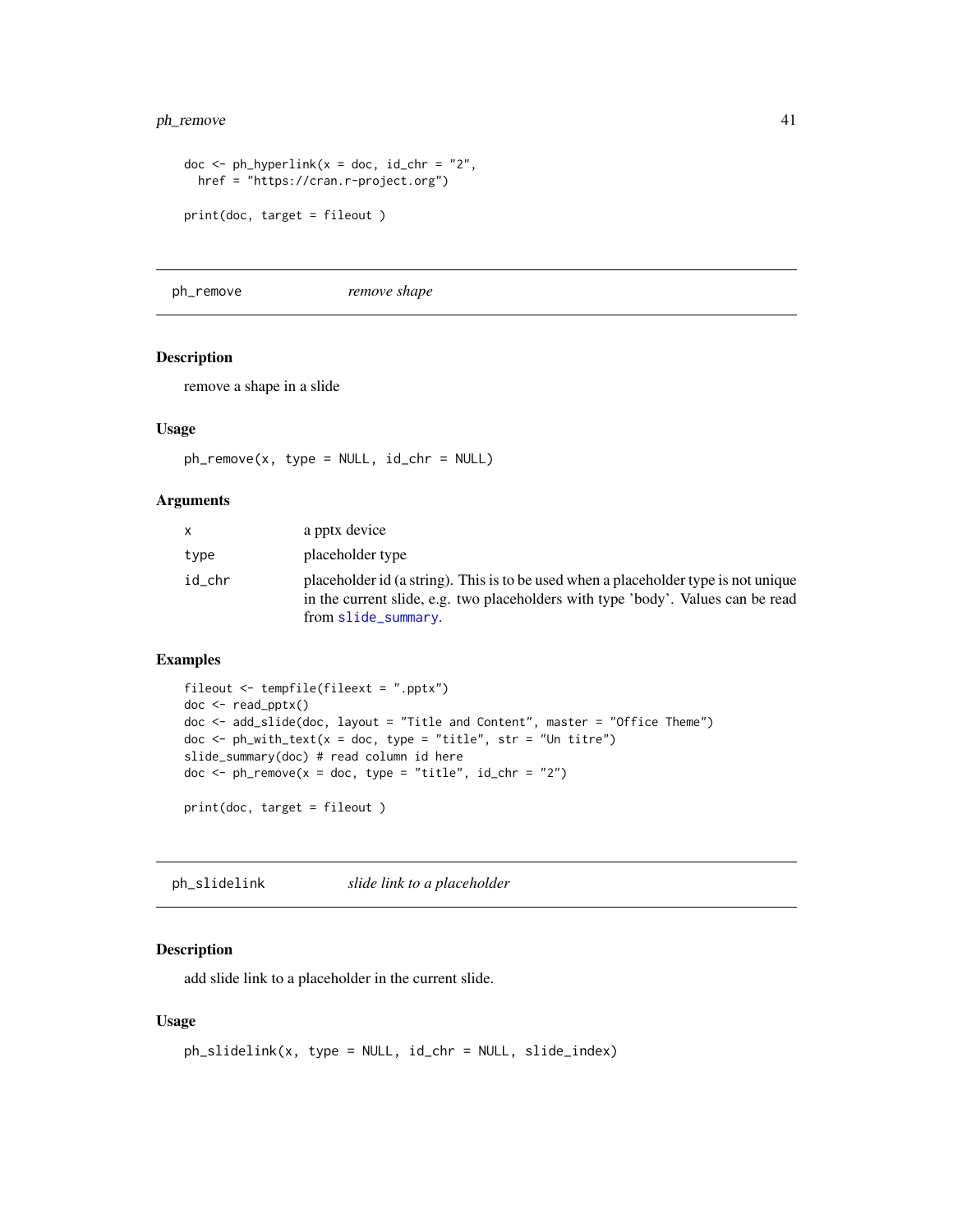#### <span id="page-41-0"></span>**Arguments**

| $\mathsf{x}$ | a pptx device                                                                                                                                                                                  |
|--------------|------------------------------------------------------------------------------------------------------------------------------------------------------------------------------------------------|
| type         | placeholder type                                                                                                                                                                               |
| id chr       | placeholder id (a string). This is to be used when a placeholder type is not unique<br>in the current slide, e.g. two placeholders with type 'body'. Values can be read<br>from slide_summary. |
| slide_index  | slide index to reach                                                                                                                                                                           |

#### Examples

```
fileout <- tempfile(fileext = ".pptx")
doc <- read_pptx()
doc <- add_slide(doc, layout = "Title and Content", master = "Office Theme")
doc \le ph_with_text(x = doc, type = "title", str = "Un titre 1")
doc <- add_slide(doc, layout = "Title and Content", master = "Office Theme")
doc \le ph_with_text(x = doc, type = "title", str = "Un titre 2")
doc <- on_slide(doc, 1)
slide_summary(doc) # read column id here
doc \le ph_slidelink(x = doc, id_chr = "2", slide_index = 2)
```
print(doc, target = fileout )

ph\_with\_fpars\_at *add multiple formated paragraphs*

### Description

add several formated paragraphs in a new shape in the current slide.

### Usage

```
ph_with_fpars_at(x, fpars = list(), fp_pars = list(), left, top, width,
  height, bg = "transparent", rot = 0, template_type = NULL,template_index = 1)
```
### Arguments

| $\times$         | rpptx object                                                        |
|------------------|---------------------------------------------------------------------|
| fpars            | list of fpar objects                                                |
| fp_pars          | list of fp_par objects. The list can contain NULL to keep defaults. |
| left, top        | location of the new shape on the slide                              |
| width.<br>height | shape size in inches                                                |
| bg               | background color                                                    |
| rot              | rotation angle                                                      |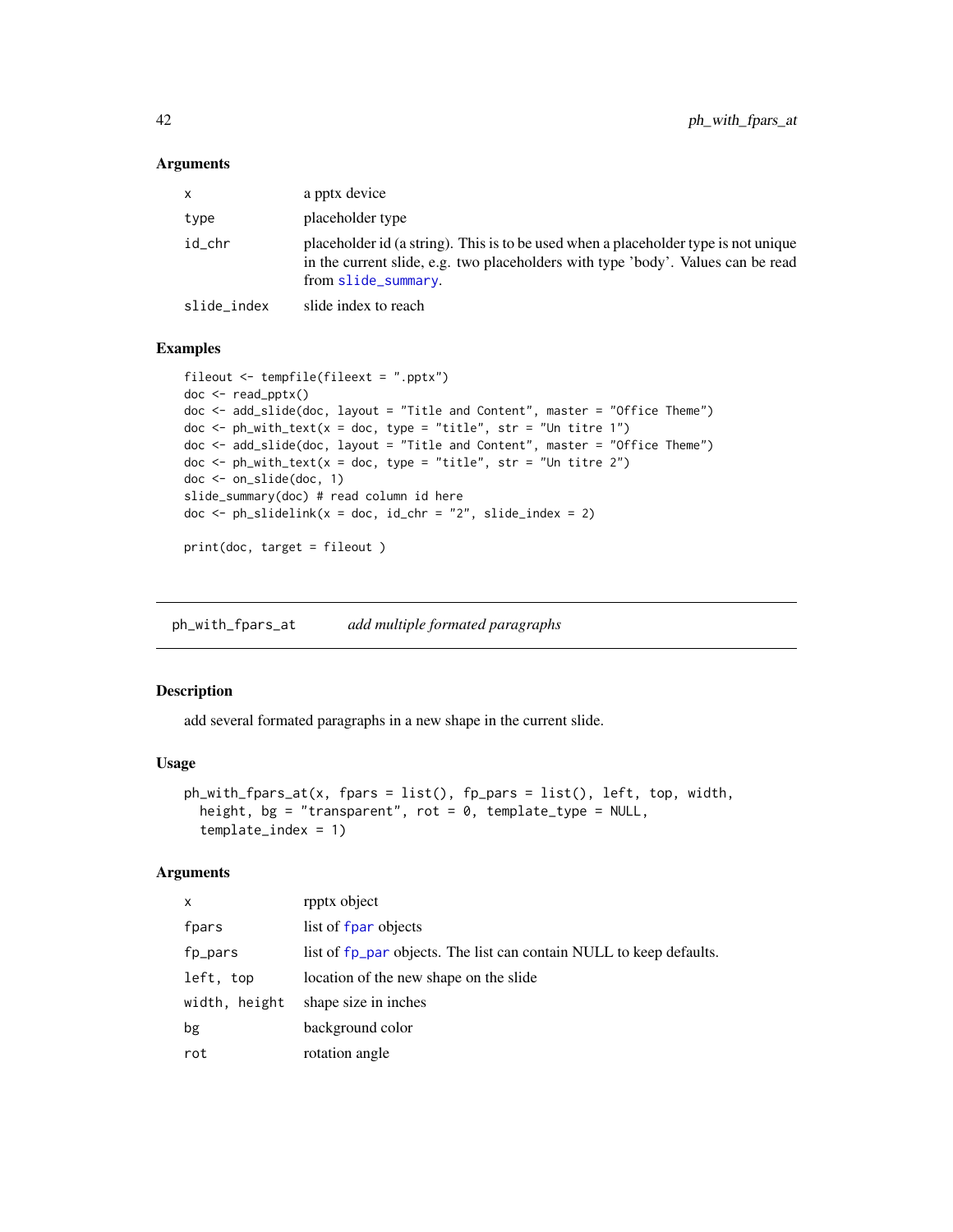### <span id="page-42-0"></span> $ph\_with\_gg$  43

| template tvpe | placeholder template type. If used, the new shape will inherit the style from the<br>placeholder template. If not used, no text property is defined and for example<br>text lists will not be indented. |
|---------------|---------------------------------------------------------------------------------------------------------------------------------------------------------------------------------------------------------|
|               | template_index placeholder template index (integer). To be used when a placeholder template<br>type is not unique in the current slide, e.g. two placeholders with type 'body'.                         |

### Examples

```
fileout <- tempfile(fileext = ".pptx")
doc <- read_pptx()
doc <- add_slide(doc, layout = "Title and Content",
 master = "Office Theme")
bold_face <- shortcuts$fp_bold(font.size = 0)
bold_redface <- update(bold_face, color = "red")
fpar1 \le fpar(ftext("Hello ", prop = bold_face), ftext("World", prop = bold_redface ),
  ftext(", \rho are you?", prop = bold_face ) )
fpar_2 <- fpar(
  ftext("Hello ", prop = bold_face), ftext("World", prop = bold_redface ),
  ftext(", \r\nhow are you again?", prop = bold_face ) )
doc \le ph_with_fpars_at(x = doc, fpars = list(fpar_1, fpar_2),
  fp\_pars = list(NULL, fp\_par(text.align = "center")),
  left = 1, top = 2, width = 7, height = 4)
doc \le ph_with_fpars_at(x = doc, fpars = list(fpar_1, fpar_2),
  template_type = "body", template_index = 1,
  left = 4, top = 5, width = 4, height = 3)
print(doc, target = fileout )
```
ph\_with\_gg *add ggplot to a pptx presentation*

#### Description

add a ggplot as a png image into an rpptx object

#### Usage

```
ph_with_gg(x, value, type = "body", index = 1, width = NULL,height = NULL, ...)ph_with_gg_at(x, value, width, height, left, top, ...)
```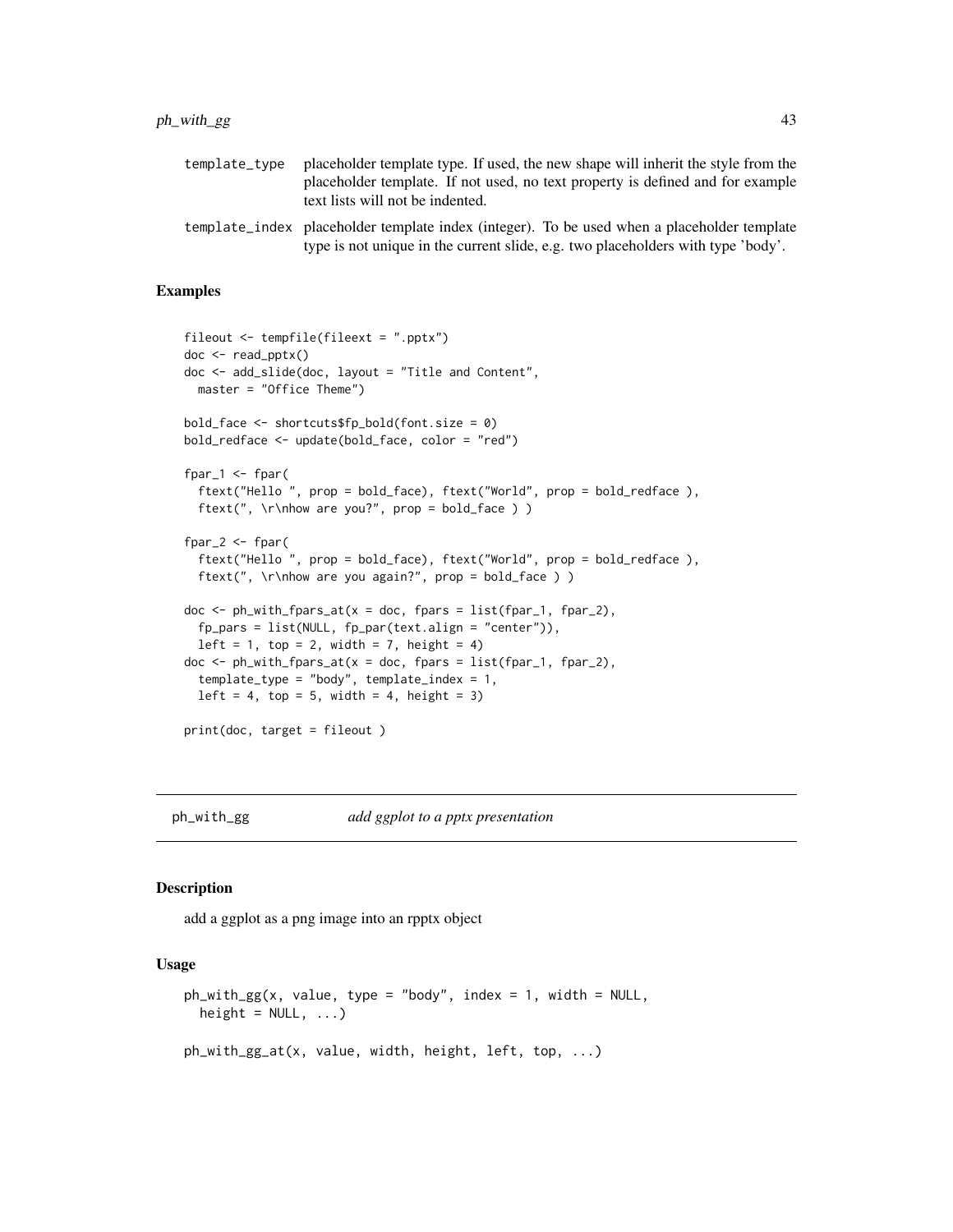#### <span id="page-43-0"></span>Arguments

| x             | a pptx device                                                                                                                                          |
|---------------|--------------------------------------------------------------------------------------------------------------------------------------------------------|
| value         | ggplot object                                                                                                                                          |
| type          | placeholder type                                                                                                                                       |
| index         | placeholder index (integer). This is to be used when a placeholder type is not<br>unique in the current slide, e.g. two placeholders with type 'body'. |
| width, height | image size in inches                                                                                                                                   |
| $\cdot$       | Arguments to be passed to png function.                                                                                                                |
| left, top     | location of the new shape on the slide                                                                                                                 |

### Examples

```
if( require("ggplot2") ){
 doc <- read_pptx()
 doc <- add_slide(doc, layout = "Title and Content",
   master = "Office Theme")
 gg_plot <- ggplot(data = iris ) +
   geom_point(mapping = aes(Sepal.Length, Petal.Length), size = 3) +
   theme_minimal()
 if( capabilities(what = "png") ){
   doc <- ph_with_gg(doc, value = gg_plot )
   doc <- ph_with_gg_at(doc, value = gg_plot,
     height = 4, width = 8, left = 4, top = 4)
 }
 print(doc, target = "ph_with_gg.pptx" )
}
```
ph\_with\_img *add image*

#### Description

add an image as a new shape in the current slide.

#### Usage

```
ph_with_img(x, src, type = "body", index = 1, width = NULL,
 height = NULL)ph\_with\_img\_at(x, src, left, top, width, height, rot = 0)
```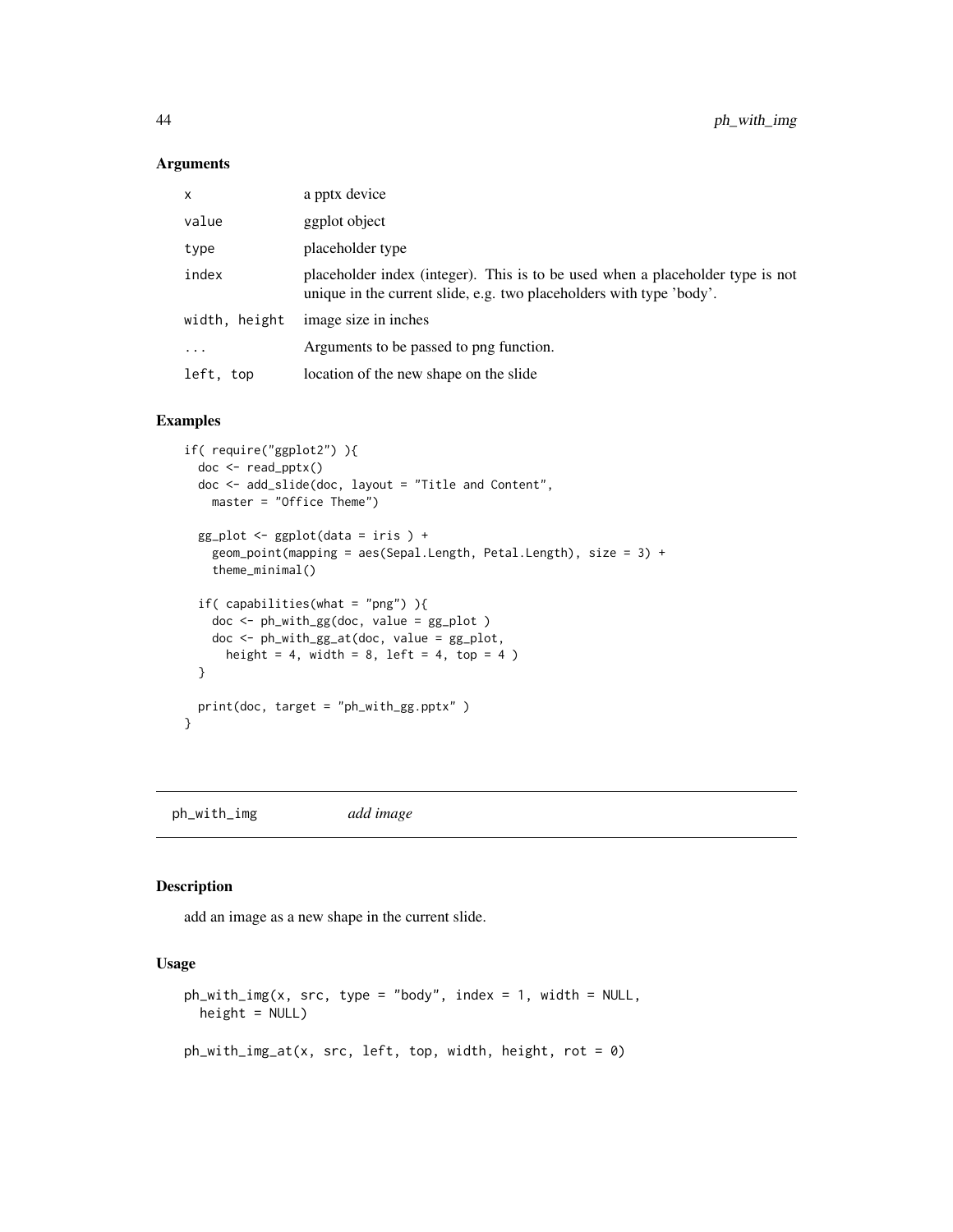### <span id="page-44-0"></span>ph\_with\_table 45

#### Arguments

| $\mathsf{x}$  | a pptx device                                                                                                                                          |
|---------------|--------------------------------------------------------------------------------------------------------------------------------------------------------|
| src           | image filename, the basename of the file must not contain any blank.                                                                                   |
| type          | placeholder type                                                                                                                                       |
| index         | placeholder index (integer). This is to be used when a placeholder type is not<br>unique in the current slide, e.g. two placeholders with type 'body'. |
| width, height | image size in inches                                                                                                                                   |
| left, top     | location of the new shape on the slide                                                                                                                 |
| rot           | rotation angle                                                                                                                                         |

#### Examples

```
fileout <- tempfile(fileext = ".pptx")
doc <- read_pptx()
doc <- add_slide(doc, layout = "Title and Content", master = "Office Theme")
img.file <- file.path( R.home("doc"), "html", "logo.jpg" )
if( file.exists(img.file) ){
 doc \le ph_with_img(x = doc, type = "body", src = img.file, height = 1.06, width = 1.39 )
}
print(doc, target = fileout )
fileout <- tempfile(fileext = ".pptx")
doc <- read_pptx()
doc <- add_slide(doc, layout = "Title and Content", master = "Office Theme")
img.file <- file.path( R.home("doc"), "html", "logo.jpg" )
if( file.exists(img.file) ){
  doc \le ph_with_img_at(x = doc, src = img.file, height = 1.06, width = 1.39,
    left = 4, top = 4, rot = 45)
}
print(doc, target = fileout )
```
ph\_with\_table *add table*

### Description

add a table as a new shape in the current slide.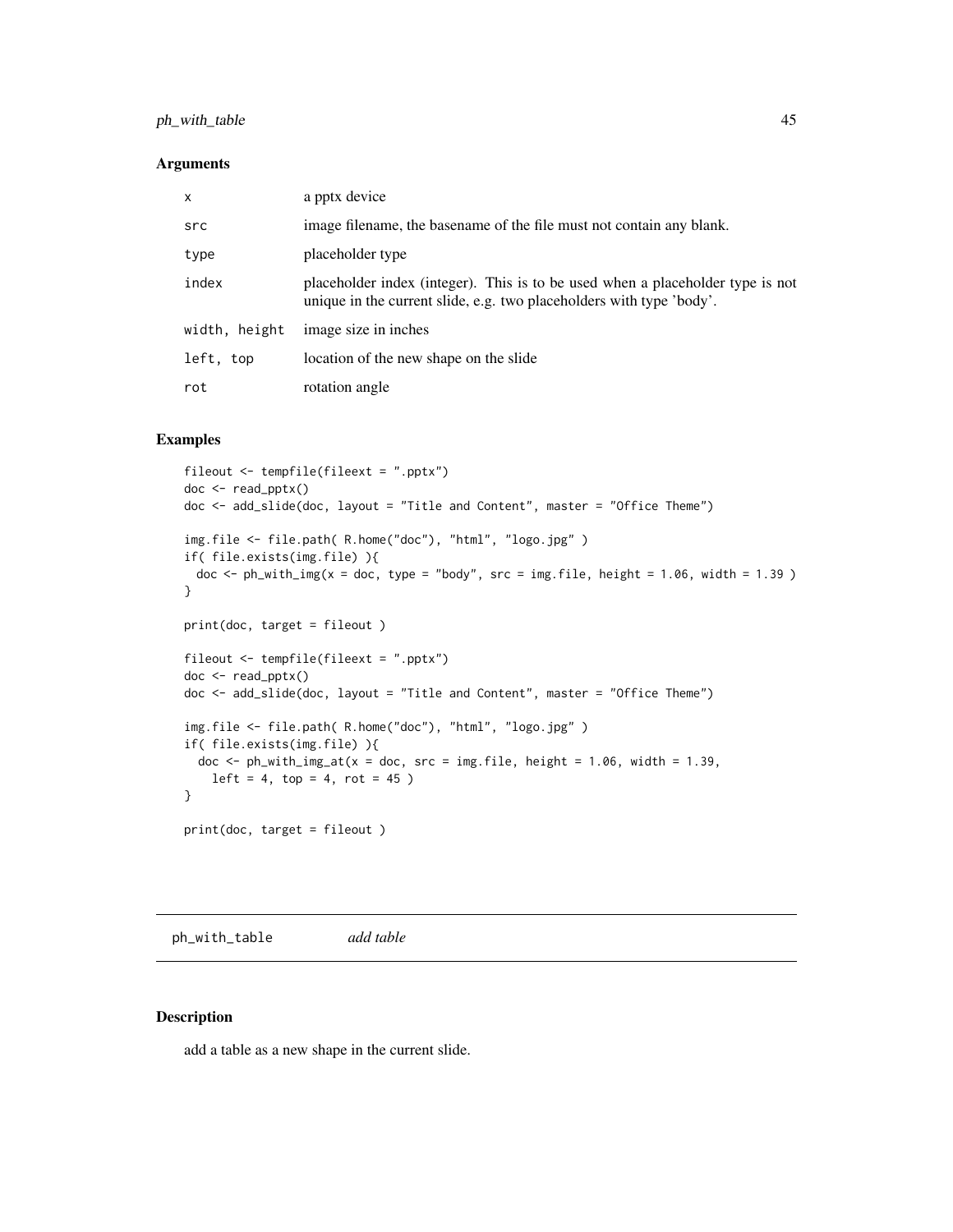#### Usage

```
ph_with_table(x, value, type = "body", index = 1, header = TRUE,
  first_row = TRUE, first_column = FALSE, last_row = FALSE,
  last_column = FALSE)
ph_with_table_at(x, value, left, top, width, height, header = TRUE,
  first_row = TRUE, first_column = FALSE, last_row = FALSE,
  last_column = FALSE)
```
#### Arguments

| x             | a pptx device                                                                                                                                          |
|---------------|--------------------------------------------------------------------------------------------------------------------------------------------------------|
| value         | data.frame                                                                                                                                             |
| type          | placeholder type                                                                                                                                       |
| index         | placeholder index (integer). This is to be used when a placeholder type is not<br>unique in the current slide, e.g. two placeholders with type 'body'. |
| header        | display header if TRUE                                                                                                                                 |
|               | first_row, last_row, first_column, last_column<br>logical for PowerPoint table options                                                                 |
| left, top     | location of the new shape on the slide                                                                                                                 |
| width, height | shape size in inches                                                                                                                                   |

#### Examples

```
library(magrittr)
```

```
doc \le read_pptx() %>%
  add_slide(layout = "Title and Content", master = "Office Theme") %>%
  ph_with_table(value = mtcars[1:6,], type = "body",
   last_row = FALSE, last_column = FALSE, first_row = TRUE)
print(doc, target = "ph_with_table.pptx")
library(magrittr)
doc <- read_pptx() %>%
  add_slide(layout = "Title and Content", master = "Office Theme") %>%
  ph_with_table_at(value = mtcars[1:6,],
   height = 4, width = 8, left = 4, top = 4,
   last_row = FALSE, last_column = FALSE, first_row = TRUE)
```
print(doc, target = "ph\_with\_table2.pptx")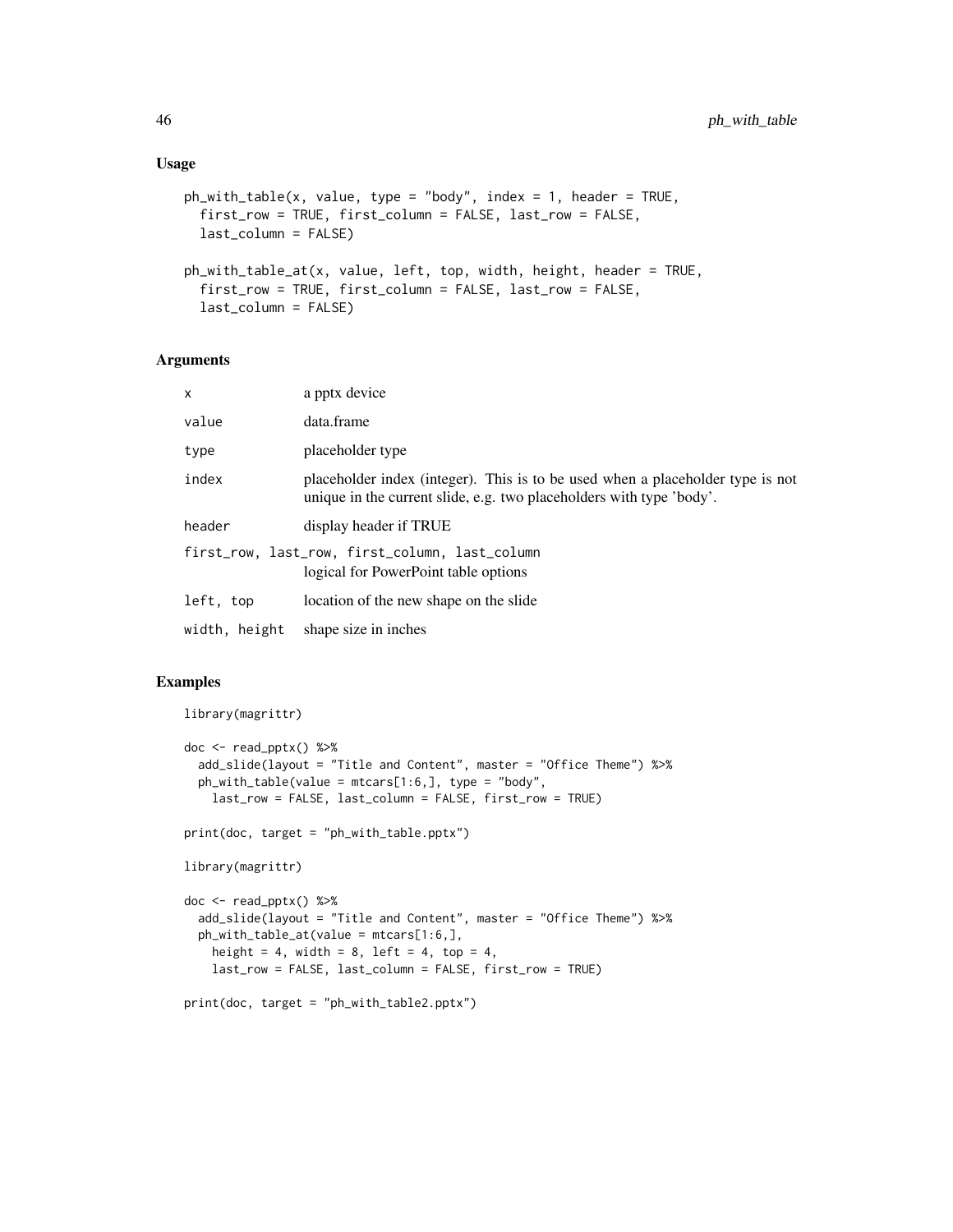<span id="page-46-0"></span>

add text into a new shape in a slide.

#### Usage

 $ph_with\_text(x, str, type = "title", index = 1)$ 

#### Arguments

|       | a pptx device                                                                                                                                          |
|-------|--------------------------------------------------------------------------------------------------------------------------------------------------------|
| str   | text to add                                                                                                                                            |
| type  | placeholder type                                                                                                                                       |
| index | placeholder index (integer). This is to be used when a placeholder type is not<br>unique in the current slide, e.g. two placeholders with type 'body'. |

#### Examples

```
fileout <- tempfile(fileext = ".pptx")
doc <- read_pptx()
doc <- add_slide(doc, layout = "Title and Content", master = "Office Theme")
doc \le ph_with_text(x = doc, type = "title", str = "Un titre")
doc <- ph_with_text(x = doc, type = "ftr", str = "pied de page")
doc <- ph_with_text(x = doc, type = "dt", str = format(Sys.Date()))
doc \le ph_with_text(x = doc, type = "sldNum", str = "slide 1")
doc <- add_slide(doc, layout = "Title Slide", master = "Office Theme")
doc \le ph_with_text(x = doc, type = "subTitle", str = "Un sous titre")
doc \le ph_with_text(x = doc, type = "ctrTitle", str = "Un titre")
print(doc, target = fileout )
```
ph\_with\_ul *add unordered list to a pptx presentation*

### Description

add an unordered list of text into an rpptx object. Each text is associated with a hierarchy level.

#### Usage

```
ph\_with\_ul(x, type = "body", index = 1, str\_list = character(0),level_list = integer(0), style = NULL)
```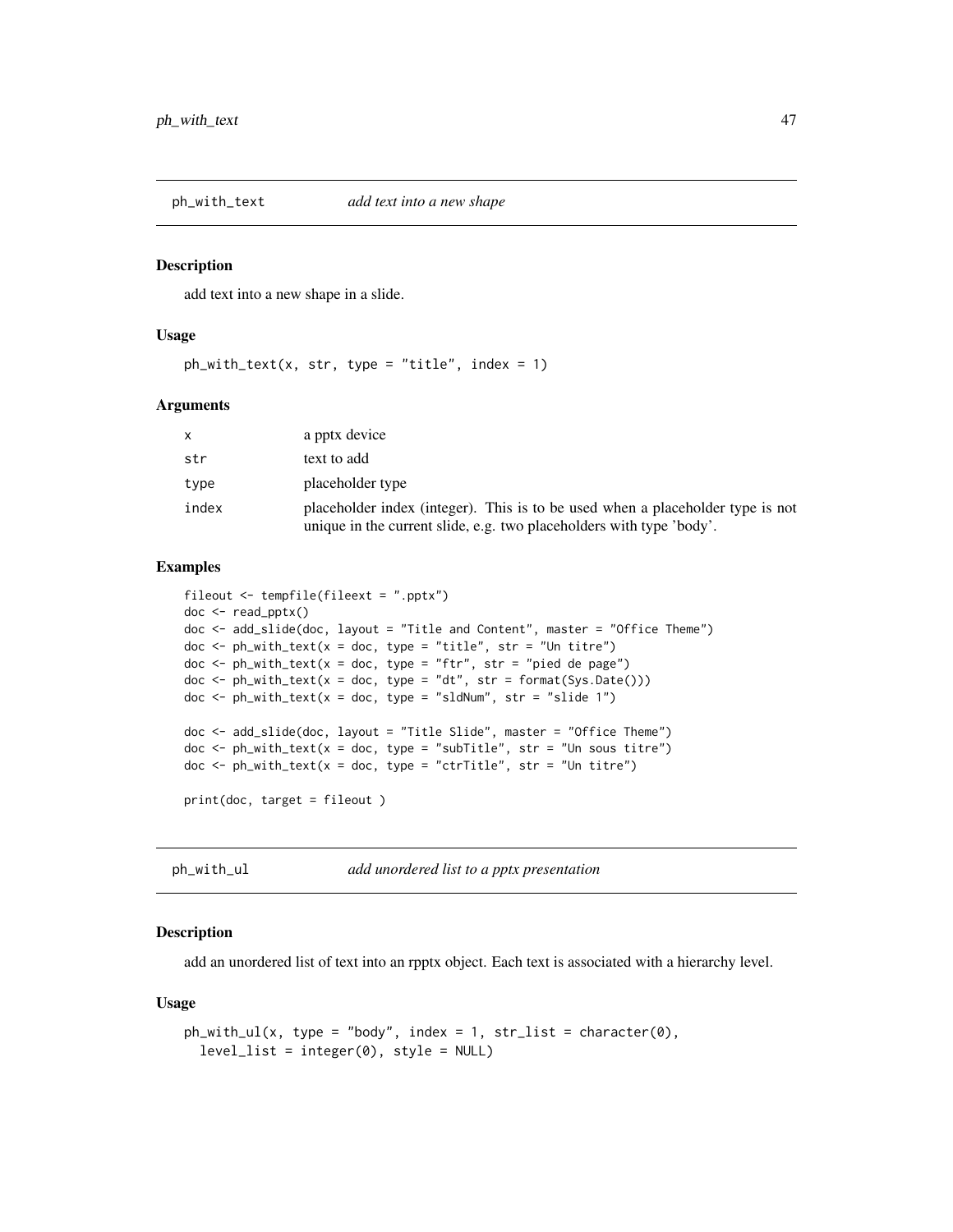### <span id="page-47-0"></span>Arguments

| $\mathsf{x}$ | rpptx object                                                                                                                                                 |
|--------------|--------------------------------------------------------------------------------------------------------------------------------------------------------------|
| type         | placeholder type                                                                                                                                             |
| index        | placeholder index (integer). This is to be used when a placeholder type is not<br>unique in the current slide, e.g. two placeholders with type 'body'.       |
| str_list     | list of strings to be included in the object                                                                                                                 |
| level_list   | list of levels for hierarchy structure                                                                                                                       |
| style        | text style, a fp_text object list or a single fp_text objects. Use fp_text (font. size = $0, \ldots$ )<br>to inherit from default sizes of the presentation. |

### Examples

```
library(magrittr)
pptx <- read_pptx()
pptx <- add_slide(x = pptx, layout = "Title and Content", master = "Office Theme")
pptx \leq ph_with_text(x = pptx, type = "title", str = "Example title")
pptx <- ph_with_ul(
 x = \text{pptx}, \text{ type} = \text{"body", index} = 1,str_list = c("Level1", "Level2", "Level2", "Level3", "Level3", "Level1"),
  level_list = c(1, 2, 2, 3, 3, 1),style = fp\_text(color = "red", font.size = 0))
print(pptx, target = "example2.pptx") %>%
  invisible()
```

| pptx_summary | get PowerPoint content in a tidy format |  |
|--------------|-----------------------------------------|--|
|              |                                         |  |

### Description

read content of a PowerPoint document and return a tidy dataset representing the document.

### Usage

pptx\_summary(x)

#### Arguments

x an rpptx object

```
example_pptx <- system.file(package = "officer",
  "doc_examples/example.pptx")
doc <- read_pptx(example_pptx)
pptx_summary(doc)
```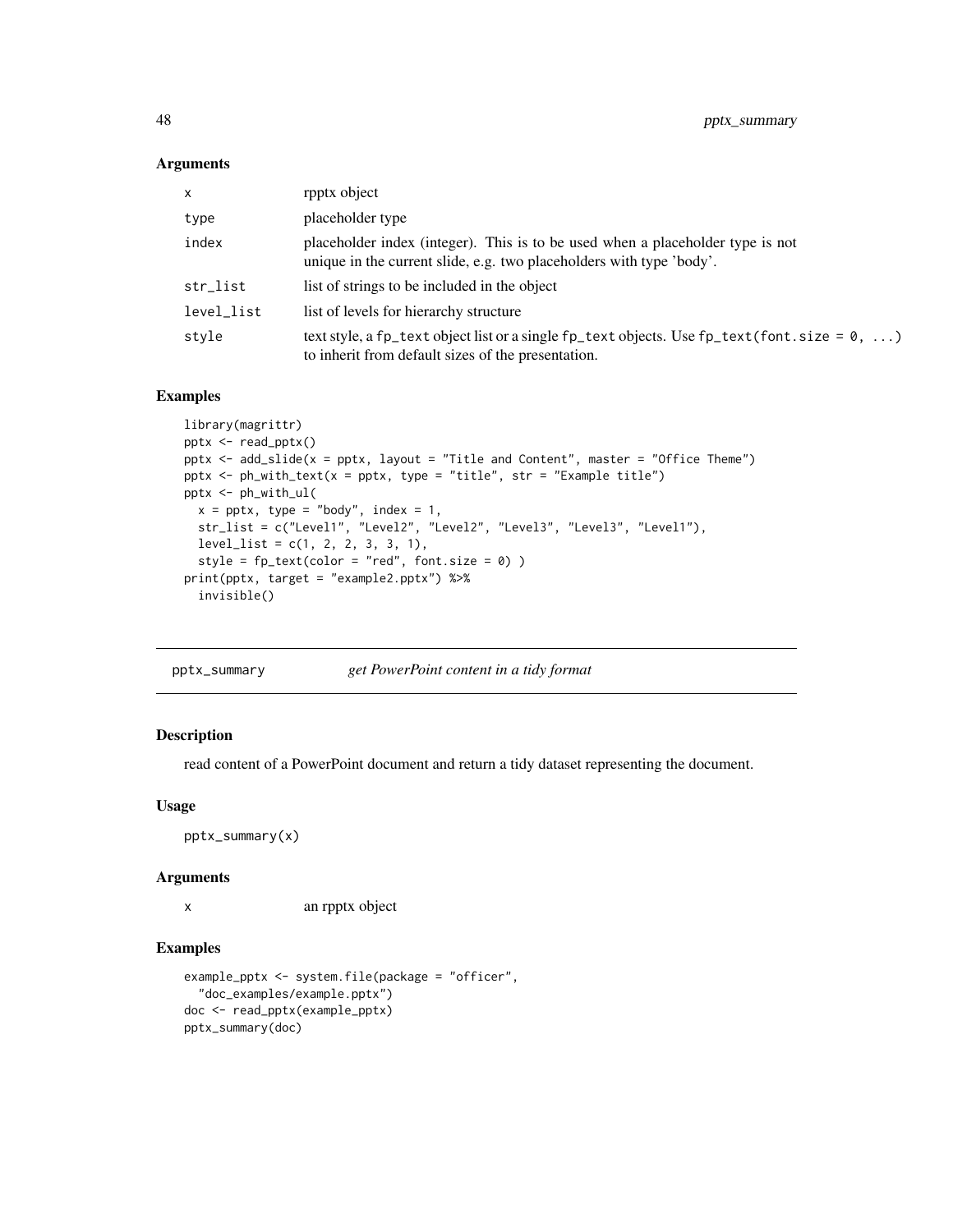<span id="page-48-0"></span>

read and import a docx file as an R object representing the document.

### Usage

```
read_docx(path = NULL)
## S3 method for class 'rdocx'
print(x, target = NULL, ...)## S3 method for class 'rdocx'
length(x)
```
### Arguments

| path         | path to the docx file to use as base document. |
|--------------|------------------------------------------------|
| $\mathsf{x}$ | an rdocx object                                |
| target       | path to the docx file to write                 |
|              | unused                                         |

```
# create an rdocx object with default template ---
read_docx()
```

```
print(read_docx())
# write a rdocx object in a docx file ----
if( require(magrittr) ){
  read_docx() %>% print(target = "out.docx")
  # full path of produced file is returned
  print(.Last.value)
}
```

```
# how many elements are there in the document ----
length( read_docx() )
```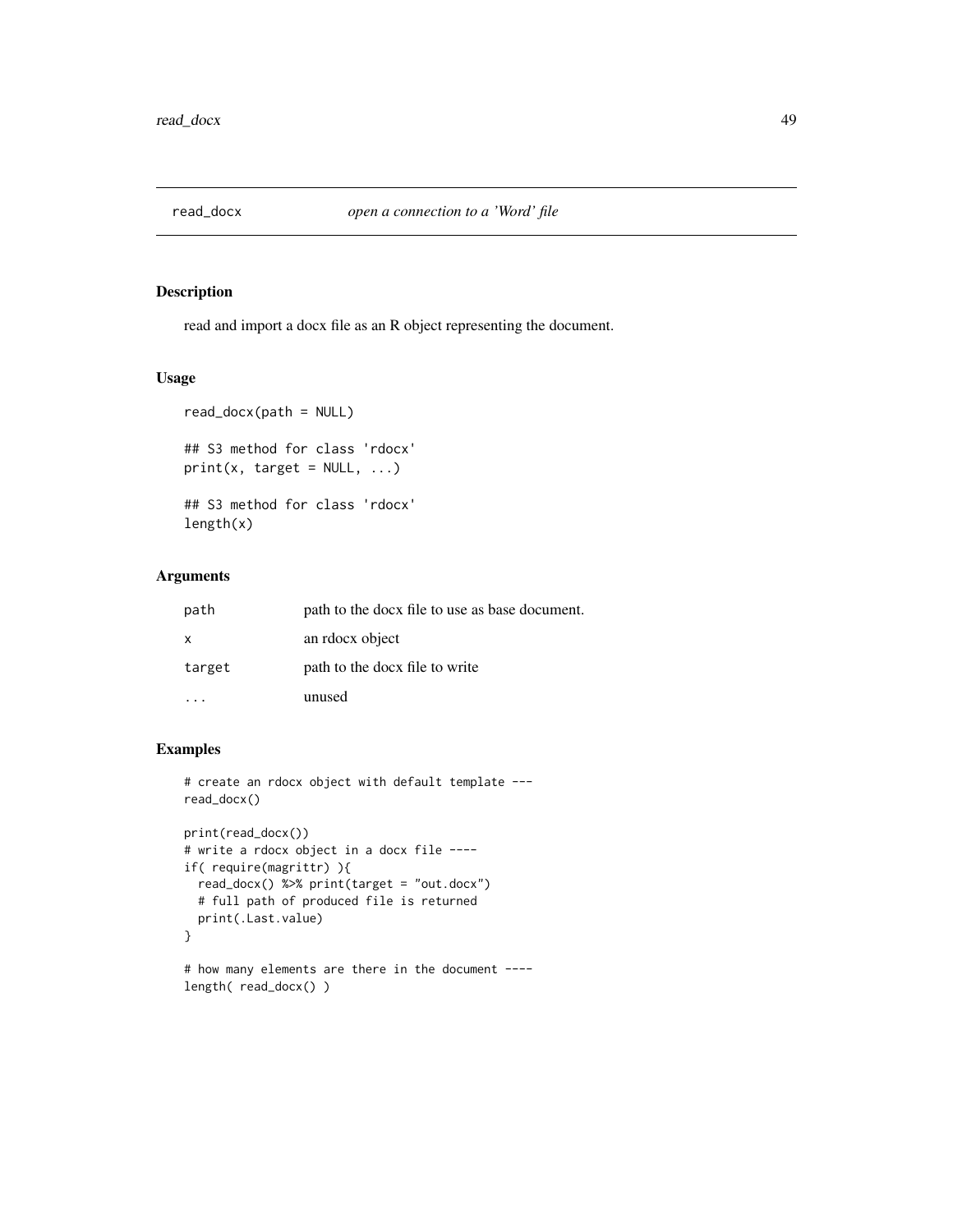<span id="page-49-0"></span>

read and import a pptx file as an R object representing the document.

### Usage

```
read_pptx(path = NULL)
## S3 method for class 'rpptx'
print(x, target = NULL, ...)## S3 method for class 'rpptx'
length(x)
```
### Arguments

| path         | path to the pptx file to use as base document. |
|--------------|------------------------------------------------|
| $\mathsf{X}$ | an rpptx object                                |
| target       | path to the pptx file to write                 |
|              | unused                                         |

### number of slides

Function length will return the number of slides.

```
read_pptx()
# write a rdocx object in a docx file ----
if( require(magrittr) ){
  read_pptx() %>% print(target = "out.pptx")
  # full path of produced file is returned
 print(.Last.value)
}
```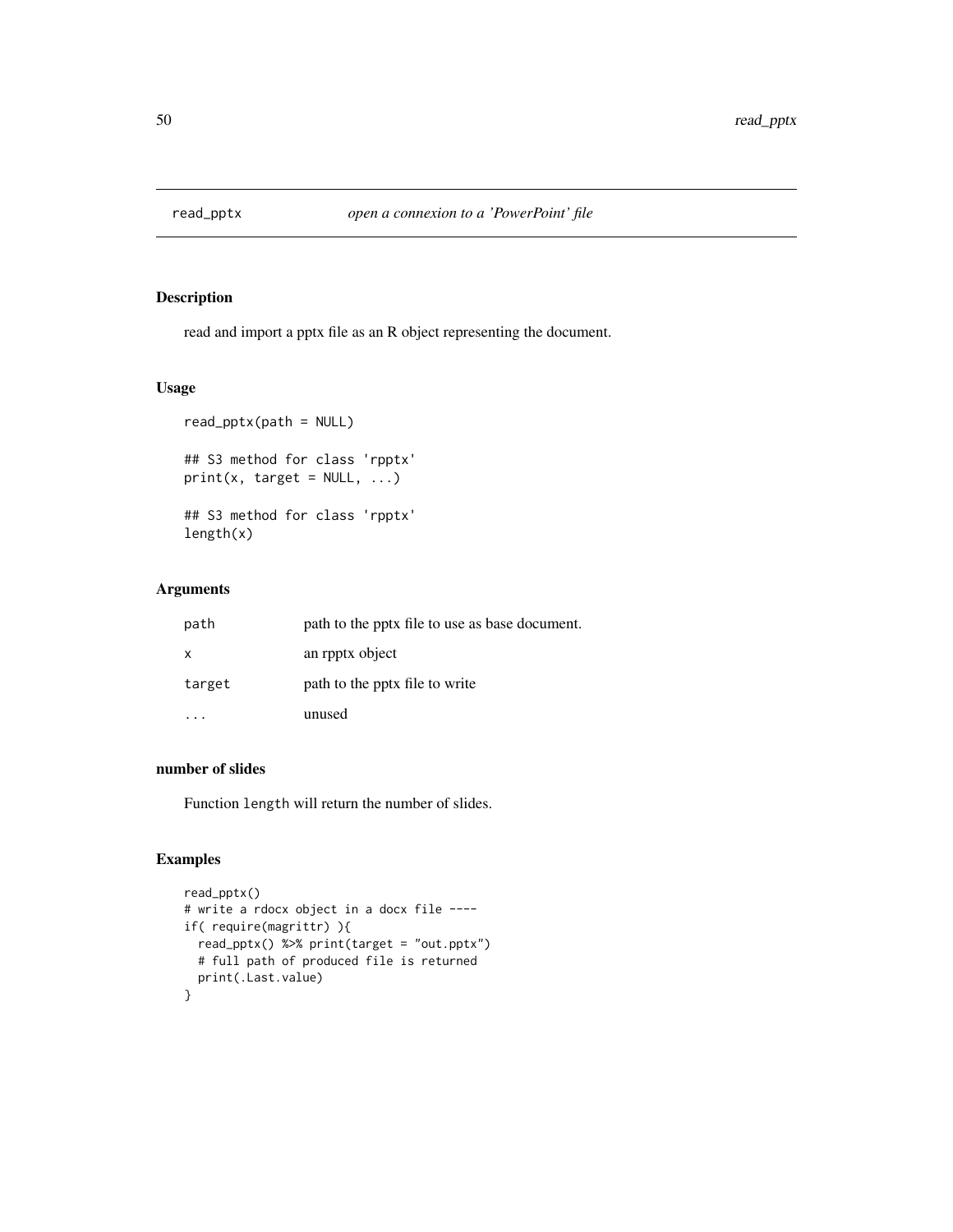<span id="page-50-0"></span>

read and import an xlsx file as an R object representing the document. This function is experimental.

### Usage

```
read_xlsx(path = NULL)## S3 method for class 'rxlsx'
length(x)
## S3 method for class 'rxlsx'
print(x, target = NULL, ...)
```
### Arguments

| path         | path to the xlsx file to use as base document. |
|--------------|------------------------------------------------|
| $\mathsf{X}$ | an rpptx object                                |
| target       | path to the xlsx file to write                 |
|              | unused                                         |

### Examples

```
read_xlsx()
# write a rdocx object in a docx file ----
if( require(magrittr) ){
  read_xlsx() %>% print(target = "out.xlsx")
  # full path of produced file is returned
  print(.Last.value)
}
```
remove\_slide *remove a slide*

### Description

remove a slide from a pptx presentation

### Usage

remove\_slide(x, index = NULL)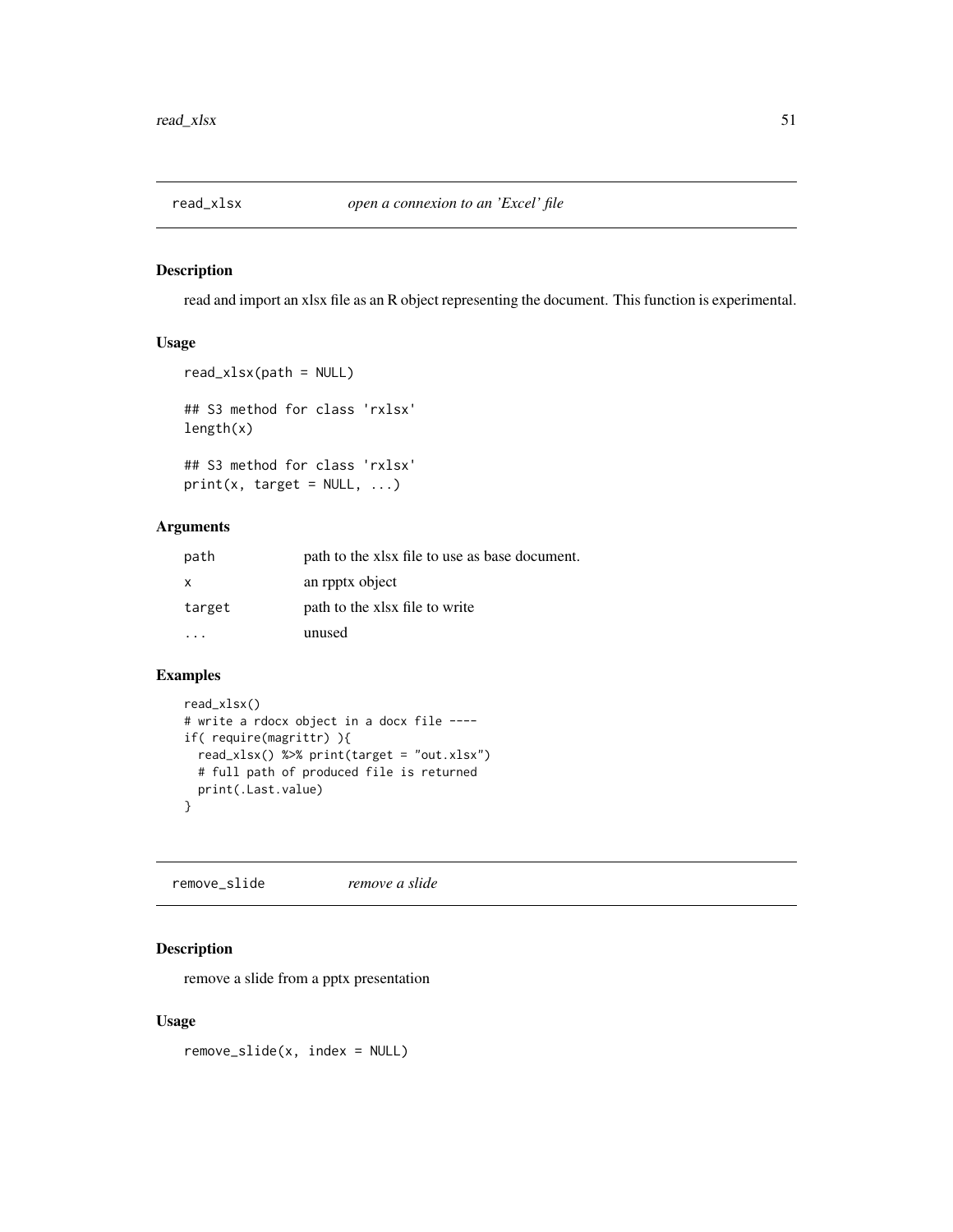#### <span id="page-51-0"></span>52 sections and the sections of the sections of the sections of the sections of the sections of the sections of the sections of the sections of the sections of the sections of the sections of the sections of the sections o

#### Arguments

| X     | rpptx object                                    |
|-------|-------------------------------------------------|
| index | slide index, default to current slide position. |

### Note

cursor is set on the last slide.

### Examples

```
my_pres <- read_pptx()
my_pres <- add_slide(my_pres,
 layout = "Two Content", master = "Office Theme")
my_pres <- remove_slide(my_pres)
```
sections *sections*

### Description

Add sections in a Word document.

### Usage

```
body_end_section_continuous(x)
body_end_section_landscape(x, w = 21/2.54, h = 29.7/2.54)
body_end_section_portrait(x, w = 21/2.54, h = 29.7/2.54)
body_end_section_columns(x, widths = c(2.5, 2.5), space = 0.25,
  sep = FALSE)
body_end_section_columns_landscape(x, widths = c(2.5, 2.5), space = 0.25,
 sep = FALSE, w = 21/2.54, h = 29.7/2.54)
```
### Arguments

| x      | an rdocx object                                                                                                                                               |
|--------|---------------------------------------------------------------------------------------------------------------------------------------------------------------|
| w.h    | width and height in inches of the section page. This will be ignored if the default<br>section (of the reference_docx file) already has a width and a height. |
| widths | columns widths in inches. If 3 values, 3 columns will be produced.                                                                                            |
| space  | space in inches between columns.                                                                                                                              |
| sep    | if TRUE a line is separating columns.                                                                                                                         |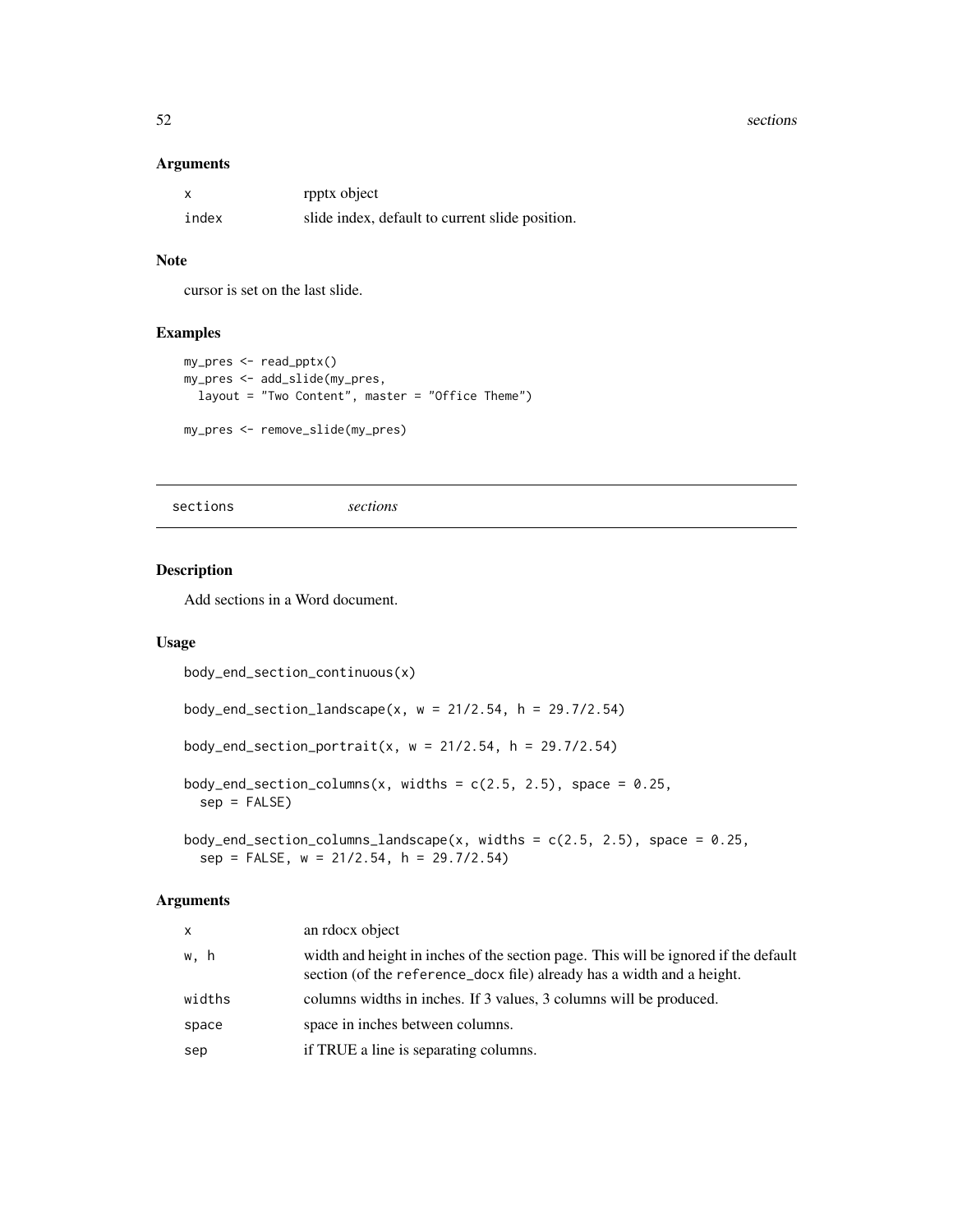### <span id="page-52-0"></span>Details

A section starts at the end of the previous section (or the beginning of the document if no preceding section exists), and stops where the section is declared.

#### Examples

```
library(magrittr)
```

```
str1 <- "Lorem ipsum dolor sit amet, consectetur adipiscing elit. " %>%
 rep(5) %>% paste(collapse = "")
str2 <- "Aenean venenatis varius elit et fermentum vivamus vehicula. " %>%
 rep(5) %>% paste(collapse = "")
my\_doc < - read\_docx() %>%
 body_add_par(value = "Default section", style = "heading 1") %>%
 body_add_par(value = str1, style = "centered") %>%
 body_add_par(value = str2, style = "centered") %>%
 body_end_section_continuous() %>%
 body_add_par(value = "Landscape section", style = "heading 1") %>%
 body_add_par(value = str1, style = "centered") %>%
 body_add_par(value = str2, style = "centered") %>%
 body_end_section_landscape() %>%
 body_add_par(value = "Columns", style = "heading 1") %>%
 body_end_section_continuous() %>%
 body_add_par(value = str1, style = "centered") %>%
 body_add_par(value = str2, style = "centered") %>%
 slip_in_column_break() %>%
 body_add_par(value = str1, style = "centered") %>%
 body_end_section_columns(widths = c(2,2), sep = TRUE, space = 1) %>%
 body_add_par(value = str1, style = "Normal") %>%
 body_add_par(value = str2, style = "Normal") %>%
 slip_in_column_break() %>%
 body_end_section_columns_landscape(widths = c(3,3), sep = TRUE, space = 1)
print(my_doc, target = "section.docx")
```
set\_doc\_properties *set document properties*

#### Description

set Word or PowerPoint document properties. These are not visible in the document but are available as metadata of the document.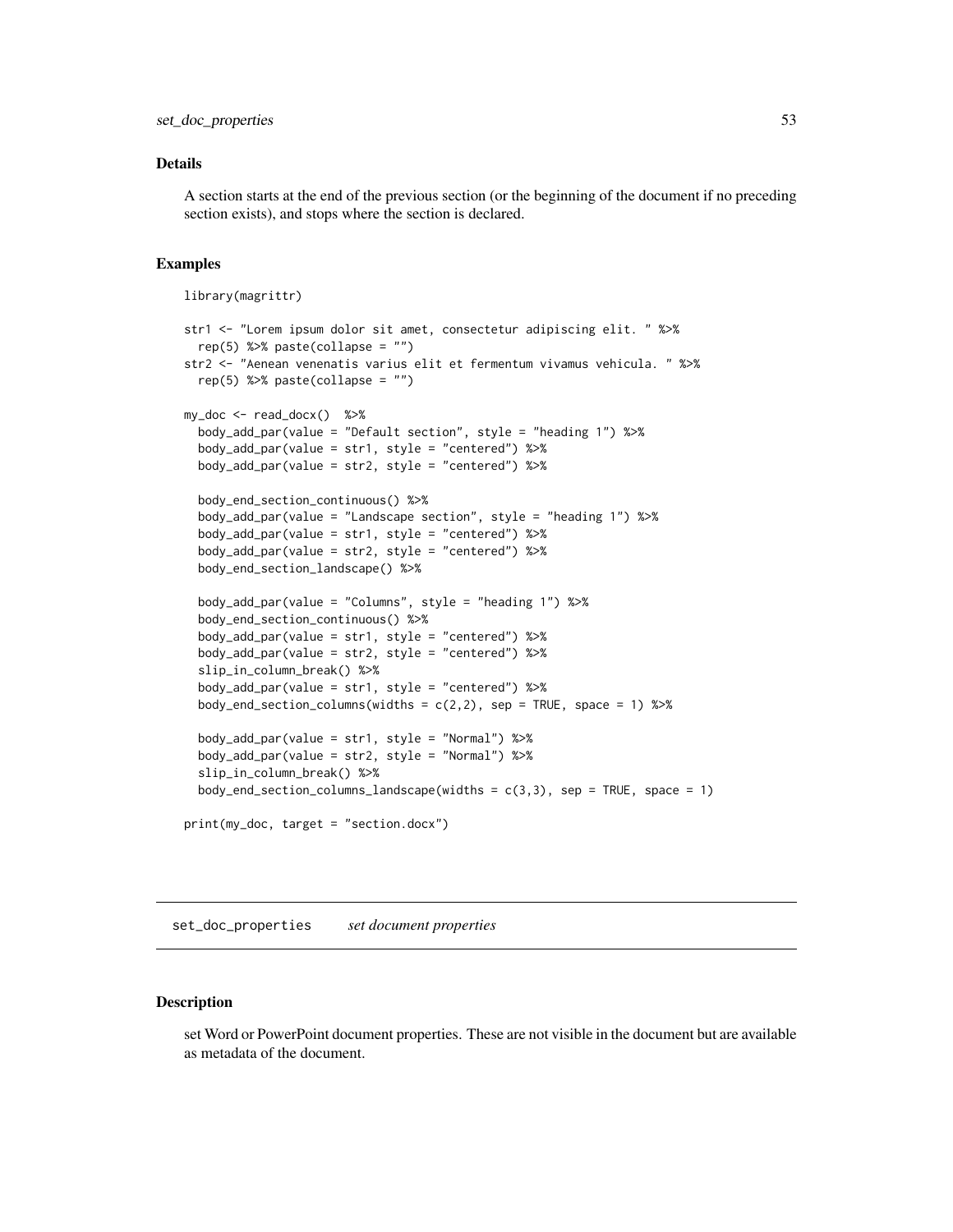#### <span id="page-53-0"></span>Usage

```
set_doc_properties(x, title = NULL, subject = NULL, creator = NULL,
 description = NULL, created = NULL)
```
#### Arguments

| an rdocx or rpptx object<br>X |  |               |                                      |
|-------------------------------|--|---------------|--------------------------------------|
|                               |  |               | title, subject, creator, description |
|                               |  | text fields   |                                      |
| created                       |  | a date object |                                      |

#### Note

The "last modified" and "last modified by" fields will be automatically be updated when the file is written.

### Examples

```
library(magrittr)
read_docx() %>% set_doc_properties(title = "title",
  subject = "document subject", creator = "Me me me",
  description = "this document is empty",
  created = Sys.time()) %>% doc_properties()
```
sheet\_select *select sheet*

#### Description

set a particular sheet selected when workbook will be edited.

#### Usage

sheet\_select(x, sheet)

#### Arguments

| $\mathsf{x}$ | rxlsx object |
|--------------|--------------|
| sheet        | sheet name   |

```
my_ws <- read_xlsx()
my_pres <- add_sheet(my_ws, label = "new sheet")
my_pres <- sheet_select(my_ws, sheet = "new sheet")
print(my_ws, target = tempfile(fileext = ".xlsx") )
```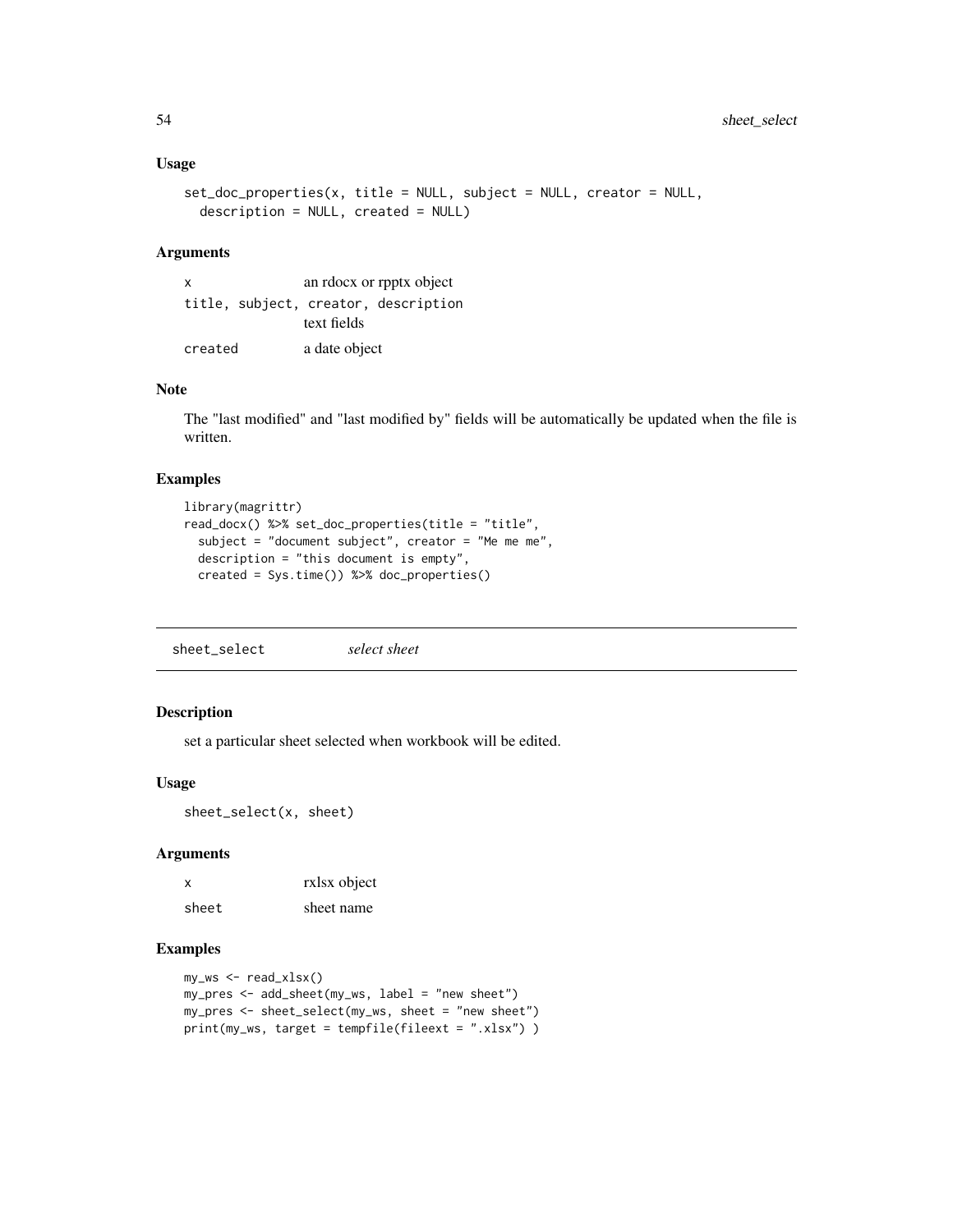<span id="page-54-0"></span>

Shortcuts for fp\_text, fp\_par, fp\_cell and fp\_border.

#### Usage

shortcuts

### Examples

```
shortcuts$fp_bold()
shortcuts$fp_italic()
shortcuts$b_null()
```
<span id="page-54-1"></span>slide\_summary *get PowerPoint slide content in a tidy format*

#### Description

get content and positions of current slide into a data.frame. Data for any tables, images, or paragraphs are imported into the resulting data.frame.

#### Usage

 $slide\_summary(x, index = NULL)$ 

### Arguments

| $\boldsymbol{\mathsf{x}}$ | rpptx object |
|---------------------------|--------------|
| index                     | slide index  |

```
library(magrittr)
```

```
my_pres <- read_pptx() %>%
  add_slide(layout = "Two Content", master = "Office Theme") %>%
  ph_with_text(type = "dt", str = format(Sys.Date())) %>%
  add_slide(layout = "Title and Content", master = "Office Theme")
slide_summary(my_pres)
```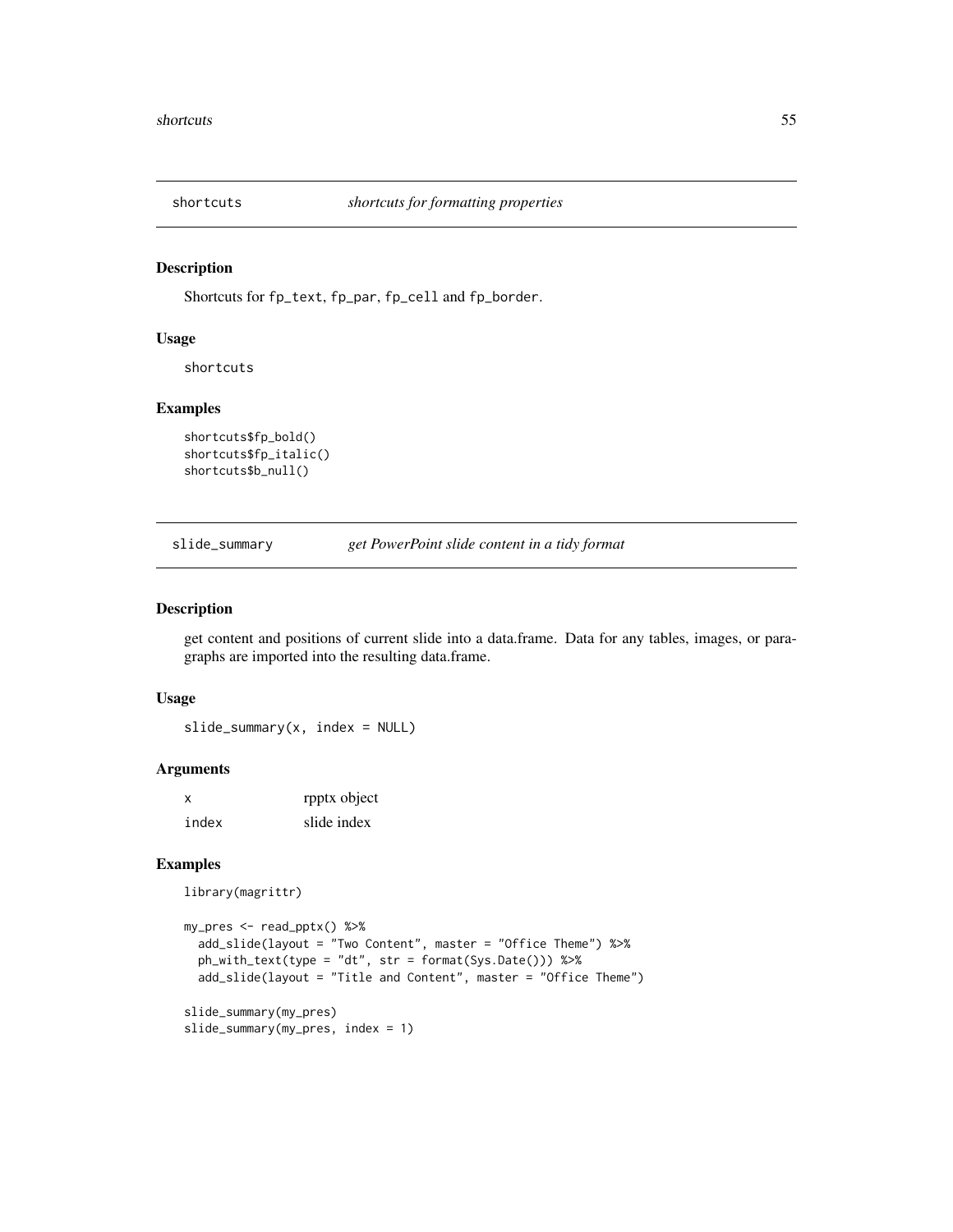<span id="page-55-0"></span>slip\_in\_footnote *append a footnote*

### Description

append a new footnote into a paragraph of an rdocx object

#### Usage

```
slip_in_footnote(x, style = NULL, blocks, pos = "after")
```
#### Arguments

| X.     | an rdocx object                                                               |
|--------|-------------------------------------------------------------------------------|
| style  | text style to be used for the reference note                                  |
| blocks | set of blocks to be used as footnote content returned by function block_list. |
| pos    | where to add the new element relative to the cursor, "after" or "before".     |

```
library(magrittr)
img.file <- file.path( R.home("doc"), "html", "logo.jpg" )
bl <- block_list(
  fpar(ftext("hello", shortcuts$fp_bold())),
  fpar(
    ftext("hello", shortcuts$fp_bold()),
    stext(" world", "strong"),
    external_img(src = img.file, height = 1.06, width = 1.39)
  )
\mathcal{L}x \leftarrow \text{read\_docx() %>}body_add_par("Hello ", style = "Normal") %>%
  slip_in_text("world", style = "strong") %>%
  slip_in_footnote(style = "reference_id", blocks = bl)
print(x, target = "footnote.docx")
```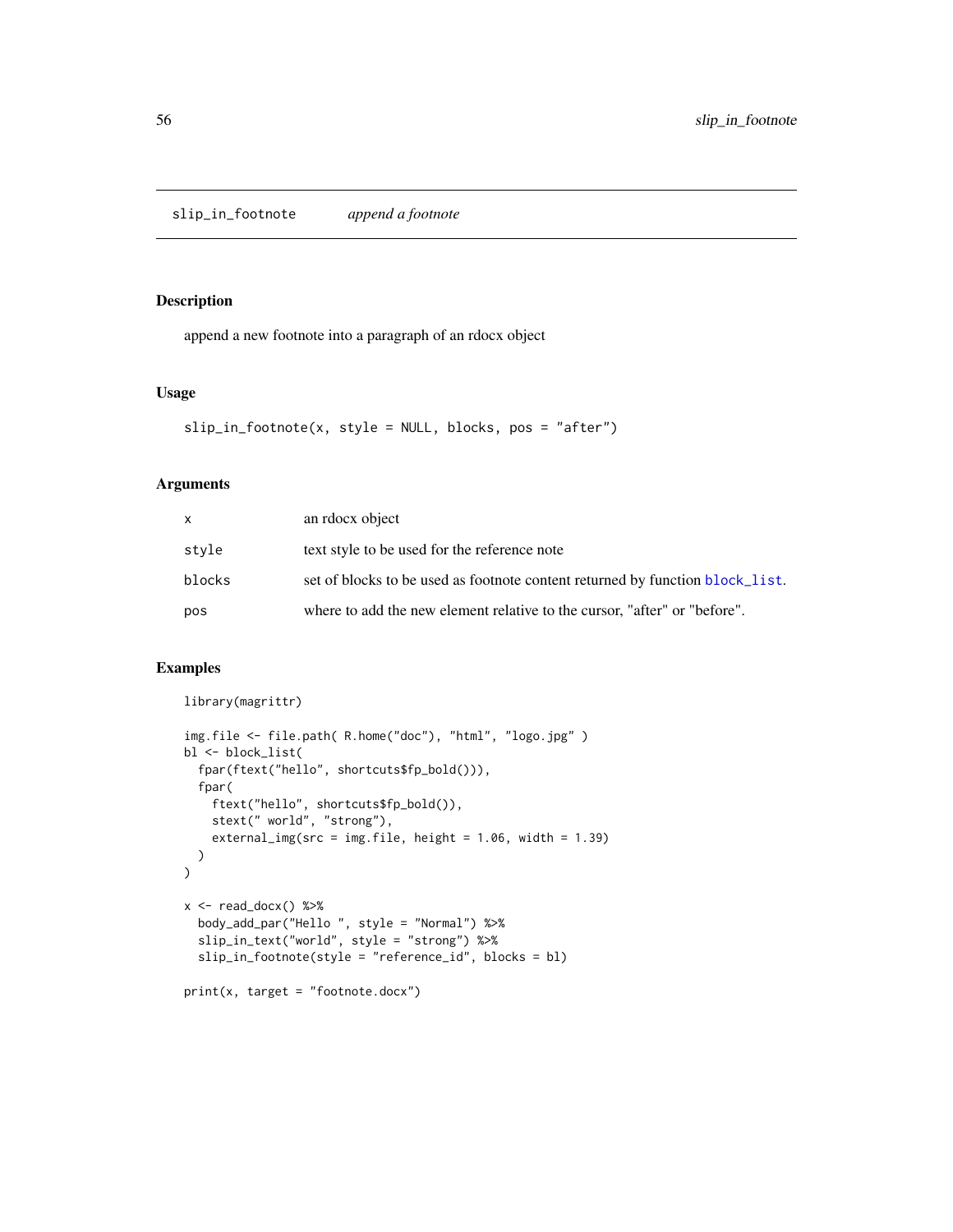<span id="page-56-0"></span>

append an image into a paragraph of an rdocx object

#### Usage

 $slip_in_img(x, src, style = NULL, width, height, pos = "after")$ 

### Arguments

| $\mathsf{x}$ | an rdocx object                                                           |
|--------------|---------------------------------------------------------------------------|
| src          | image filename, the basename of the file must not contain any blank.      |
| style        | text style                                                                |
| width        | height in inches                                                          |
| height       | height in inches                                                          |
| pos          | where to add the new element relative to the cursor, "after" or "before". |

### Examples

```
library(magrittr)
img.file <- file.path( R.home("doc"), "html", "logo.jpg" )
x \leftarrow \text{read\_docx() %>}body_add_par("R logo: ", style = "Normal") %>%
  slip_in_img(src = img.file, style = "strong", width = .3, height = .3)
print(x, target = "append_img.docx")
```
slip\_in\_seqfield *append seq field*

#### Description

append seq field into a paragraph of an rdocx object

### Usage

```
slip_in\_seqfield(x, str, style = NULL, pos = "after")
```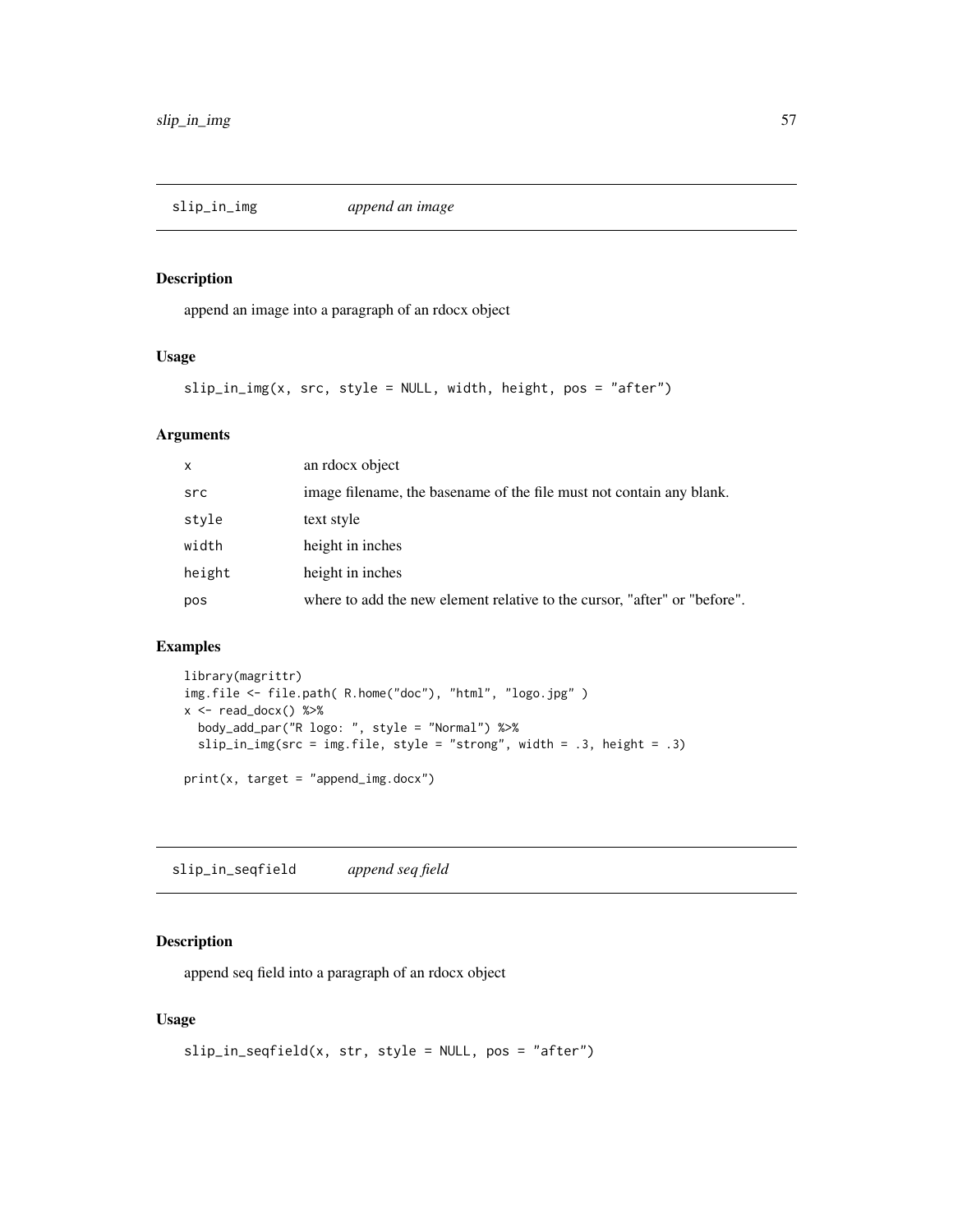<span id="page-57-0"></span>58 slip\_in\_text

#### Arguments

| $\mathsf{x}$ | an rdocx object                                                           |
|--------------|---------------------------------------------------------------------------|
| str          | seq field value                                                           |
| style        | text style                                                                |
| pos          | where to add the new element relative to the cursor, "after" or "before". |

### Examples

```
library(magrittr)
x <- read_docx() %>%
  body_add_par("Time is: ", style = "Normal") %>%
  slip_in_seqfield(
    str = "TIME \u005C@ \"HH:mm:ss\" \u005C* MERGEFORMAT",
   style = 'strong') %>%
  body_add_par(" - This is a figure title", style = "centered") %>%
  slip_in_seqfield(str = "SEQ Figure \u005C* roman",
    style = 'Default Paragraph Font', pos = "before") %>%
  slip_in_text("Figure: ", style = "strong", pos = "before") %>%
  body_add_par(" - This is another figure title", style = "centered") %>%
  slip_in_seqfield(str = "SEQ Figure \u005C* roman",
   style = 'strong', pos = "before") %>%
  slip_in_text("Figure: ", style = "strong", pos = "before") %>%
  body_add_par("This is a symbol: ", style = "Normal") %>%
  slip_in_seqfield(str = "SYMBOL 100 \u005Cf Wingdings",
   style = 'strong')
print(x, target = "seqfield.docx")
```
slip\_in\_text *append text*

#### Description

append text into a paragraph of an rdocx object

#### Usage

```
slip_in\_text(x, str, style = NULL, pos = "after")
```
### Arguments

|       | an rdocx object                                                           |
|-------|---------------------------------------------------------------------------|
| str   | text                                                                      |
| stvle | text style                                                                |
| pos   | where to add the new element relative to the cursor, "after" or "before". |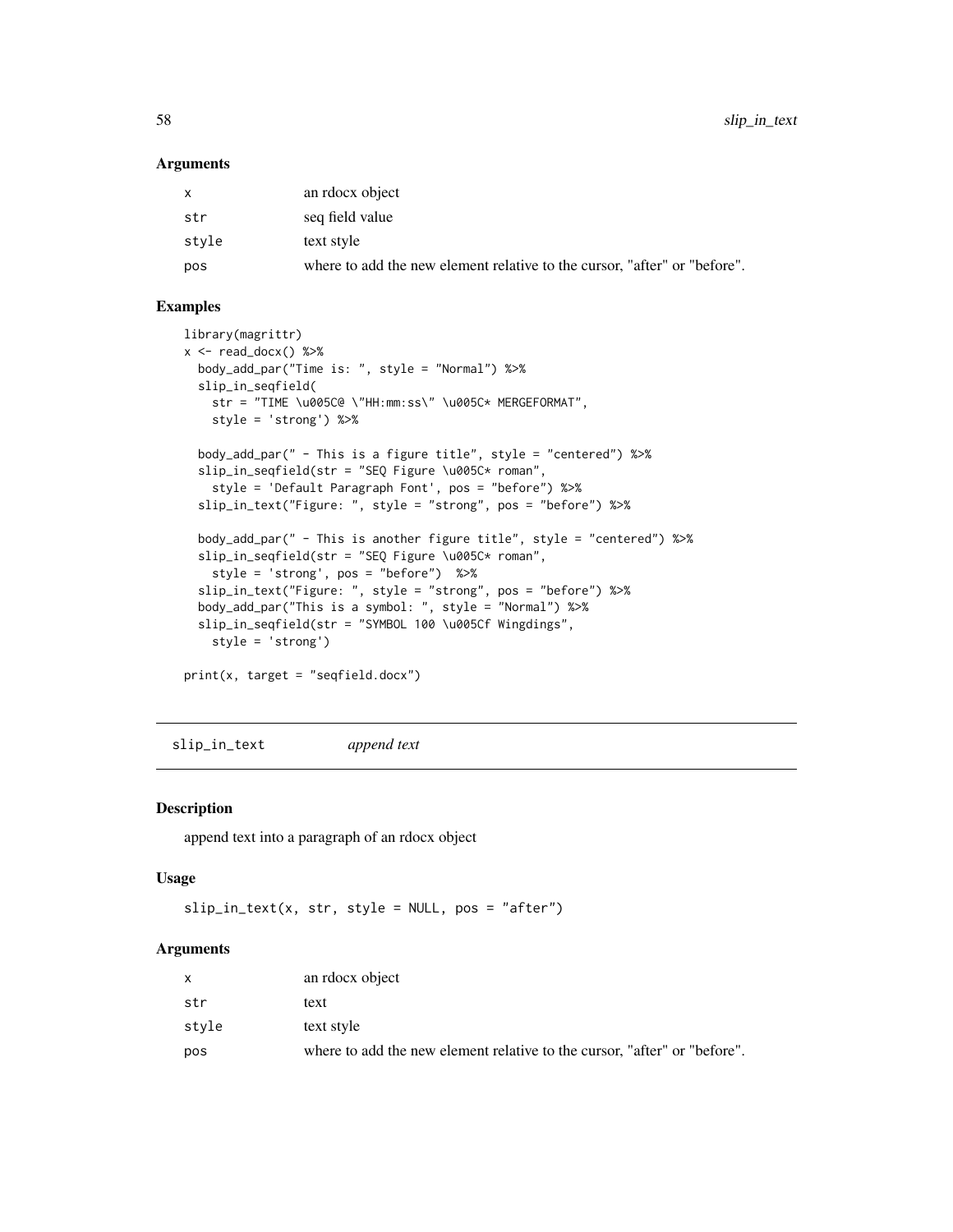### <span id="page-58-0"></span>slip\_in\_xml 59

### Examples

```
library(magrittr)
x \leftarrow \text{read\_docx() %>}body_add_par("Hello ", style = "Normal") %>%
  slip_in_text("world", style = "strong") %>%
  slip_in_text("Message is", style = "strong", pos = "before")
print(x, target = "append_run.docx")
```
slip\_in\_xml *add a wml string into a Word document*

### Description

The function add a wml string into the document after, before or on a cursor location.

### Usage

slip\_in\_xml(x, str, pos)

### Arguments

| X   | an rdocx object                                                           |
|-----|---------------------------------------------------------------------------|
| str | a wml string                                                              |
| pos | where to add the new element relative to the cursor. "after" or "before". |

stext *Word styled text*

### Description

Format a chunk of text with a referenced style.

#### Usage

```
stext(text, style_id = NULL, style, doc)
```
### Arguments

| text     | text value                                                                                                                                                                               |
|----------|------------------------------------------------------------------------------------------------------------------------------------------------------------------------------------------|
| style_id | style id                                                                                                                                                                                 |
| style    | style name. Use only when you don't know what is the id associated with a<br>stylename.                                                                                                  |
| doc      | rdocx object where the text will be inserted. This is only used to get the style<br>id from the style name (use only when you don't know what is the id associated<br>with a stylename). |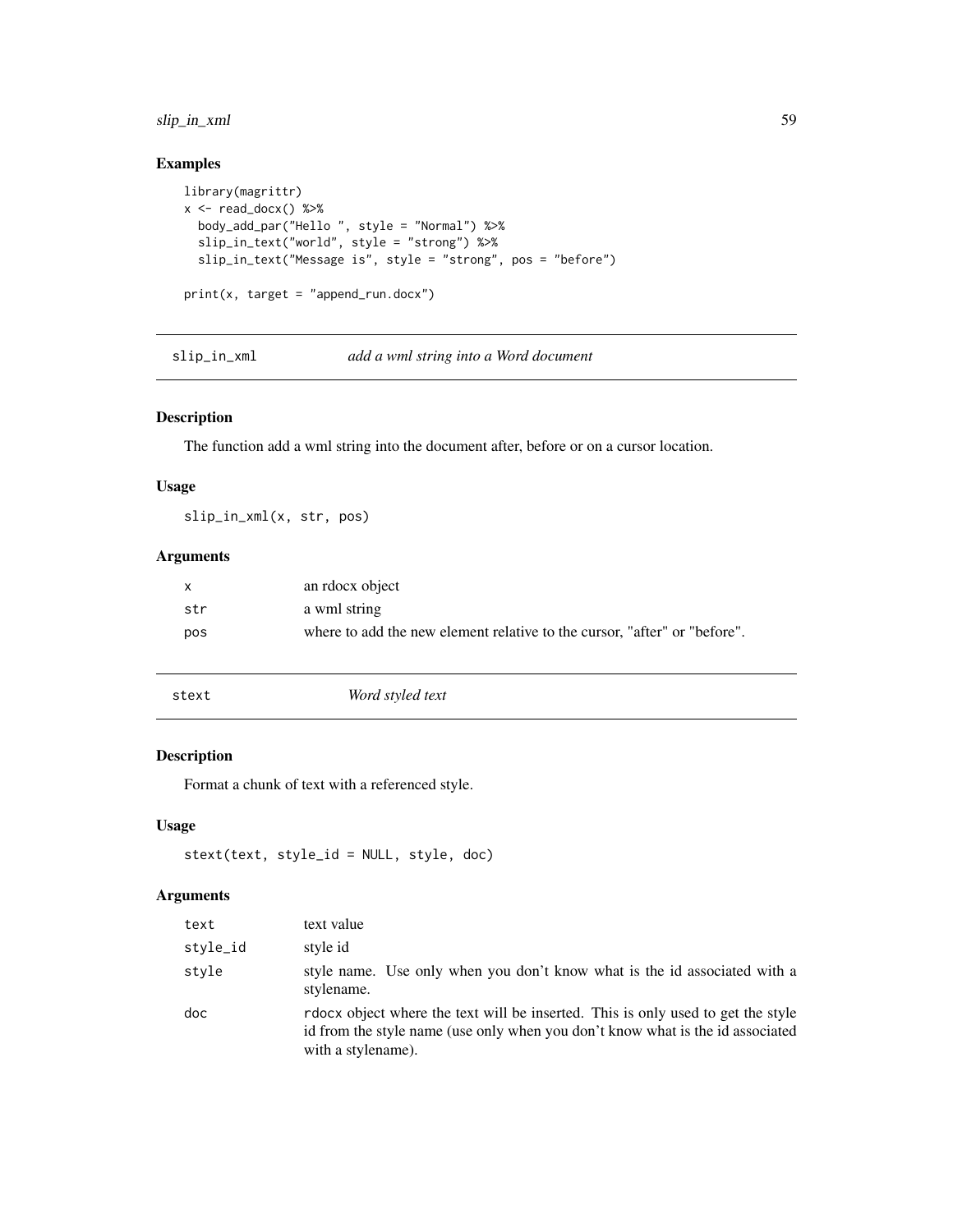### Examples

```
doc <- read_docx()
stext("hello", "strong", doc)
```
styles\_info *read Word styles*

### Description

read Word styles and get results in a tidy data.frame.

#### Usage

styles\_info(x)

### Arguments

x an rdocx object

#### Examples

library(magrittr) read\_docx() %>% styles\_info()

unpack\_folder *Extract files from a zip file*

### Description

Extract files from a zip file to a folder. The function returns the complete path to destination folder.

### Usage

```
unpack_folder(file, folder)
```
### Arguments

| file   | path of the archive to unzip |
|--------|------------------------------|
| folder | folder to create             |

### Details

The function is using [unzip,](#page-0-0) it needs an unzip program.

<span id="page-59-0"></span>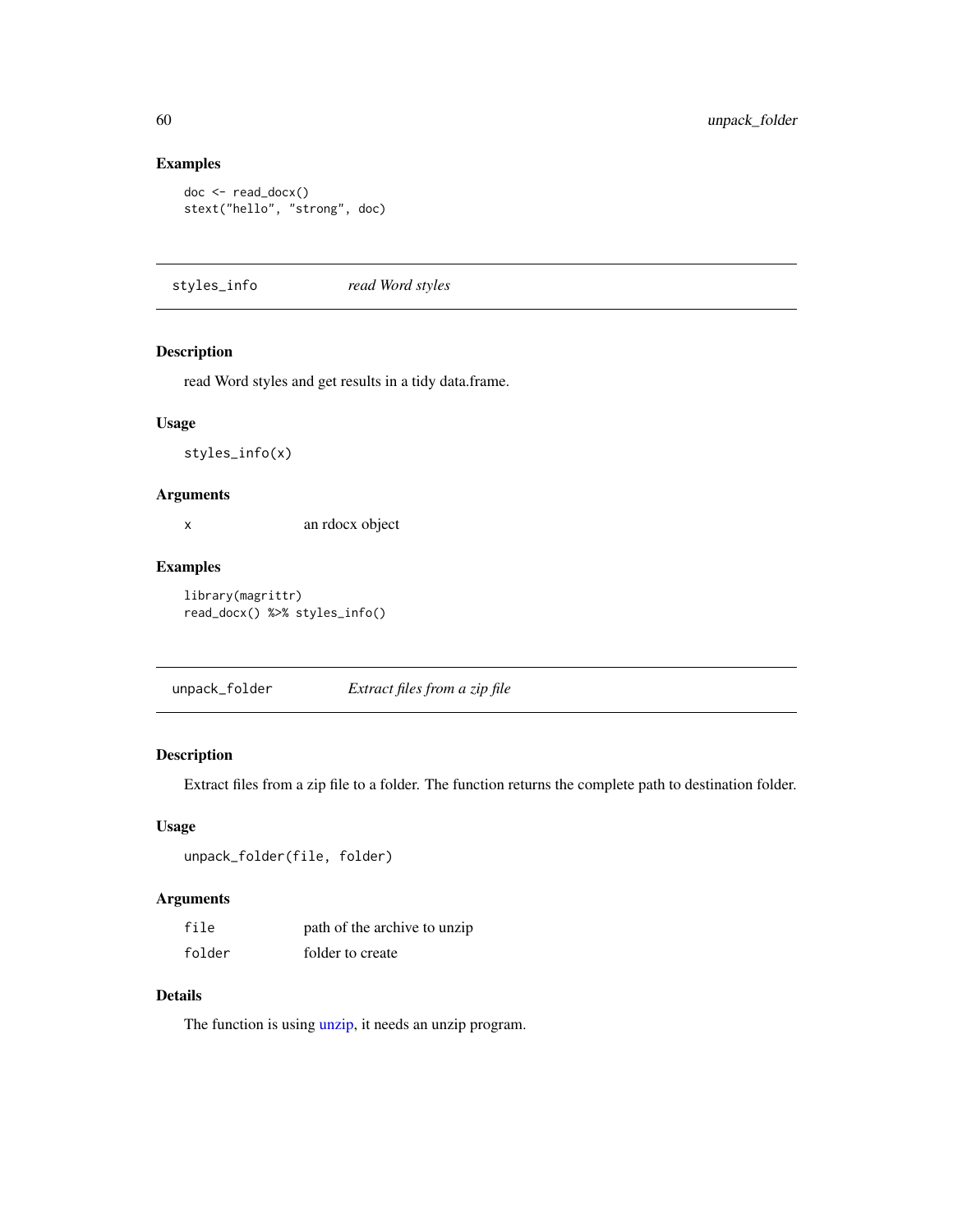<span id="page-60-1"></span><span id="page-60-0"></span>wml\_link\_images *transform an xml string with images references*

### Description

The function replace images filenames in an xml string with their id. The wml code cannot be valid without this operation.

#### Usage

wml\_link\_images(x, str)

### Arguments

| X   | an rdocx object |
|-----|-----------------|
| str | wml string      |

### Details

The function is available to allow the creation of valid wml code containing references to images.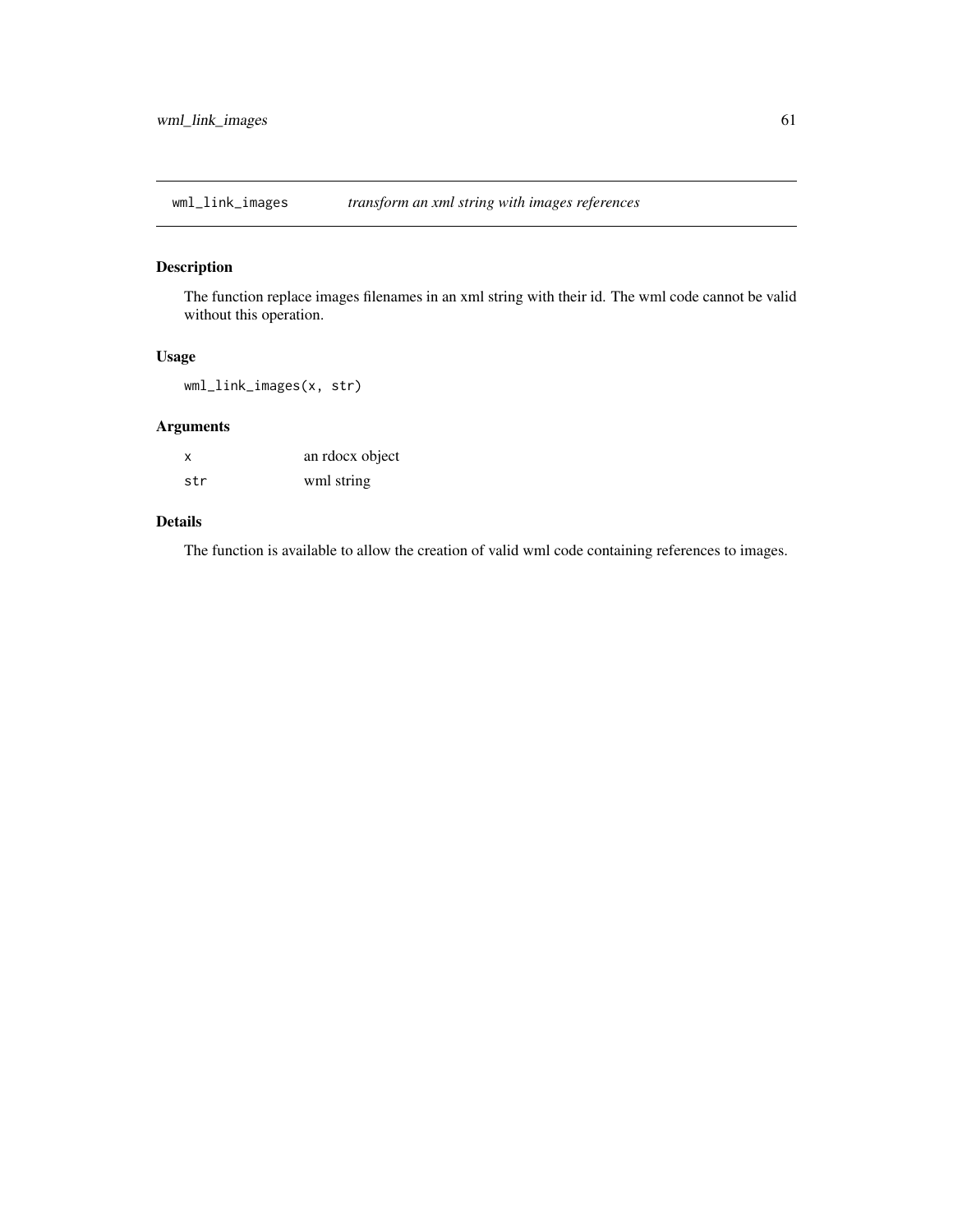# <span id="page-61-0"></span>**Index**

add\_sheet, [3](#page-2-0) add\_slide, [4](#page-3-0) annotate\_base, [4](#page-3-0) as.data.frame.external\_img *(*external\_img*)*, [25](#page-24-0) as.data.frame.fpar *(*fpar*)*, [25](#page-24-0) block\_list, [5,](#page-4-0) *[6](#page-5-0)*, *[56](#page-55-0)* body\_add\_blocks, [6](#page-5-0) body\_add\_break, [6](#page-5-0) body\_add\_docx, [7](#page-6-0) body\_add\_fpar, [8](#page-7-0) body\_add\_gg, [9](#page-8-0) body\_add\_img, [9](#page-8-0) body\_add\_par, [10](#page-9-0) body\_add\_table, [11](#page-10-0) body\_add\_toc, [12](#page-11-0) body\_add\_xml, [12](#page-11-0) body\_bookmark, [13](#page-12-0) body\_default\_section *(*body\_end\_section*)*, [13](#page-12-0) body\_end\_section, [13](#page-12-0) body\_end\_section\_columns *(*sections*)*, [52](#page-51-0) body\_end\_section\_columns\_landscape *(*sections*)*, [52](#page-51-0) body\_end\_section\_continuous *(*sections*)*, [52](#page-51-0) body\_end\_section\_landscape *(*sections*)*, [52](#page-51-0) body\_end\_section\_portrait *(*sections*)*, [52](#page-51-0) body\_remove, [15](#page-14-0) body\_replace\_all\_text, [15,](#page-14-0) *[23](#page-22-0)* body\_replace\_at *(*body\_replace\_text\_at\_bkm*)*, [17](#page-16-0) body\_replace\_img\_at\_bkm *(*body\_replace\_text\_at\_bkm*)*, [17](#page-16-0) body\_replace\_text\_at\_bkm, [17](#page-16-0) break\_column\_before, [18](#page-17-0)

```
color_scheme, 19
```
cursor\_backward *(*cursor\_begin*)*, [19](#page-18-0) cursor\_begin, [19](#page-18-0) cursor\_bookmark *(*cursor\_begin*)*, [19](#page-18-0) cursor\_end *(*cursor\_begin*)*, [19](#page-18-0) cursor\_forward *(*cursor\_begin*)*, [19](#page-18-0) cursor\_reach *(*cursor\_begin*)*, [19](#page-18-0)

dim.external\_img *(*external\_img*)*, [25](#page-24-0) dim.fp\_par *(*fp\_par*)*, [29](#page-28-0) doc\_properties, [24](#page-23-0) docx\_bookmarks, [21](#page-20-0) docx\_dim, [22](#page-21-0) docx\_reference\_img, [23](#page-22-0) docx\_show\_chunk, *[16,](#page-15-0) [17](#page-16-0)*, [23](#page-22-0) docx\_summary, [24](#page-23-0)

external\_img, [25](#page-24-0)

footers\_replace\_all\_text *(*body\_replace\_all\_text*)*, [15](#page-14-0) footers\_replace\_img\_at\_bkm *(*body\_replace\_text\_at\_bkm*)*, [17](#page-16-0) footers\_replace\_text\_at\_bkm *(*body\_replace\_text\_at\_bkm*)*, [17](#page-16-0) format.external\_img *(*external\_img*)*, [25](#page-24-0) format.fp\_cell *(*fp\_cell*)*, [27](#page-26-0) format.fp\_text *(*fp\_text*)*, [30](#page-29-0) format.fpar *(*fpar*)*, [25](#page-24-0) format.ftext *(*ftext*)*, [31](#page-30-0) fp\_border, [27,](#page-26-0) *[28,](#page-27-0) [29](#page-28-0)* fp\_cell, [27](#page-26-0) fp\_par, [29,](#page-28-0) *[42](#page-41-0)* fp\_sign, [30](#page-29-0) fp\_text, [30,](#page-29-0) *[38](#page-37-0)* fpar, *[8](#page-7-0)*, [25,](#page-24-0) *[36](#page-35-0)*, *[42](#page-41-0)* ftext, [31](#page-30-0) grep, *[17](#page-16-0)*

grepl, *[16](#page-15-0)* gsub, *[16](#page-15-0)*